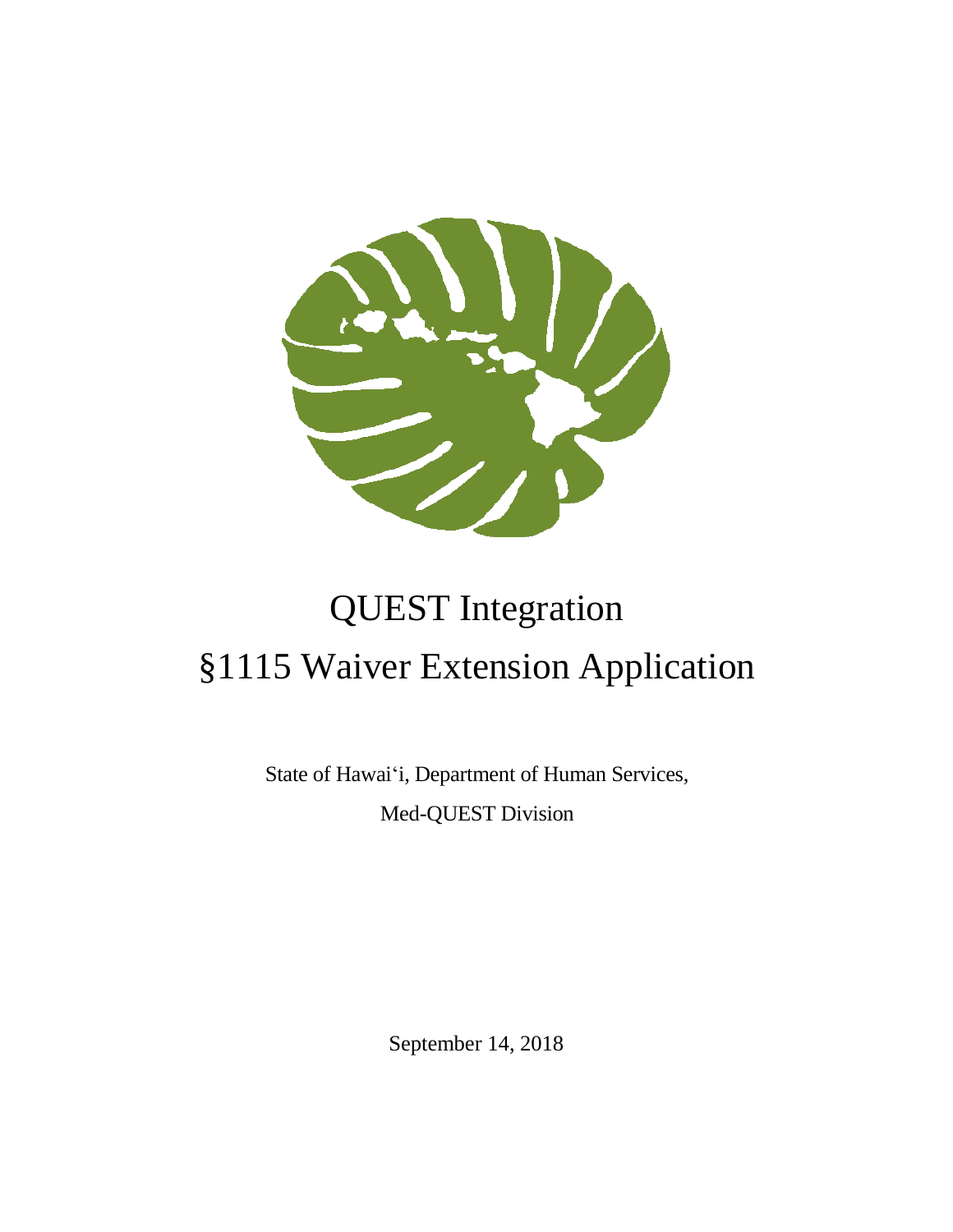# **Table of Contents**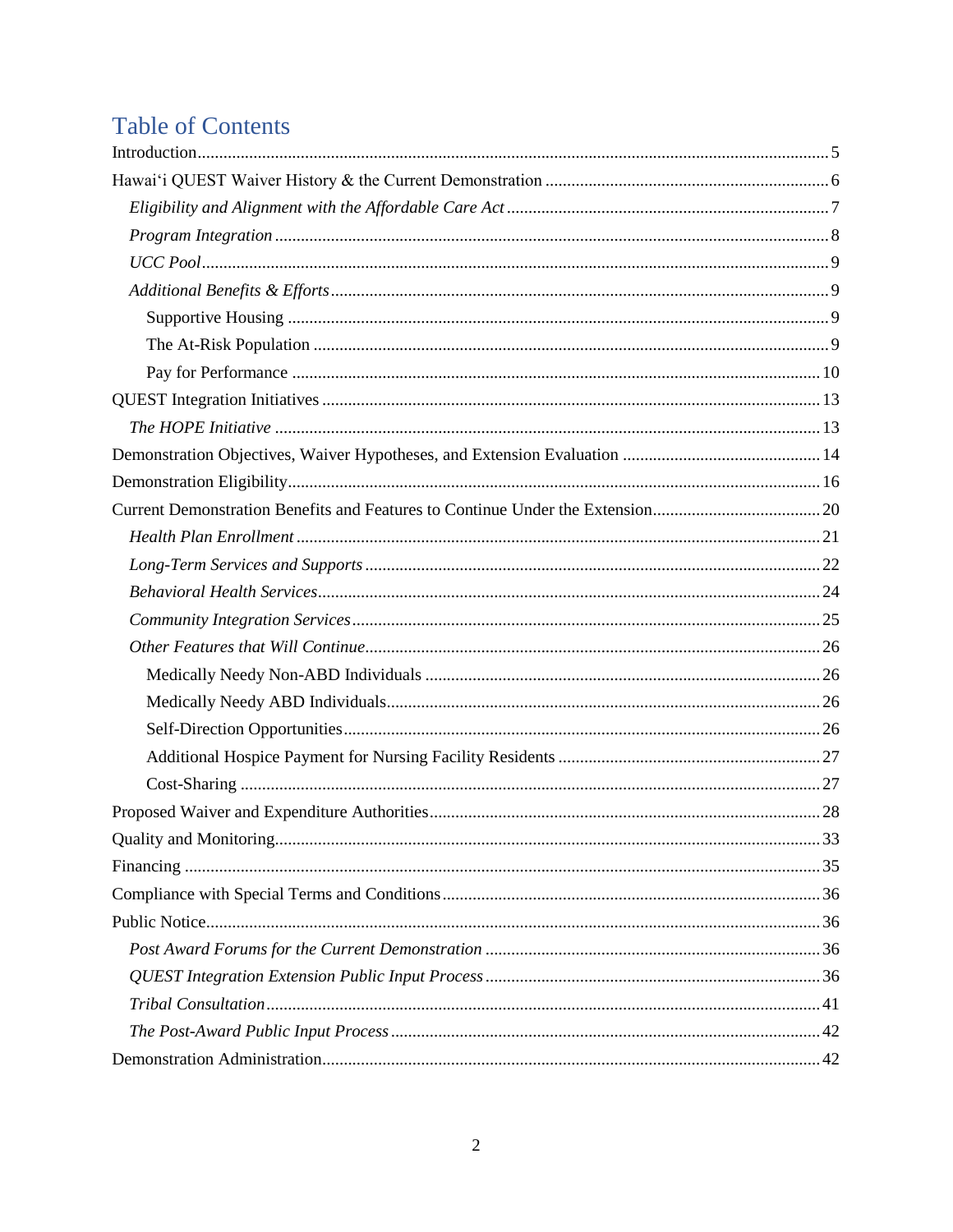#### List of Tables

# List of Figures

[Figure 1: Proportion of Individuals Receiving LTSS in NF and HCBS Settings -](#page-9-1) Jan 2014-Jan 2018......10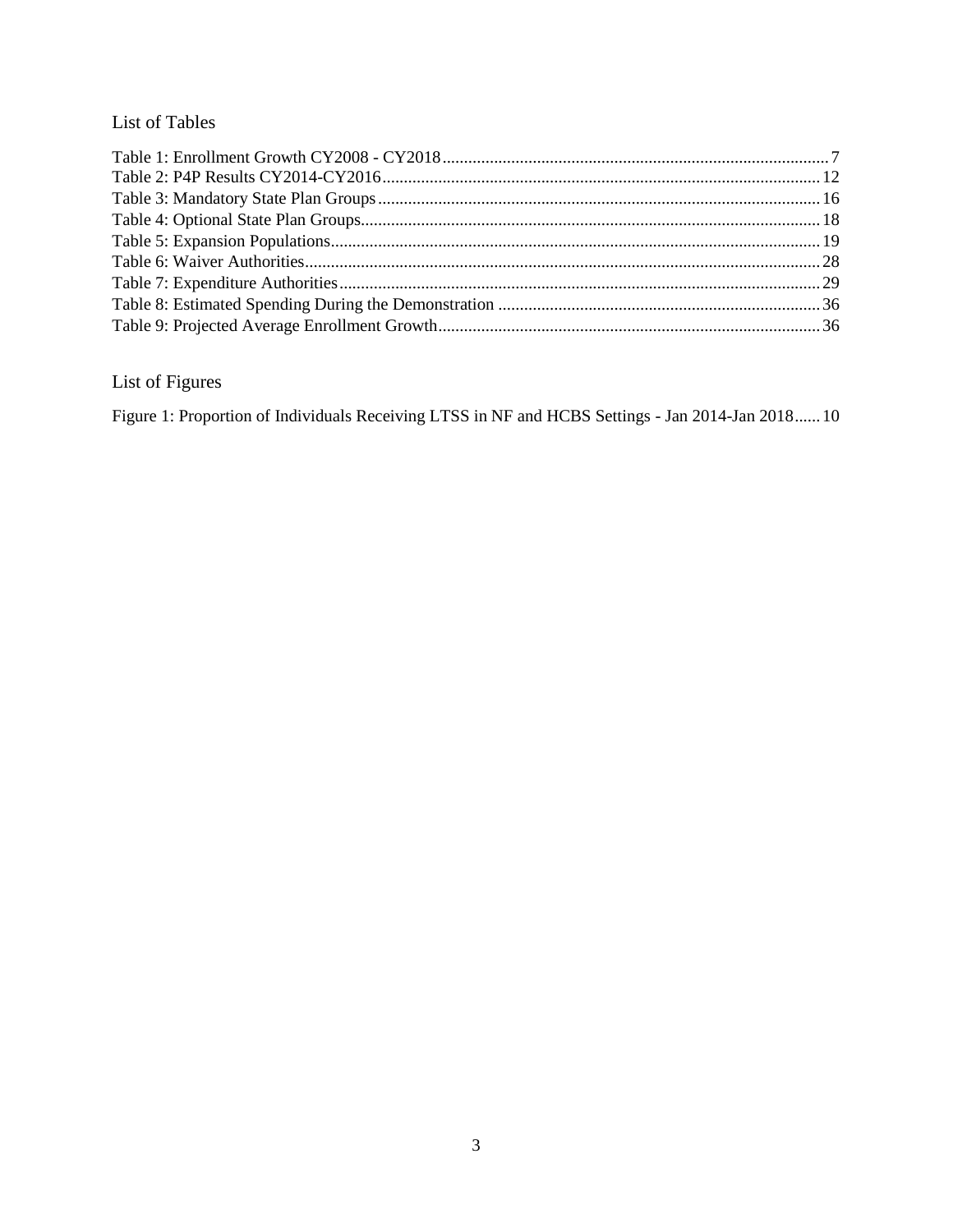#### List of Attachments

- A. Summaries of EQRO Reports, Quality Assurance Monitoring, and Other Information and Documentation Regarding Quality of and Access to Care
- B. Interim Demonstration Evaluation Report
- C. Hawai'i Med-QUEST Division Quality Strategy
- D. QUEST Integration Special Terms & Conditions (2013-2018)
- E. Documentation of 2017 Post-Award Forum
- F. UCC Pool Evaluation
- G. Budget Neutrality Charts
- H. E-mail Notice
- I. Abbreviated Public Notice
- J. Full Public Notice
- K. Tribal Consultation
- L. Hawai'i Medicaid 'Ohana Nui Project Expansion (HOPE) Project
- M. Potential Initiatives Under HOPE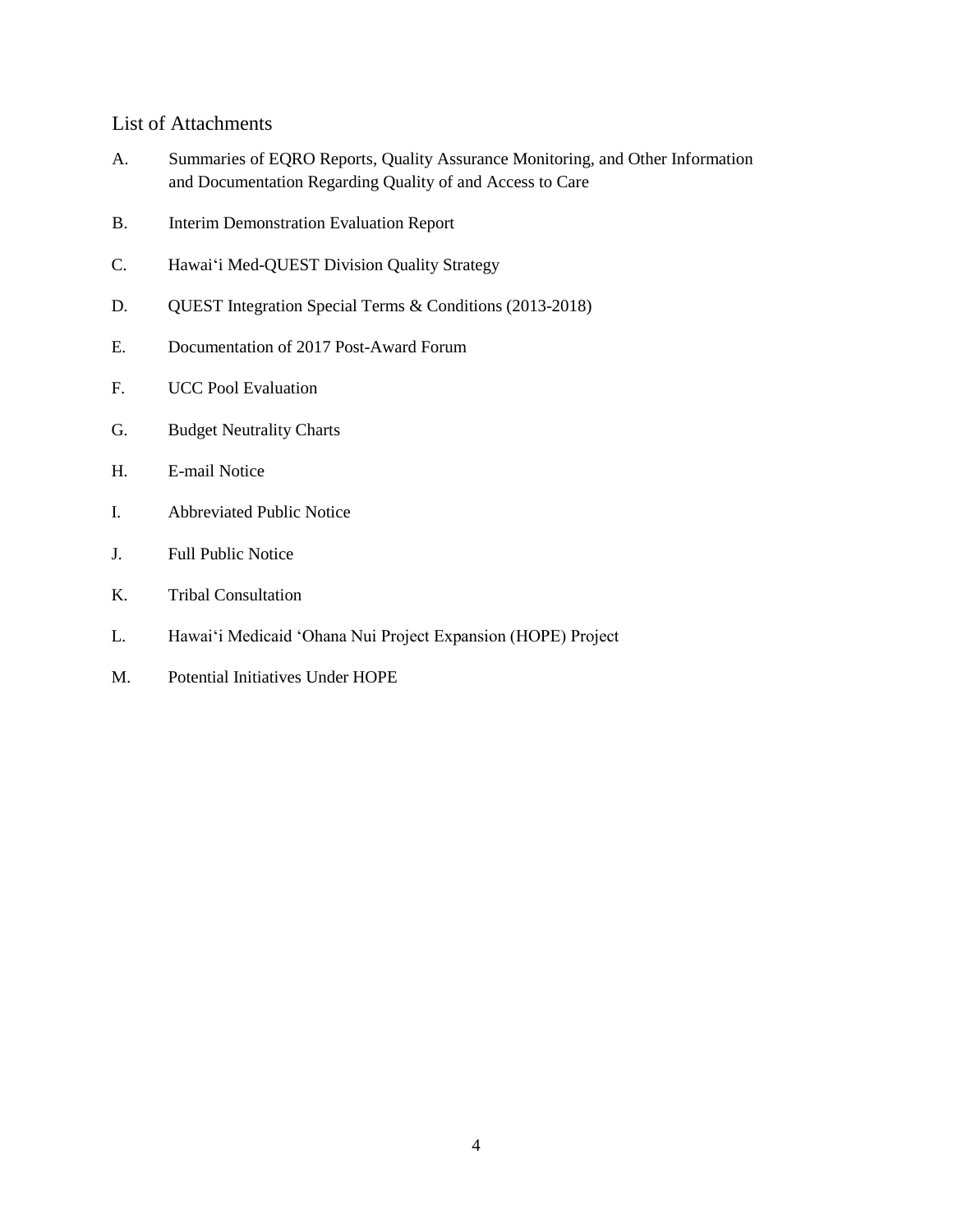# <span id="page-4-0"></span>Introduction

Pursuant to Section 1115(a) of the Social Security Act, the State of Hawai'i, Department of Human Services (the State) is seeking a five-year extension of the QUEST Integration Section 1115 demonstration from CMS. Absent an extension, the demonstration will expire on December 31, 2018. The State requests a renewal of our current waiver and expenditure authorities.

For over two decades, the demonstration has efficiently and effectively delivered comprehensive benefits to a large number of beneficiaries, including expansion populations, through a competitive managed care delivery system. Under the extension, "QUEST Integration" (QI) will continue to build on this success by delivering services through managed care, while integrating the demonstration's programs and benefits to ensure more patient-centered care delivery. All eligible beneficiaries will continue to be enrolled under QUEST Integration, and access to services will be determined by clinical criteria and medical necessity. The extension will continue to incorporate the simplified Medicaid eligibility structure under the Affordable Care Act (ACA) into the demonstration.

The Med-QUEST Division (MQD) is committed to laying the foundation for innovative programs that support and create healthy families and healthy communities through the QUEST program. To accomplish this goal, MQD is building the Hawai'i 'Ohana Nui Project Expansion (HOPE) program, a five-year initiative to develop and implement a roadmap to achieve this vision of healthy families and healthy communities. The QUEST Integration waiver will be the vehicle for the HOPE program to be put into practice.

MQD's vision is that the people of Hawai'i embrace health and wellness. MQD's mission is to empower Hawai'i residents to improve and sustain wellbeing by developing, promoting and administering innovative and high-quality healthcare programs with aloha. The vision and mission will guide the work developed through HOPE. The following guiding principles describe the overarching framework that will be used to develop a transformative healthcare system that focuses on healthy families and healthy communities:

- Assuring continued access to health insurance and health care.
- Emphasis on whole person and whole family care over the life course.
- Addressing the social determinants of health.
- Emphasis on health promotion, prevention and primary care.
- Emphasis on investing in system-wide changes.
- Leverage and support community initiatives.

These principles will animate service delivery through QUEST. Initiatives will be undertaken to do the following:

- Invest in primary care, prevention, and health promotion.
- Improve outcomes for high-need, high-cost individuals.
- Implement payment reform and alignment.
- Support community driven initiatives to improve population health.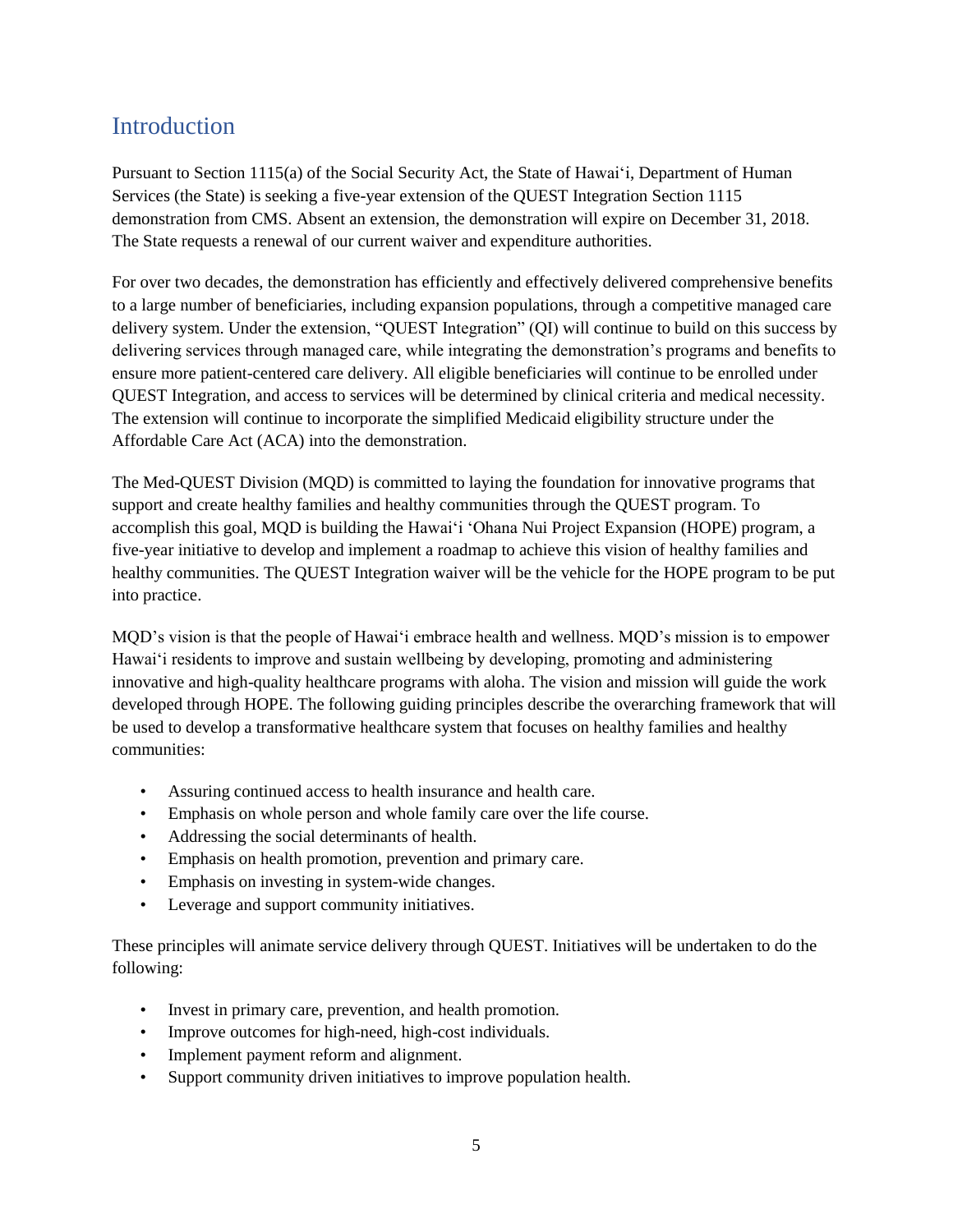# <span id="page-5-0"></span>Hawai'i QUEST Waiver History & the Current Demonstration

The State of Hawai'i implemented QUEST on August 1, 1994. QUEST was a statewide Section 1115 demonstration project that initially provided medical, dental, and behavioral health services through competitive managed care delivery system. QUEST stands for:

**Q**uality care **U**niversal access **E**fficient utilization **S**tabilizing costs, and **T**ransforming the way health care is provided to QUEST members.

The QUEST program was designed to increase access to health care and control the rate of annual increases in health care expenditures. The State combined its Medicaid program with its then General Medical Assistance Program and its State Children's Health Insurance Program. Low-income women, children, and adults who had been covered by the two programs were enrolled into fully capitated managed care plans throughout the State. This program virtually closed the coverage gap in the State.

Since its implementation, CMS has renewed the QUEST demonstration five times. Over the years, the State has made significant changes to the demonstration, including several eligibility expansions and an extension in 2007 that authorized managed long-term services and supports.

The current Section 1115 demonstration for the State of Hawai'i is entitled "QUEST Integration" (Project Number 11-W-00001/9). The QUEST Integration demonstration began in October 2013 and is effective through December 2018. The demonstration integrated the demonstration's eligibility groups and benefits within the context of the Affordable Care Act and accomplished several programmatic changes, including:

- Streamlining eligibility pathways by transitioning low-income childless adults and former foster care children from demonstration expansion populations to state plan populations, adding former adoptive and kinship guardianship children as demonstration expansion populations, and reducing the retroactive eligibility period to 10 days for non-long term services and supports populations;
- Consolidating QUEST, QUEST-Net, QUEST-ACE, and QExA into a single QUEST Integration program;
- Removing QUEST-ACE enrollment-related benchmarks from the uncompensated care cost (UCC) pool, evaluating UCC costs, and winding down federal financial participation for UCC pool payments in June 2016; and
- Providing additional benefits like certain specialized behavioral health services, cognitive rehabilitation, and habilitation.

MQD's objectives for the demonstration were:

- Improve the health care status of the member population;
- Minimize administrative burdens, streamline access to care for enrollees with changing health status, and improve health outcomes by integrating the demonstration's programs and benefits;
- Align the demonstration with Affordable Care Act;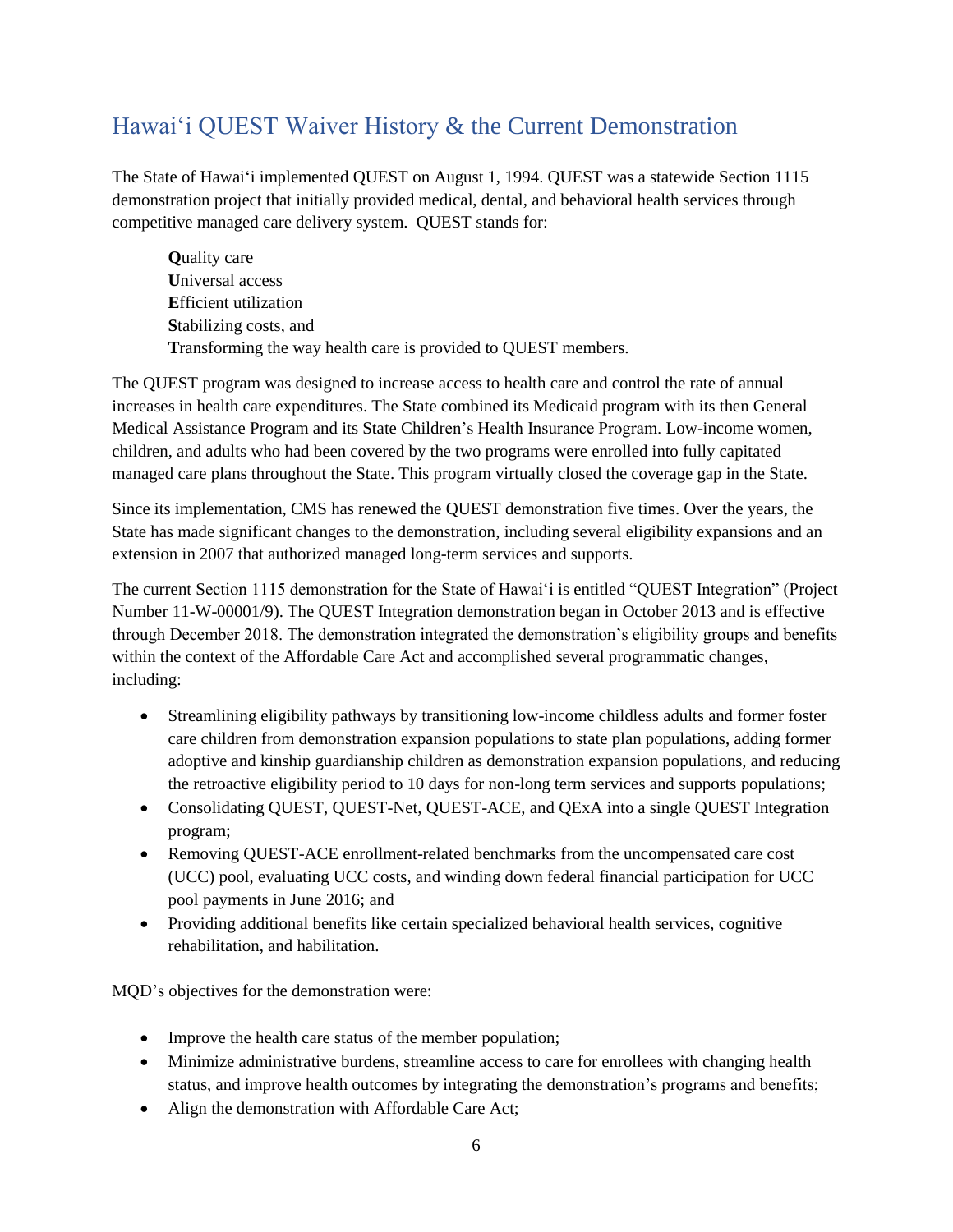- Improve care coordination by establishing a "provider home" for members through the use of assigned primary care providers (PCPs);
- Expand access to home and community-based services (HCBS) and allow individuals to have a choice between institutional services and HCBS;
- Maintain a managed care delivery system that assures access to high-quality, cost-effective care that is provided, whenever possible, in the members' community, for all covered populations;
- Establish contractual accountability among the contracted health plans and health care providers;
- Continue the predictable and slower rate of expenditure growth associated with managed care; and
- Expand and strengthen a sense of member responsibility and promote independence and choice among members that leads to more appropriate utilization of the health care system.

The interim evaluation for the current waiver, which includes information on the how the objectives above were met, can be found in Attachment B.

## <span id="page-6-0"></span>*Eligibility and Alignment with the Affordable Care Act*

During the current demonstration period, October 2013 through December 2018, QUEST Integration successfully implemented managed care for almost 99% of the Medicaid population. With the addition of the ACA, Hawai'i increased the number of individuals eligible for medical assistance by using Modified Adjusted Gross Income (MAGI) methodology to determine income eligibility for families with dependent children up to 100% of the FPL under Section 1931 of the Social Security Act; Low Income Adults up to 133% of the FPL; Pregnant Women up to 191% of the FPL; Children up to 308% of the FPL; and Former Foster Care children with no income limit. Individuals who were eligible under Section 1931 of the Act with increased earnings qualified for a twelve month period of transitional medical assistance under Section 1925 of the Social Security Act. The MAGI methodology also exempted assets.

Enrollment grew by 25 percent from October 2013 to March 2018, with the greatest increase coming in the low-income adult group during that time. Low-income adults grew by approximately 65,000 individuals or 115 percent between October 2013 and March 2018. Total enrollment has grown to over 360,000 Medicaid beneficiaries. The total enrollment growth is comparable to historical enrollment growth.

|                                                       | 2008     | 2009    | 2010    | 2011    | 2012    | 2013    | 2014    | 2015    | 2016    | 2017    | 2018<br>(est) |
|-------------------------------------------------------|----------|---------|---------|---------|---------|---------|---------|---------|---------|---------|---------------|
| <b>Average</b><br><b>Monthly</b><br><b>Enrollment</b> | 211,2015 | 235,206 | 260.457 | 272,218 | 287,902 | 292,423 | 307,303 | 325,151 | 346,357 | 353,032 | 361,113       |
| <b>Percent</b><br>Growth<br><b>Year over</b><br>Year  |          | 11.4%   | 10.7%   | 4.5%    | 5.8%    | 1.6%    | 5.1%    | 5.8%    | 6.5%    | 1.9%    | 2.3%          |

#### <span id="page-6-1"></span>*Table 1: Enrollment Growth CY2008 - CY2018*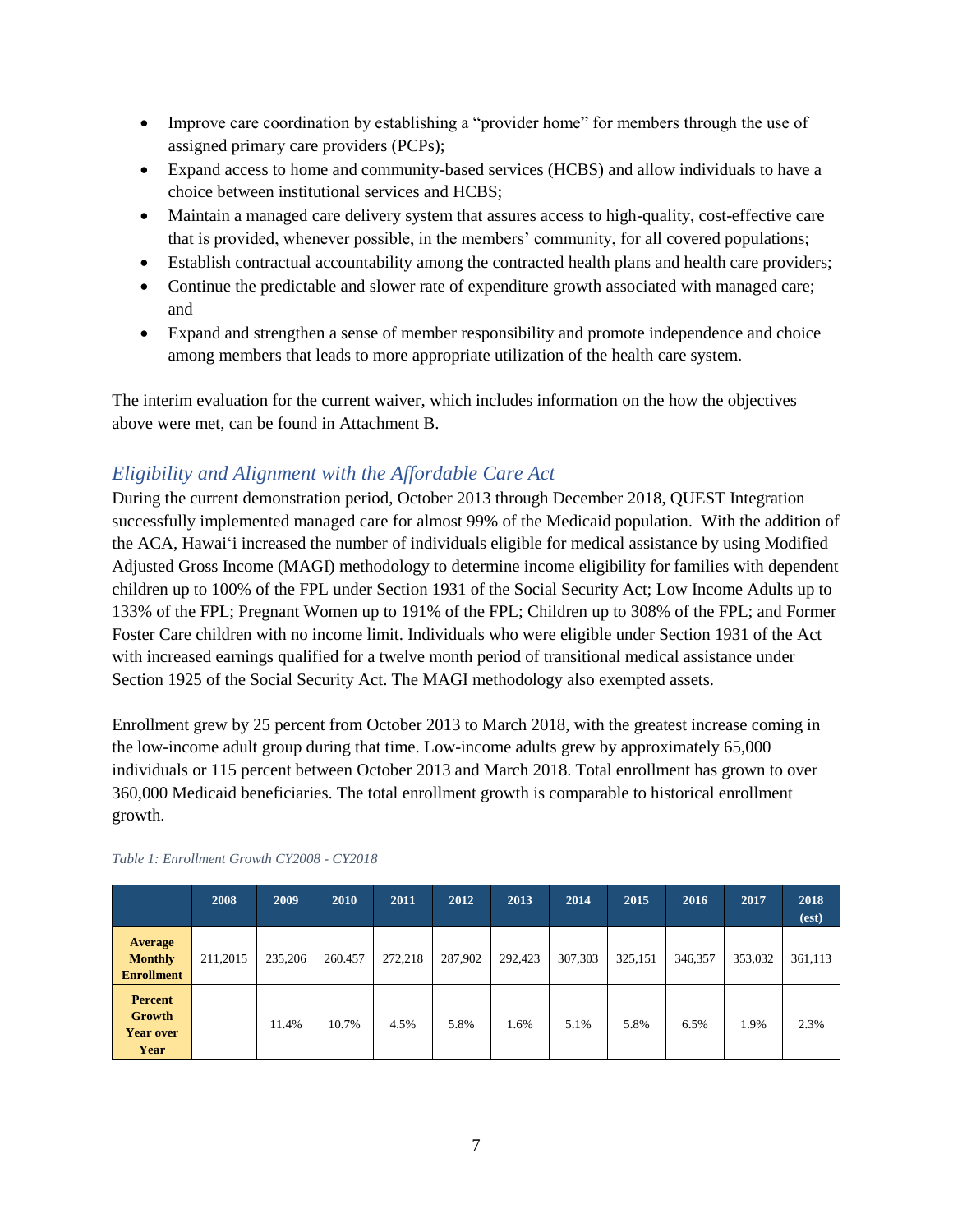MQD started determining eligibility for Medicaid individuals using new Modified Adjusted Gross Income (MAGI) criteria on October 1, 2013. In addition, MQD fine-tuned its work within its eligibility system called Kauhale (community) On-Line Eligibility Assistance System (KOLEA). MQD encouraged applicants to apply on-line at its [www.mybenefits.hawaii.gov](http://www.mybenefits.hawaii.gov/) website.

MQD implemented other ACA requirements on October 1, 2013. This included the FQHCs becoming navigators with the Hawai'i Health Connector, the state's original state-based exchange. Hawai'i became a state-based exchange using the federal platform for the individual market in 2015, and switched to a fully federally-run exchange in 2017. FQHCs were able to submit applications for Hawai'i Medicaid through the KOLEA system as well.

In addition to encouraging applicants to apply through the KOLEA system, MQD established a new branch in December 2015. The Health Care Outreach Branch (HCOB) was created in response to a demonstrated community need for additional application assistance for some of the hardest to reach populations. The program focused its outreach and enrollment assistance efforts on those individuals and families who experience significant barriers to health care access due to various social determinants of health such as homelessness, lack of transportation, language/cultural barriers and justice-involved populations. Due to the multiple challenges faced by these individuals/families, they were traditionally less likely to proactively enroll themselves in health insurance. Having an outreach team in the field that met people where they congregate and offered on-the spot application assistance was helpful in serving this high-risk population.

#### <span id="page-7-0"></span>*Program Integration*

As noted above, MQD consolidated its QUEST programs into a single program under this Section 1115 demonstration. On January 1, 2015, MQD combined its QUEST and QExA programs into one program called QUEST Integration. The QI program currently has five health plans.

In Hawai'i, those with a behavioral health diagnosis of Serious Mental Illness (SMI) or Serious and Persistent Mental Illness (SPMI) may have difficulty in accomplishing their activities of daily living (ADLs) and thus require additional services beyond the basic behavioral health services utilized by individuals without SMI or SPMI. The individuals received specialized and non-specialized behavioral health services through a separate behavioral health organization (BHO), but their QI plan was still responsible for providing non-behavioral health services.

Prior to QUEST Integration, MQD converted medical assistance coverage for the population age 65 or older and disabled of all ages from fee-for-service (FFS) to managed care through the QUEST Expanded Access (QExA) program in February 2009. Adults and children eligible for Medicaid received their healthcare through QUEST and QExA. Children and pregnant women eligible for the State Children's Health Insurance Program (SCHIP) were also enrolled in the QUEST program and received the same benefits as QUEST members.

Beneficiaries from the 'Medically Fragile,' 'Residential Alternative Community Care,' 'Nursing Home without Walls,' and 'HIV Community Care' waiver programs were likewise transitioned from the FFS program into the QExA MCOs in February 1, 2009. Only the Developmental Disabilities/Intellectual Disabilities (DD/ID) 1915(c) waiver remains as a waiver program, providing services jointly with MCOs.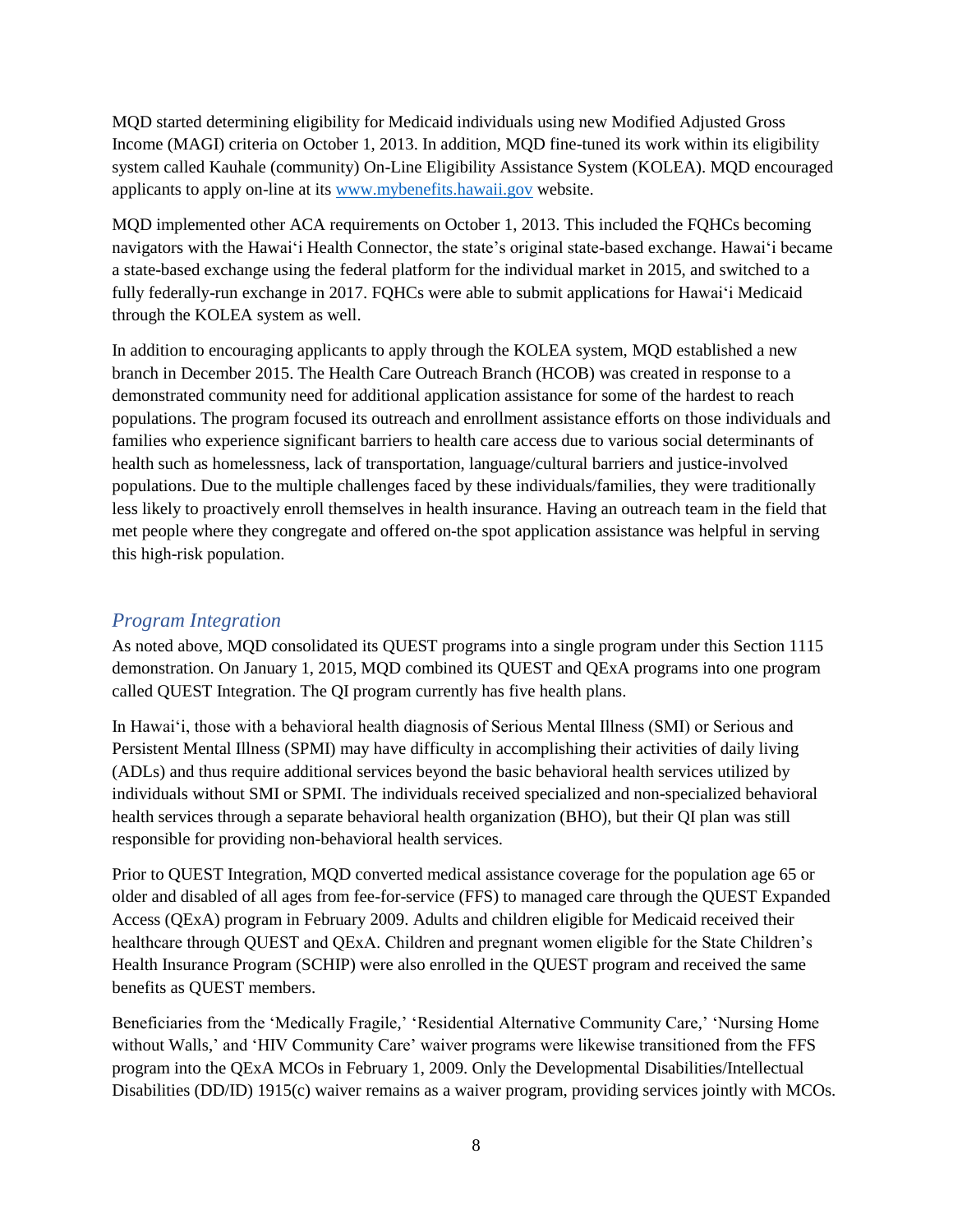#### <span id="page-8-0"></span>*UCC Pool*

The demonstration included a provision for direct payments to providers through uncompensated care (UCC) pool payments. The State was able to make payments to governmentally-operated hospitals, governmentally-operated freestanding and hospital-based nursing facilities, and private hospitals to cover uncompensated care costs (UCC) for hospital and long-term care services. Federal Financial Participation (FFP) was authorized to pay for hospital and nursing facility uncompensated care until June 30, 2016.

MQD submitted an evaluation report to CMS in February 2016 on the UCC pool and found that hospital uncompensated care costs were mostly attributable to Medicaid underpayments. Hawai'i did not request an extension of the UCC pool payments after June 30, 2016. Instead, MQD pursued enhancement of the capitated rates paid to Medicaid managed care plans to increase reimbursement to hospitals to support the availability of services and to ensure access to care for beneficiaries. The evaluation can be found as Attachment F to this application.

#### <span id="page-8-1"></span>*Additional Benefits & Efforts*

The current waiver demonstration allowed a number of additional benefits not always seen in state Medicaid program benefit packages, notably Home and Community Based Services (HCBS) for beneficiaries at an institutional level of care and for certain individuals who are assessed to be at risk of deteriorating to institutional level of care (the "at-risk" population), supportive housing services for individuals with SMI and SPMI, and other specialized behavioral health services. The current waiver also featured a continuing focus on pay-for-performance initiatives through the QI plans.

#### <span id="page-8-2"></span>Supportive Housing

The BHO offered supportive housing services alongside service coordination services for eligible individuals. The BHO began to operationalize the supportive housing benefit within a year of the waiver being renewed and included pre-tenancy services such as housing search, filling out and submitting applications for housing, gathering documents to put members on waiting lists for housing, coordinating resources to assist with start up security deposit/rent, and ensuring monthly income is sustained. Tenancy/post-tenancy services were also covered, including: identification of triggers and intervention for negative behaviors which can jeopardize placement, coaching on development/negotiation with roommates or landlords as appropriate, education/training on responsibilities of tenant/landlord, development of daily living skills, and development of housing support plans. MQD plans to focus more energy on supportive housing services during the waiver extension period.

#### <span id="page-8-3"></span>The At-Risk Population

One of the goals of the demonstration was to expand access to HCBS and allow individuals to have a choice between institutional services and HCBS. MQD sought to accomplish this by opening up HCBS to individuals at-risk of deteriorating to an institutional level of care.

The services were intended to prevent a decline in health status and maintain individuals safely in their homes and communities. During the current demonstration, the at-risk population had access to a set of HCBS that included personal assistance, adult day care, adult day health, home delivered meals, personal emergency response system (PERS), and skilled nursing.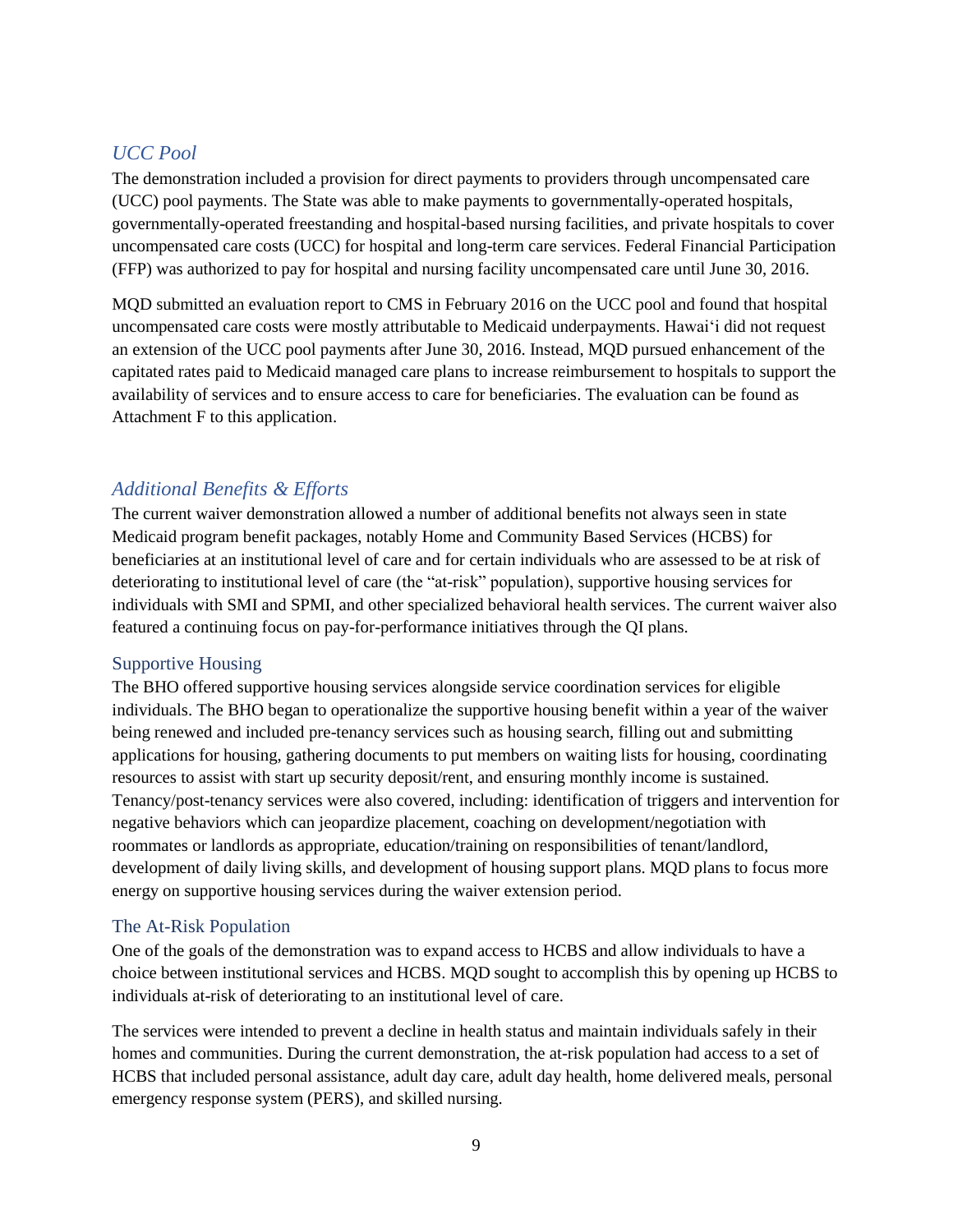For the at-risk population, Hawai'i has seen some positive results in the number of individuals that receive care in a nursing home in relation to those that receive HCBS. The number of individuals receiving care in a nursing home has gone down 17.6 percent between January 2014 and January 2018. The number of individuals meeting an institutional level of care receiving HCBS also went down 7 percent. These shifts happened at the same time as more beneficiaries received at-risk services.





<span id="page-9-1"></span>

|  |  | Figure 1: Proportion of Individuals Receiving LTSS in NF and HCBS Settings - Jan 2014-Jan 2018 |  |  |  |  |
|--|--|------------------------------------------------------------------------------------------------|--|--|--|--|
|  |  |                                                                                                |  |  |  |  |

|                                   | <b>January</b><br>2014 | <b>July</b><br>2014 | <b>January</b><br>2015 | <b>July</b><br>2015 | <b>January</b><br>2016 | <b>July</b><br>2016 | <b>January</b><br>2017 | July<br>2017 | <b>January</b><br>2018 |
|-----------------------------------|------------------------|---------------------|------------------------|---------------------|------------------------|---------------------|------------------------|--------------|------------------------|
| <b>Nursing</b><br><b>Facility</b> | 2,584                  | 2.605               | 2.479                  | 2.442               | 1.917                  | 2.148               | 2.356                  | 2,250        | 2,129                  |
| <b>HCBS</b>                       | 4.770                  | 4.765               | 4.556                  | 4.829               | 4.062                  | 4.846               | 4.194                  | 4.493        | 4.434                  |
| At-Risk                           |                        |                     |                        |                     | 1,403                  | 1.587               | 2,379                  | 2,530        | 2,599                  |

It should be noted that beneficiaries in Hawai'i must meet a relatively high standard in order to receive HCBS or nursing facility services through a nursing facility level-of-care assessment. If the at-risk population were to be removed from the analysis, MQD still reduced the percentage of those receiving LTSS in a nursing facility from 35.1 percent to 32.4 percent from January 2014 to January 2018.

#### <span id="page-9-0"></span>Pay for Performance

The QI program under the current demonstration featured several initiatives related to payment and delivery system reform, including enhancing MQD's pay for performance (P4P) program. Beginning in CY2015, MQD increased the capitated payment withhold of \$2.00 PMPM for the non-ABD population and \$1.00 PMPM for the aged, blind, and disabled (ABD) population for QI plans. Furthermore, MQD made the following improvements: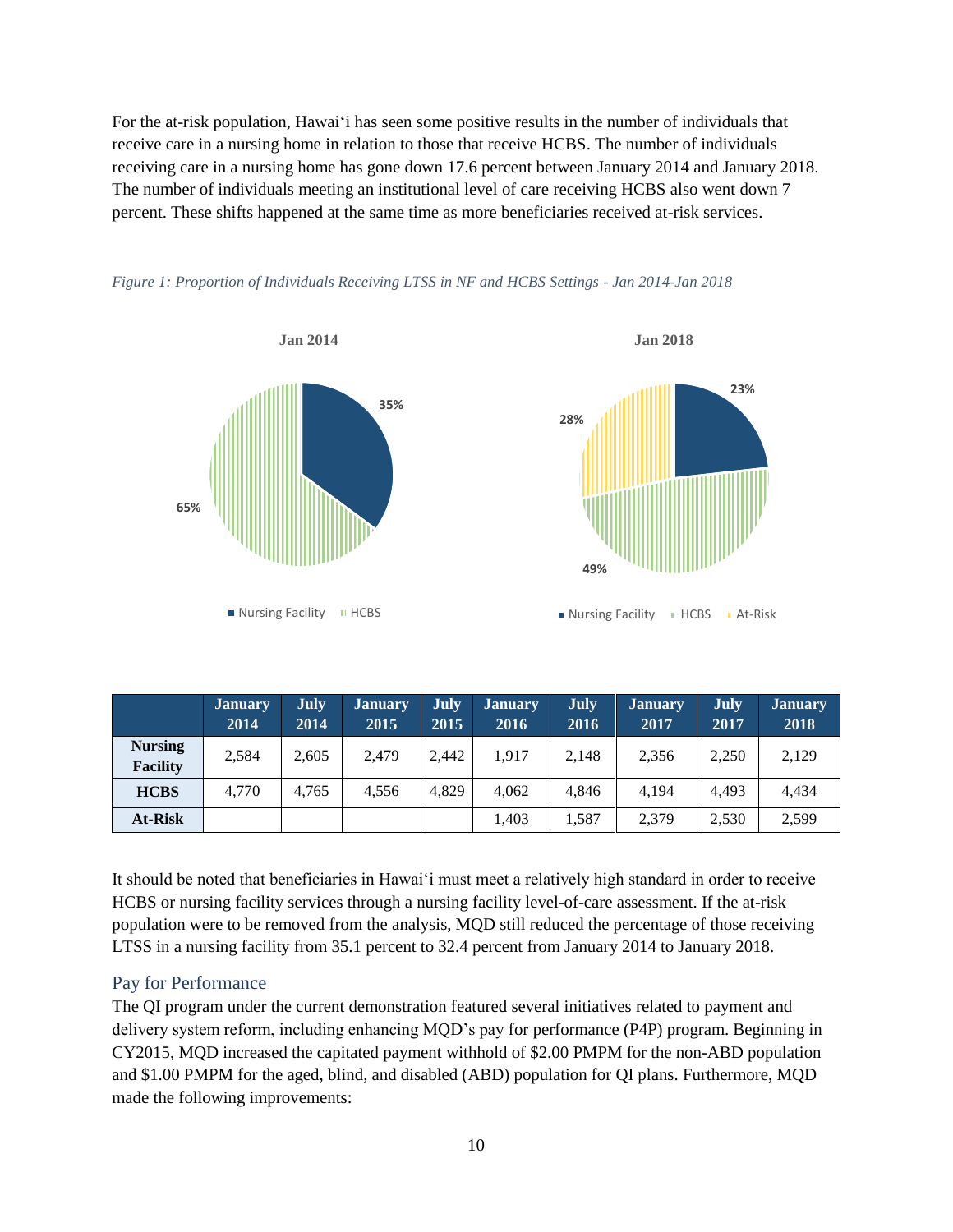- Expanded measure set increased the number of measures from six (6) to nine (9). MQD used HEDIS measures for the P4P program and set aggressive targets.
- Recognized both improvement and goal achievement of individual measure scores added incremental achievement targets to the current excellence target, with corresponding additional percentage incentives.
- Weighted the measures differently based on the percentage of ABD enrollment each MCO served during the time period.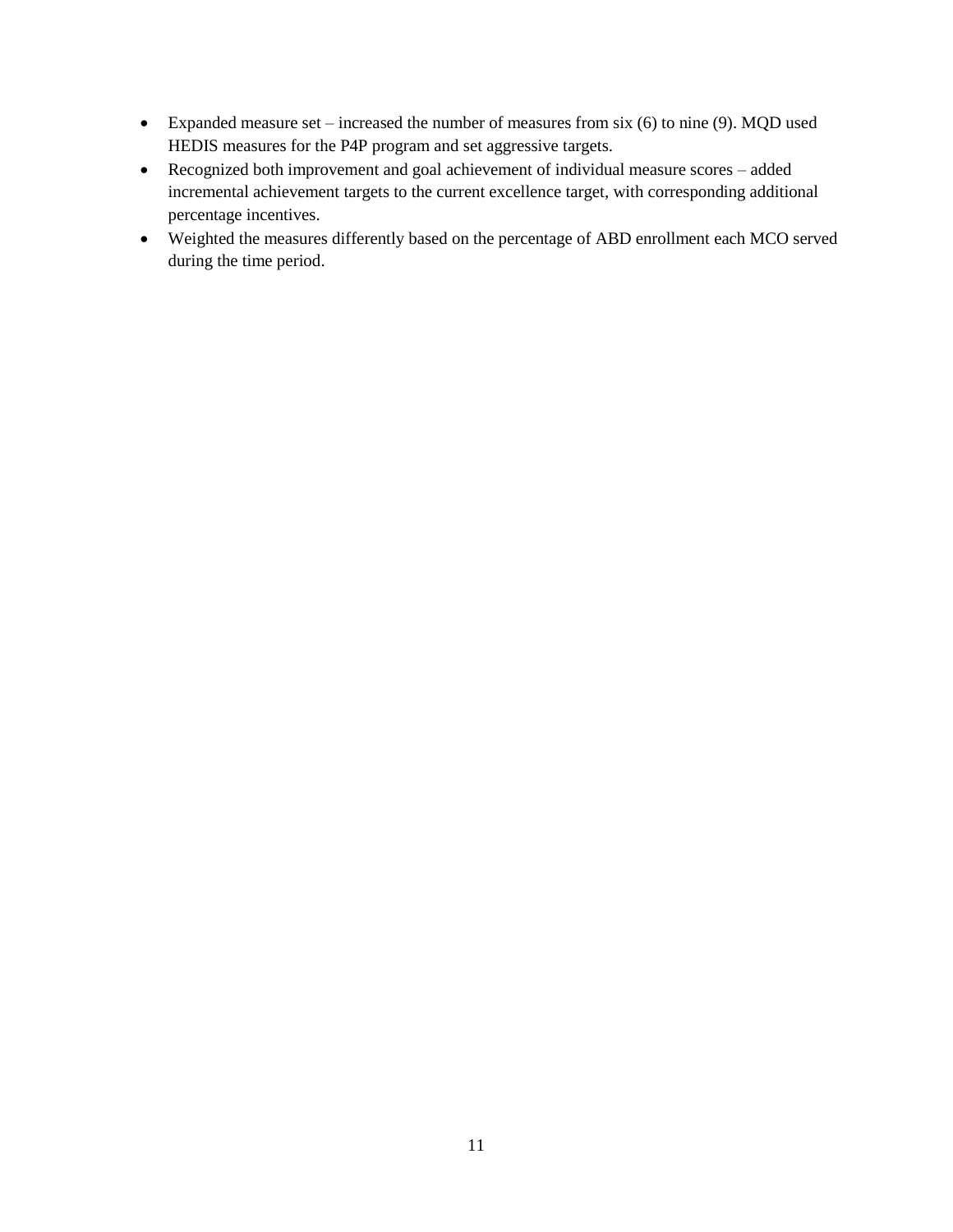<span id="page-11-0"></span>

|                                                                                |                                                                                   | <b>CY2014</b>   |                          |                                              | <b>CY2015</b>   |                          |                                              | <b>CY2016</b>   |                                 |                                              |
|--------------------------------------------------------------------------------|-----------------------------------------------------------------------------------|-----------------|--------------------------|----------------------------------------------|-----------------|--------------------------|----------------------------------------------|-----------------|---------------------------------|----------------------------------------------|
| <b>Measures and Descriptions</b>                                               |                                                                                   | Hawai'i<br>Rate | <b>Target</b><br>Percent | <b>Difference</b><br><b>Between</b><br>Rates | Hawai'i<br>Rate | <b>Target</b><br>Percent | <b>Difference</b><br><b>Between</b><br>Rates | Hawai'i<br>Rate | <b>Target</b><br><b>Percent</b> | <b>Difference</b><br><b>Between</b><br>Rates |
| Comprehensive<br>Diabetes Care                                                 | Eye Exam<br>(Retinal)<br>Performed                                                | 58.57%          | 63.23%                   | $-4.66%$                                     | 58.48%          | 61.50%                   | $-3.02%$                                     | 61.72%          | 63.33%                          | $-1.61%$                                     |
| Comprehensive<br>Diabetes Care                                                 | HbA1c Control<br>$(<8.0\%)$                                                       | 40.37%          | 54.01%                   | $-13.64%$                                    | 43.59%          | 52.55%                   | $-8.96%$                                     | 45.80%          | 53.65%                          | $-7.85%$                                     |
| Childhood<br><b>Immunization Status</b>                                        | Combination 3                                                                     | 57.81%          | 76.50%                   | $-18.69%$                                    | 64.63%          | 75.60%                   | $-10.97%$                                    | 57.92%          | 75.91%                          | $-17.99\%$                                   |
| Follow-Up After<br>Hospitalization for<br><b>Mental Illness</b>                | 7-Day Follow-Up                                                                   | 29.69%          | 56.78%                   | $-27.09%$                                    | 34.89%          | 55.34%                   | $-20.45%$                                    | 38.63%          | 56.22%                          | $-17.59%$                                    |
| Plan All-Cause<br>Readmissions                                                 | Total                                                                             | 12.15%          |                          | 12.15%                                       | 13.76%          | 13.17%                   | $-.49%$                                      | 13.14%          | 13.55%                          | .41%                                         |
| Prenatal and<br>Postpartum Care                                                | Postpartum Care                                                                   | 51.10%          | 68.85%                   | $-17.75%$                                    | 51.56%          | 67.53%                   | $-15.97%$                                    | 54.74%          | 69.44%                          | $-14.70%$                                    |
| Prenatal and<br>Postpartum Care                                                | Timeliness of<br><b>Prenatal Care</b>                                             | 69.46%          | 88.66%                   | $-19.20%$                                    | 72.95%          | 87.56%                   | $-14.61%$                                    | 74.55%          | 88.59%                          | $-14.04\%$                                   |
| Well-Child Visits in<br>the First 15 Months of<br>Life                         | Six or More<br><b>Well-Child Visits</b>                                           | 72.91%          | 66.24%                   | 6.67%                                        | 67.59%          | 67.76%                   | $-0.17%$                                     | 71.32%          | 68.66%                          | 2.66%                                        |
| Well-Child Visits in<br>the Third, Fourth,<br>Fifth and Sixth Years<br>of Life | Well-Child Visits<br>in the Third,<br>Fourth, Fifth and<br>Sixth Years of<br>Life | 75.80%          | 78.46%                   | $-2.66%$                                     | 72.39%          | 77.57%                   | $-5.18%$                                     | 71.51%          | 78.51%                          | $-7.00\%$                                    |

The source for data contained in this document in the table above is Quality Compass® 2015, 2016, and 2017 and is used with the permission of NCQA. Quality Compass 2015, 2016, and 2017 includes certain CAHPS data. Any data display, analysis, interpretation, or conclusion based on these data is solely that of the authors, and NCQA specifically disclaims responsibility for any such display, analysis, interpretation, or conclusion. Quality Compass is a registered trademark of NCQA. CAHPS® is a registered trademark of the Agency for Healthcare Research and Quality (AHRQ).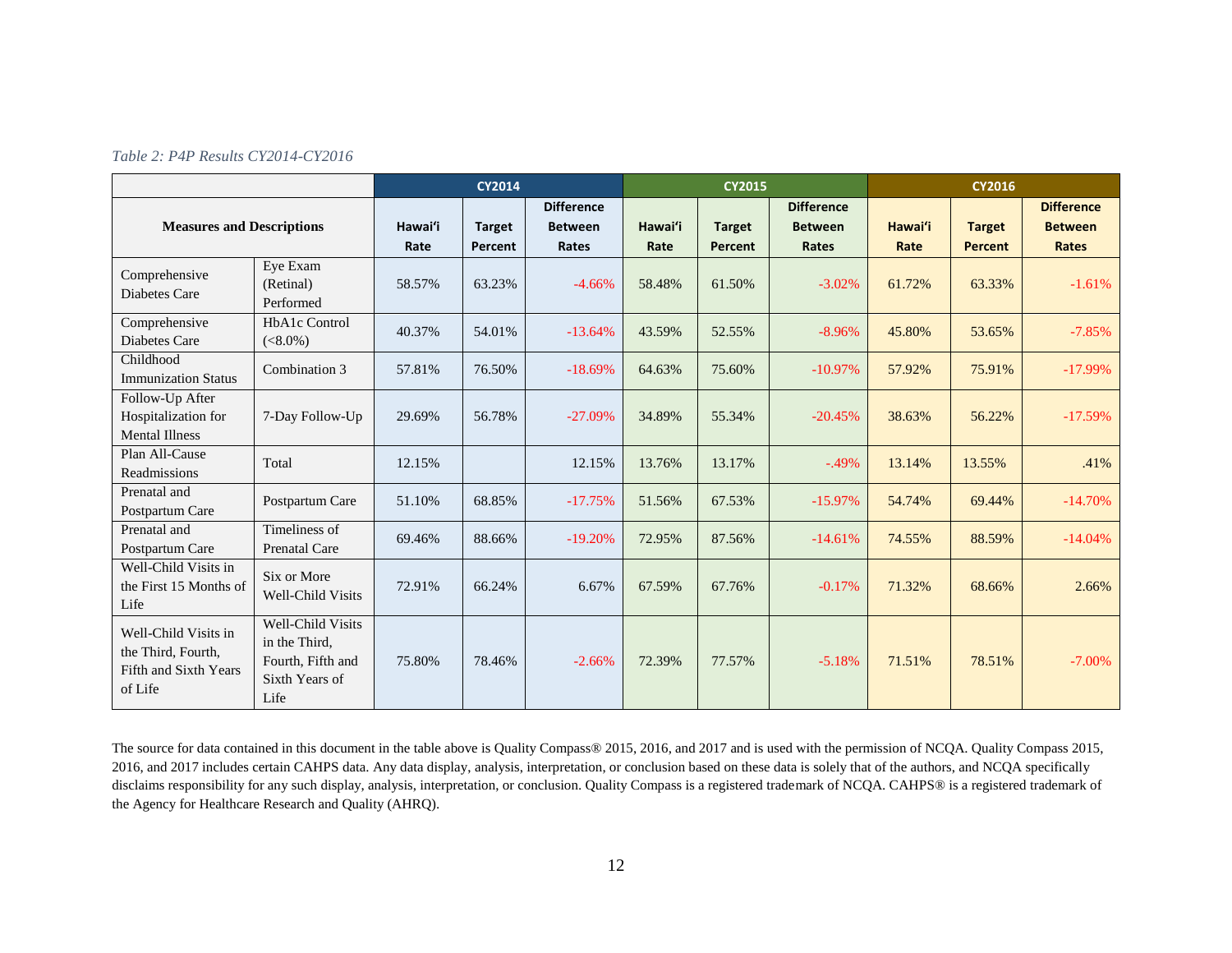The QI program improved performance on seven of the nine measures included in the P4P program, but only met two of its HEDIS targets. In addition to this longitudinal improvement, the QI program also narrowed the distance between the Hawai'i rate and the national HEDIS target rate for the seven measures. However, Med-QUEST also saw decreases in performance in measures on well-child visits and immunizations.

# <span id="page-12-0"></span>QUEST Integration Initiatives

Since 1994, the foundation of the QUEST programs has been a capitated managed care system. Over the history of the QUEST and QUEST Integration demonstrations, the State has found that capitated managed care leads to a more predictable and slower rate of expenditure growth, thereby allowing the State to make the most efficient use of taxpayer dollars and provide high- quality care to the maximum number of individuals.

Under the extension, MQD will continue its current programs and provide all beneficiaries enrolled under the demonstration with access to the same single benefit package, of which access to certain services will be based on clinical criteria and medical necessity. The benefit package will include benefits consisting of full State plan benefits and will offer certain additional benefits as described in the sections below and in our current Special Terms and Conditions (Attachment D).

The State plans to continue to provide most benefits through capitated managed care and mandate managed care enrollment for most beneficiaries. The State will use a FFS system for long-term care services for individuals with developmental or intellectual disabilities, applicants eligible for retroactive coverage only, certain medically needy non-ABD individuals, and medical services under the State of Hawai'i Organ and Tissue Transplant (SHOTT) program, among other services.

### <span id="page-12-1"></span>*The HOPE Initiative*

MQD's strategic focus under the QUEST Integration demonstration extension will be the Hawai'i 'Ohana Nui Project Expansion (HOPE) initiative. The goal of the HOPE initiative is to achieve the Triple Aim of better health, better care, and sustainable costs for our community. Within five years, MQD anticipates that the investments in healthy families and healthy communities will translate to improved health and well-being through decreased onset of preventable illnesses, improved early detection and optimal management of conditions, and a continued sustainable growth rate in health care spending by reducing unnecessary care and shifting care to appropriate settings.

The HOPE initiative is focused on four key strategies. The first strategy is focused on investing in primary care, health promotion, and prevention early in one's life and over one's life. The second strategy is focused on people with the highest, most complex health and social needs because they use a majority of health care resources, and there is potential for a strong return on investment. The third strategy reflects the need to pay for care differently. The focus is to move away from rewarding volume toward accountability for overall cost and quality that is essential for supporting the integrated delivery system reforms identified in the first two strategies. The fourth strategy reflects MQD's commitment to invest in community care, support community initiatives, and develop initiatives that link integrated health systems with community resources in order to improve population health.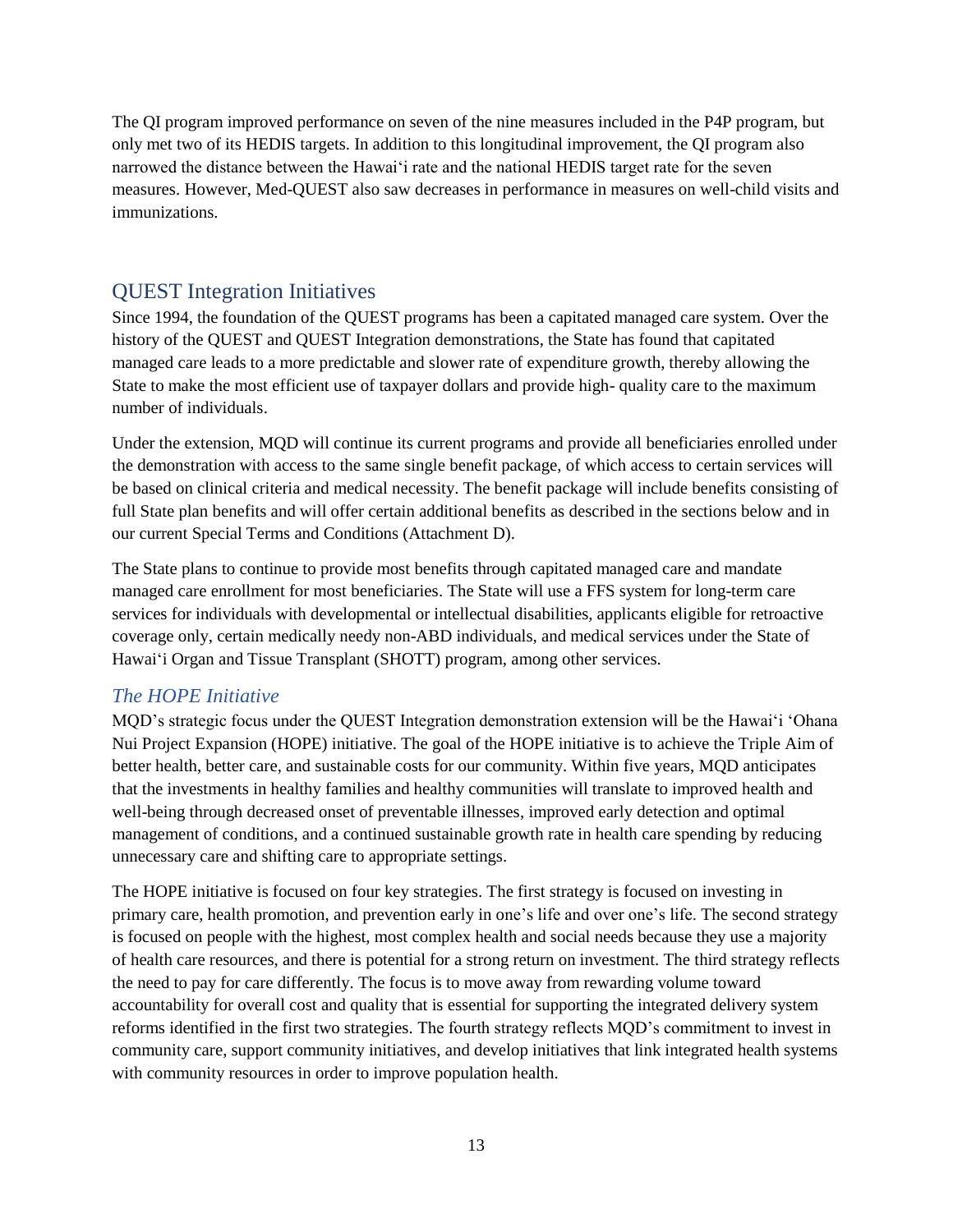The QUEST Integration demonstration's managed care program will be the vehicle to turn the HOPE principles into reality. In the extension, MQD will explore a number of different payment and delivery system reform approaches to effectuate the HOPE vision. Many of the approaches should be covered under our existing waiver and expenditure authorities and under flexibilities found under federal regulations as outlined in the managed care rule.

MQD will spend much of 2019 refining these strategies into defined policies. The programs and initiatives are ambitious. We expect the forum to discuss most of these changes with CMS will be through the MCO contract review and MCO rate setting processes. However, additional waiver and expenditure authorities, post-approval protocols, and state plan amendments (SPAs) may be needed as well once the approaches are refined. As such, we have included the description of the 'Ohana Nui principles and our plan for integrating HOPE into the future of the QUEST demonstration in Attachments L and M.

# <span id="page-13-0"></span>Demonstration Objectives, Waiver Hypotheses, and Extension Evaluation

As noted above, an interim evaluation report of the demonstration, inclusive of evaluation activities and findings to date can be found in Attachment B. In order to streamline the demonstration's historical objectives with the HOPE Initiative's focus, MQD proposes the following objectives for the extension below. The objectives have been consolidated and updated from the current demonstration.

- Improve health outcomes for Medicaid beneficiaries covered under the demonstration;
- Maintain a managed care delivery system that leads to more appropriate utilization of the health care system and a slower rate of expenditure growth; and
- Support strategies and interventions targeting the social determinants of health.

MQD seeks to meet these goals through a managed care model that will feature a greater focus on the principles and strategies described in Attachments L and M.

MQD will work with stakeholders and CMS to translate our goals and model to appropriate and well defined research hypotheses. As a starting point, the State proposes the following research hypotheses and initial design approach.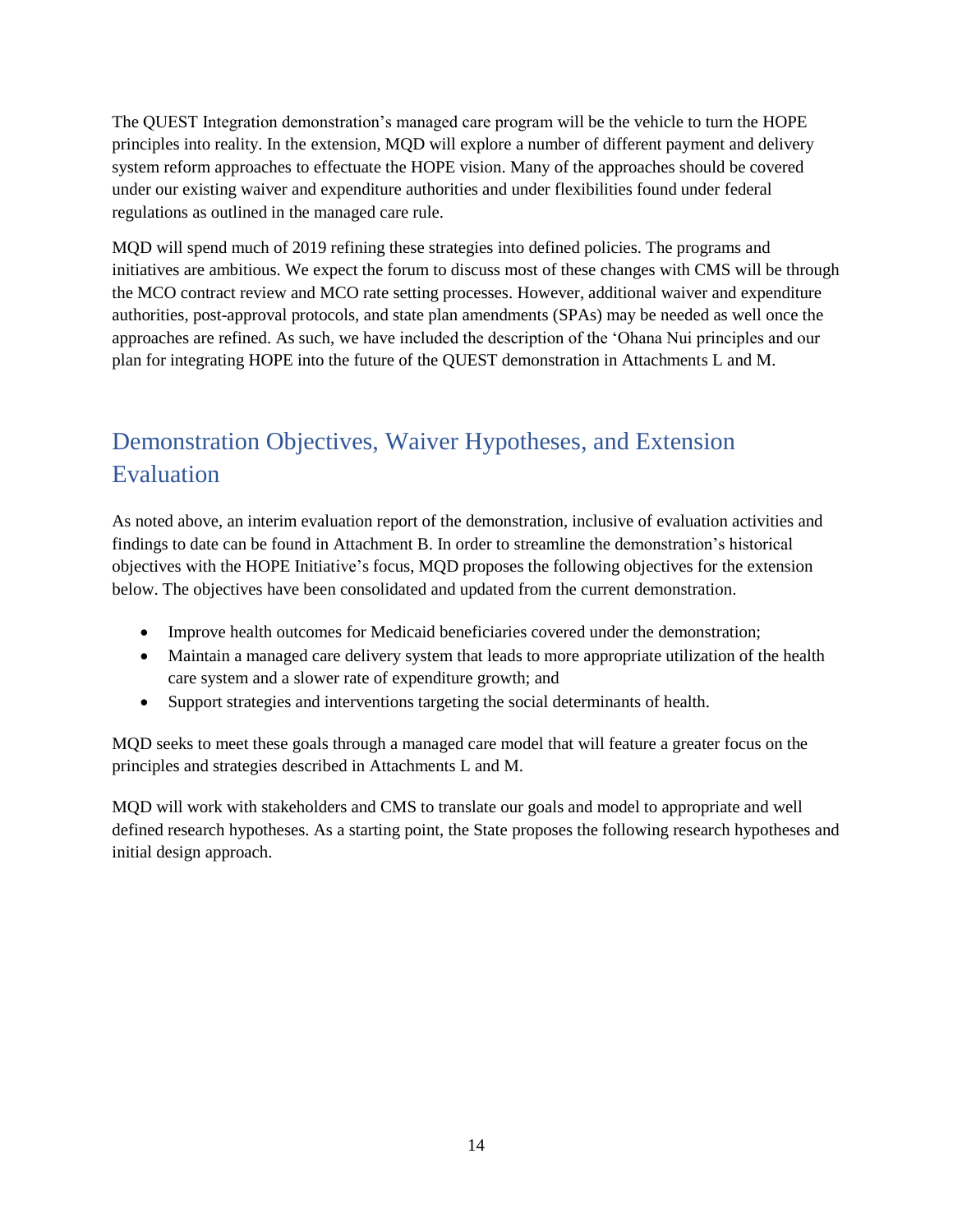| <b>Demonstration</b><br><b>Objectives</b>                                                                                                                                                                                                                                                             | <b>Evaluation Hypotheses</b>                                                                                                                                                                                                                                                                                    | <b>Potential Approaches</b>                                                                                                                                                                                                                                                                                                                                        |
|-------------------------------------------------------------------------------------------------------------------------------------------------------------------------------------------------------------------------------------------------------------------------------------------------------|-----------------------------------------------------------------------------------------------------------------------------------------------------------------------------------------------------------------------------------------------------------------------------------------------------------------|--------------------------------------------------------------------------------------------------------------------------------------------------------------------------------------------------------------------------------------------------------------------------------------------------------------------------------------------------------------------|
| Improve health outcomes<br>for Medicaid beneficiaries                                                                                                                                                                                                                                                 | Increasing utilization for<br>primary care, preventive<br>services, and health<br>promotion will reduce<br>prevalence of risk factors<br>for chronic illnesses and<br>lower the total cost of care<br>for targeted beneficiaries.                                                                               | Measure intervention impacts on trends<br>in utilization, targeted HEDIS and state-<br>defined health care quality and outcome<br>measures, and total cost of care per                                                                                                                                                                                             |
| covered under the<br>demonstration                                                                                                                                                                                                                                                                    | Improving care coordination<br>(e.g., by establishing team-<br>based care and greater<br>integration of behavioral and<br>physical health) will improve<br>health outcomes and lower the<br>total cost of care for high-<br>needs, high-cost individuals.                                                       | beneficiary.<br>Data will be drawn from a variety of<br>sources including:<br>Administrative data (i.e., claims;<br>encounters, enrollment in<br>Hawaii Prepaid Medical<br>Management Information<br>System (HPMMIS), health plan                                                                                                                                  |
| Maintain a managed care<br>delivery system that leads<br>to more appropriate<br>utilization of the health<br>care system and a slower<br>rate of expenditure<br>growth.                                                                                                                               | Implementing alternative<br>payment methodologies<br>(APM) at the provider level<br>and value-based purchasing<br>(VBP) reimbursement<br>methodologies at the MCO<br>level will increase appropriate<br>utilization of the health care<br>system, which in turn will<br>reduce preventable healthcare<br>costs. | reports, etc.);<br>Electronic Health Records;<br>Member and provider feedback<br>٠<br>(External Quality Review<br>Organization (EQRO)-<br>conducted surveys, grievances,<br>Ombudsman reports); and<br>Inter-agency data from other<br>divisions within the Department<br>of Human Services and<br>potentially other agencies such<br>as the Department of Health, |
| Providing community<br>Support strategies and<br>integration services and<br>interventions targeting the<br>similar initiatives for<br>social determinants of<br>vulnerable and at-risk adults<br>health.<br>and families will result in<br>better health outcomes and<br>lower hospital utilization. |                                                                                                                                                                                                                                                                                                                 | Department of Education, and<br>Department of Labor and<br><b>Industrial Relations.</b>                                                                                                                                                                                                                                                                            |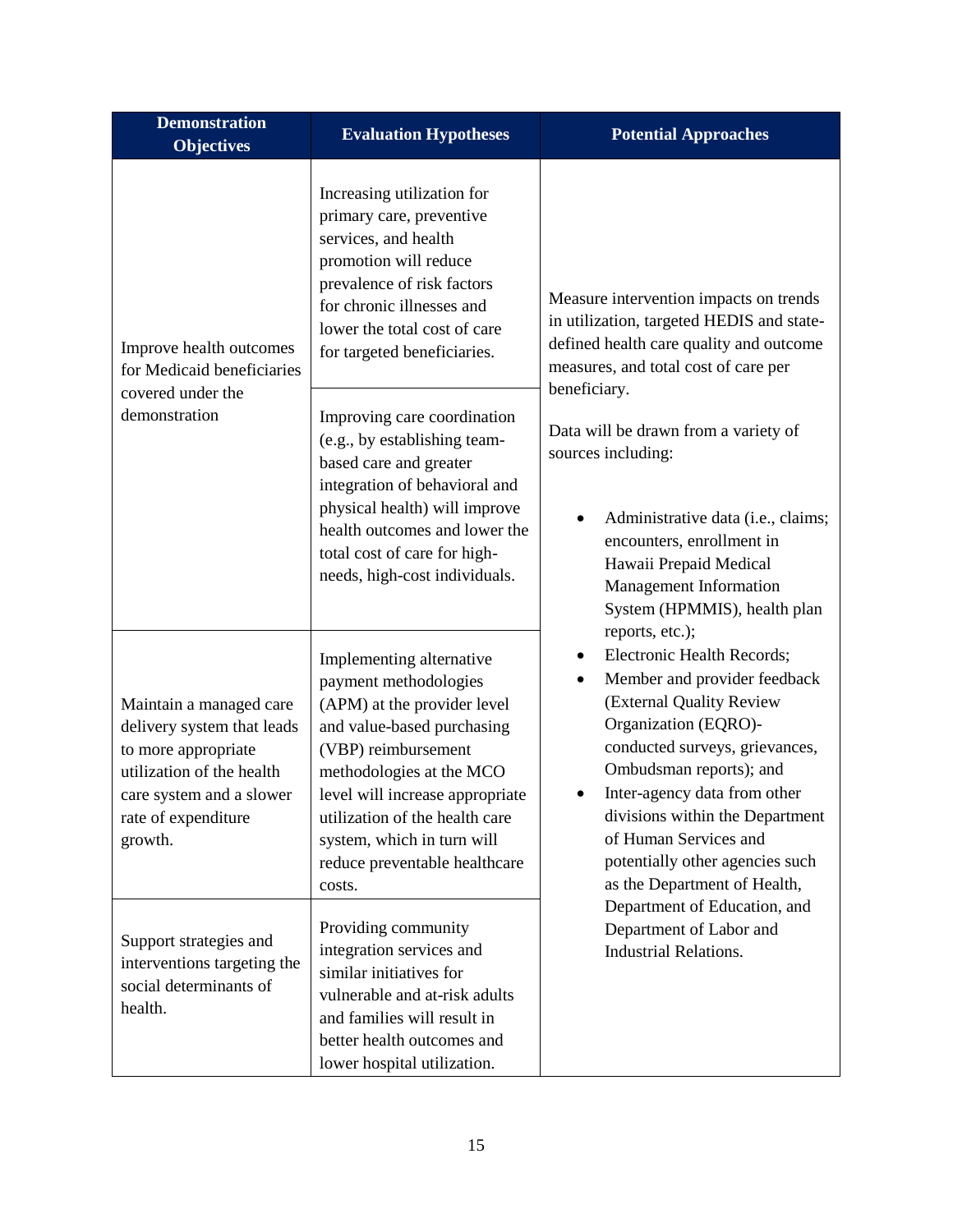Evaluation and greater use of data are a key building block of the HOPE initiative and MQD will work with CMS to design a robust and thoughtful evaluation strategy that will effectively measure the extension demonstration. Within 120 days of approval of the terms and conditions for the demonstration, MQD will develop a comprehensive draft evaluation plan for CMS's review. No later than 60 days after receiving comments on the draft evaluation plan from CMS, MQD will submit its final evaluation plan.

# <span id="page-15-0"></span>Demonstration Eligibility

Hawai'i intends to cover the same eligibility groups in the waiver extension as it covers currently. The demonstration affects the vast majority of all the mandatory and optional Medicaid eligibility groups set forth in the State's approved state plan. The groups are described below.

| <b>Mandatory State Plan Groups</b>          |                                                                                      |                                                             |  |  |  |  |
|---------------------------------------------|--------------------------------------------------------------------------------------|-------------------------------------------------------------|--|--|--|--|
| <b>Eligibility Group Name</b>               | <b>Authority</b>                                                                     | <b>Qualifying Criteria</b>                                  |  |  |  |  |
| Parents or caretaker relatives              | §1902(a)(10)(A)(i)(I),<br>(IV), (V)<br>$§$ 1931(b), (d)<br>42 C.F.R.§ 435.110        | Up to and including 100% FPL                                |  |  |  |  |
| Pregnant Women                              | $§1902(a)(10)(A)(i)(III)$ -<br>(IV)<br>42 C.F.R. §435.116                            | Up to and including 191% FPL                                |  |  |  |  |
|                                             | $$1902(e)(5)$ and<br>\$1902(e)(6)<br>42 C.F.R. §435.170                              | Extended and continuous<br>eligibility for pregnant women   |  |  |  |  |
| Infants                                     | §1902(a)(10)(A)(i)(IV)<br>\$1902(1)(1)(B)<br>42 C.F.R. §<br>435.118(c)(2)(iii)       | Infants up to age 1, up to and<br>including 191% FPL        |  |  |  |  |
|                                             | \$1902(e)(4)<br>42. C.F.R §435.117                                                   | Deemed newborn children                                     |  |  |  |  |
|                                             | \$1902(e)(7)<br>42. C.F.R §435.172                                                   | Continuous eligibility for<br>hospitalized children         |  |  |  |  |
| Children                                    | $§1902(a)(10)(A)(i)(VI)$ and<br>(VII)<br>$$1902(1)(1)(C)- (D)$<br>42 C.F.R. §435.118 | Children ages 1 through 18, up<br>to and including 133% FPL |  |  |  |  |
|                                             | \$1902(e)(7)<br>42. C.F.R §435.172                                                   | Continuous eligibility for<br>hospitalized children         |  |  |  |  |
| Low Income Adult<br>Age 19 Through 64 Group | §1902(a)(10)(A)(i)(VIII)<br>42 C.F.R. §435.119                                       | Up to and including 133% FPL                                |  |  |  |  |

<span id="page-15-1"></span> *Table 3: Mandatory State Plan Groups*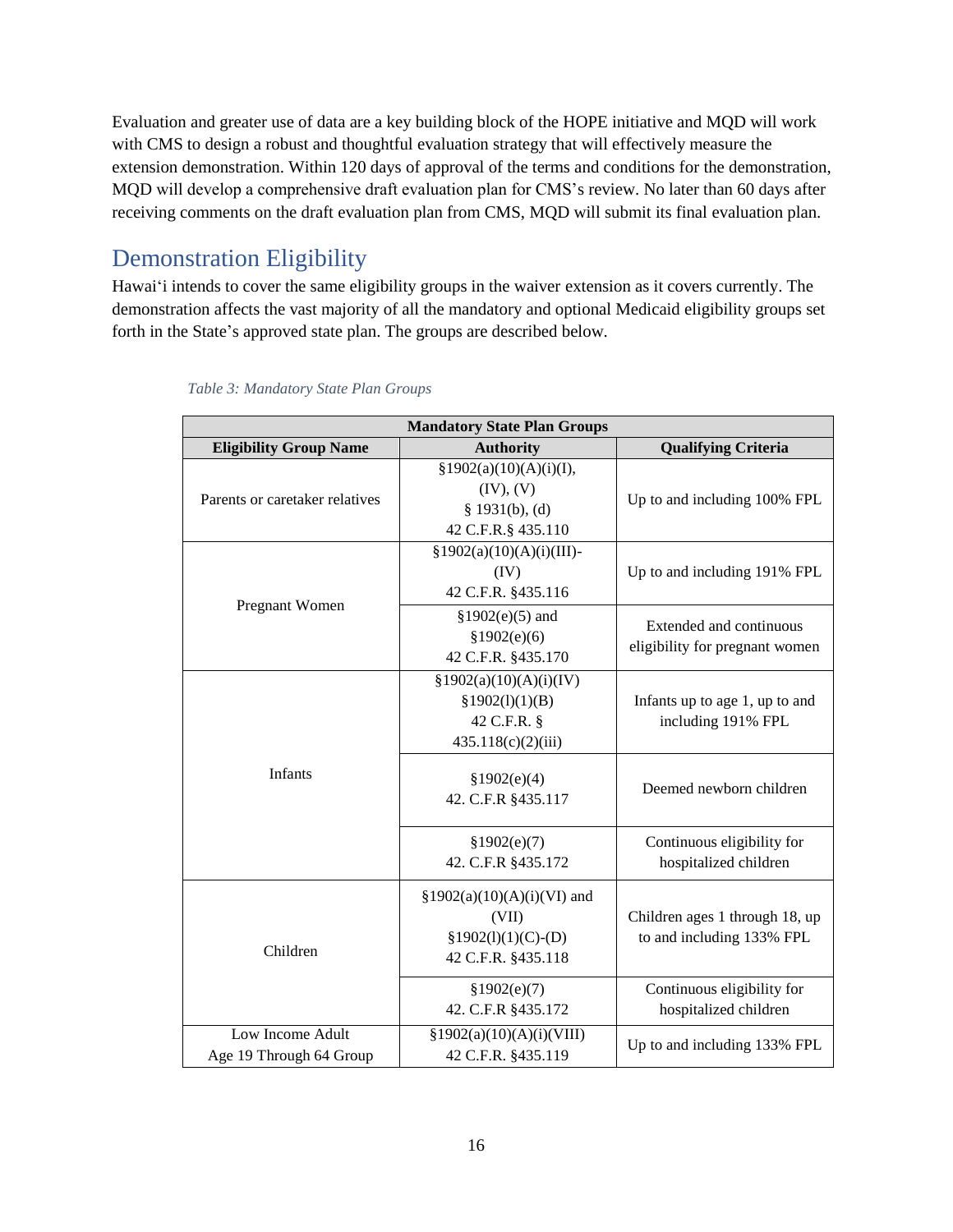| Children with adoption<br>assistance, foster care, or<br>guardianship care under<br>title IV-E. | $§1902(a)(10)(A)(i)(I)$ and<br>473(b)(3)<br>42 C.F.R. §435.145                                                                          | An adoption assistance<br>agreement is in effect under<br>title IV-E of the Act; or<br>Foster care or kinship<br>guardianship assistance<br>maintenance payments are<br>being made by a State under<br>title IV-E. |
|-------------------------------------------------------------------------------------------------|-----------------------------------------------------------------------------------------------------------------------------------------|--------------------------------------------------------------------------------------------------------------------------------------------------------------------------------------------------------------------|
| Former Foster Children under<br>age 26                                                          | §1902(a)(10)(A)(i)(IX)<br>42 C.F.R. §435.150                                                                                            | No income limit                                                                                                                                                                                                    |
|                                                                                                 | §1902(a)(10)(A)(i)(II)<br>42 C.F.R. §435.120                                                                                            | ABD individuals who meet<br>more restrictive requirements<br>for Medicaid than the SSI<br>requirements. Uses SSI<br>payment standard.                                                                              |
| State Plan Mandatory Aged,<br>Blind, or Disabled Groups                                         | §1902(a)(10)(A)(i)(II)<br>\$1905(q)<br>42 C.F.R. §435.120                                                                               | Qualified severely impaired<br>blind and disabled<br>individuals under age 65                                                                                                                                      |
|                                                                                                 | \$1634, \$1634(a),<br>\$1634(b), \$1634(c),<br>\$1634(d), \$1634(e)<br>42 C.F.R. §435.121,<br>122, 130, 131, 132, 133,<br>134, 135, 138 | Other ABD groups as described<br>in the State Plan                                                                                                                                                                 |
| <b>Transitional Medical</b><br>Assistance                                                       | §1925<br>42 C.F.R. §435.112                                                                                                             | Coverage for one twelve<br>month period due to<br>increased earnings that would<br>otherwise make the<br>individual ineligible under<br>Section 1931                                                               |
| 1931 Extension                                                                                  | $$1931(c)(1)-(2)$<br>42 C.F.R. §435.115                                                                                                 | Coverage for four months due<br>to receipt of child or spousal<br>support, that would otherwise<br>make the individual ineligible<br>under Section 1931                                                            |
| Qualified Medicare<br>beneficiaries*                                                            | $1902(a)(10)(E)(i)$ ,<br>$1905(p)$ and<br>$1860D-14(a)(3)(D)$<br>of the Act                                                             | Standard eligibility provisions<br>for this population as<br>described in the State Plan.                                                                                                                          |
| Specified low-income Medicare<br>beneficiaries*                                                 | 1902(a){1 O)(E)(iii),<br>$1905(p)(3)(A)$ {ii), and<br>$1860D-14(a)\{3)(D)$<br>of the Act                                                | Standard eligibility provisions<br>for this population as<br>described in the State Plan.                                                                                                                          |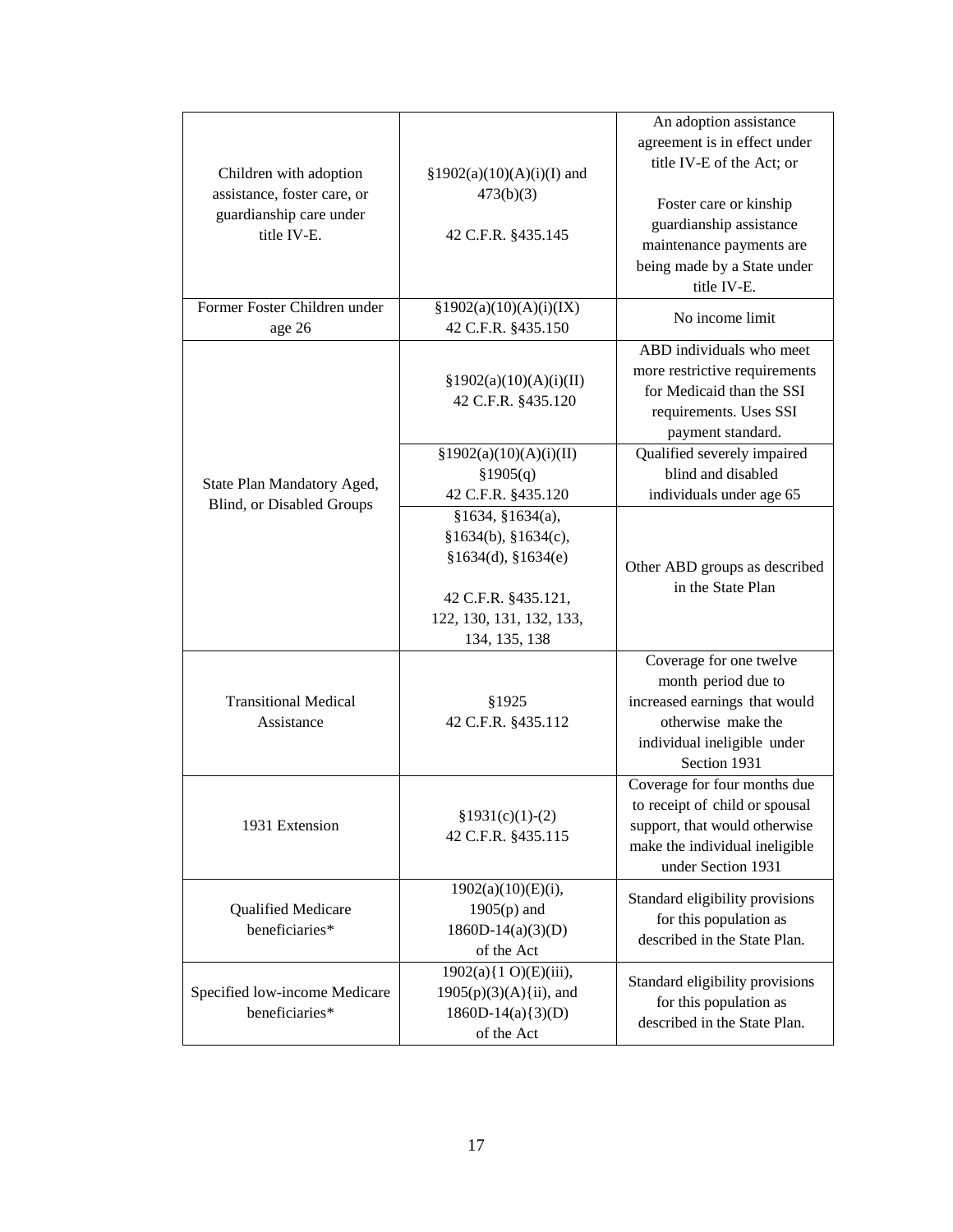\*Dual eligibles are included as those with full Medicaid benefits are served under QI health plans and QI health plans pay Part B co-payments and coordinate Medicare services.

<span id="page-17-0"></span> *Table 4: Optional State Plan Groups*

| <b>Optional State Plan Groups</b>                                                        |                                                                      |                                                                                                                                                        |  |  |  |  |
|------------------------------------------------------------------------------------------|----------------------------------------------------------------------|--------------------------------------------------------------------------------------------------------------------------------------------------------|--|--|--|--|
| <b>Eligibility Group Name</b>                                                            | <b>Authority</b>                                                     | <b>Qualifying Criteria</b>                                                                                                                             |  |  |  |  |
|                                                                                          | §1902(a)(10)(ii)<br>\$1905(a)<br>42 C.F.R. § 435.210                 | ABD individuals who do not<br>receive cash assistance but<br>meet income and resource<br>requirements                                                  |  |  |  |  |
|                                                                                          | 42 C.F.R. § 435.211                                                  | Individuals eligible for<br>assistance but for being in a<br>medical institution                                                                       |  |  |  |  |
| <b>Optional Coverage of Families</b><br>and Children and the Aged,<br>Blind, or Disabled | §1902(a)(10)(ii)(VII)                                                | Individuals who would be<br>eligible for Medicaid if they<br>were in a medical institution,<br>who are terminally ill, and who<br>receive hospice care |  |  |  |  |
|                                                                                          | §1902(a)(10)(ii)(XI)<br>42 C.F.R. § 435.121<br>42 C.F.R. § 435.230   | ABD individuals in domiciliary<br>facilities or other group living<br>arrangements                                                                     |  |  |  |  |
|                                                                                          | §1902(a)(10)(ii)(X)<br>\$1902(m)                                     | Aged or disabled individuals<br>with income up to and<br>including 100% FPL                                                                            |  |  |  |  |
| Optional targeted low- income<br>children                                                | §1902(a)(10)(A)(ii)(XIV)<br>Title XXI<br>42 C.F.R. § 435.229         | Up to and including 308% FPL<br>including for children for<br>whom the State is claiming<br>Title XXI funding                                          |  |  |  |  |
| Certain Women Needing<br><b>Treatment for Breast or</b><br>Cervical Cancer               | §1902(a)(10)(A)<br>§1920                                             | No income limit; must have<br>been detected through<br>NBCCEDP and not have<br>creditable coverage                                                     |  |  |  |  |
| Medically Needy Non-Aged,<br>Blind, or Disabled Children and<br>Adults                   | §1902(a)(10)(C)<br>42 C.F.R. § 435.301(b)(1)<br>42 C.F.R. §435.308   | Up to and including 300% FPL,<br>if spend down to medically<br>needy income standard for<br>household size                                             |  |  |  |  |
| Medically Needy Aged, Blind,<br>or Disabled Children and<br>Adults                       | §1902(a)(10)(C)<br>42 C.F.R. §§435.320, 435.322,<br>435.324, 435.330 | Medically needy income<br>standard for household size<br>using SSI methodology                                                                         |  |  |  |  |
| Foster Children                                                                          | §1902(a)(10)(A)(ii)(VIII)<br>42 C.F.R. §435.227                      | Children with non IV-E<br>adoption assistance                                                                                                          |  |  |  |  |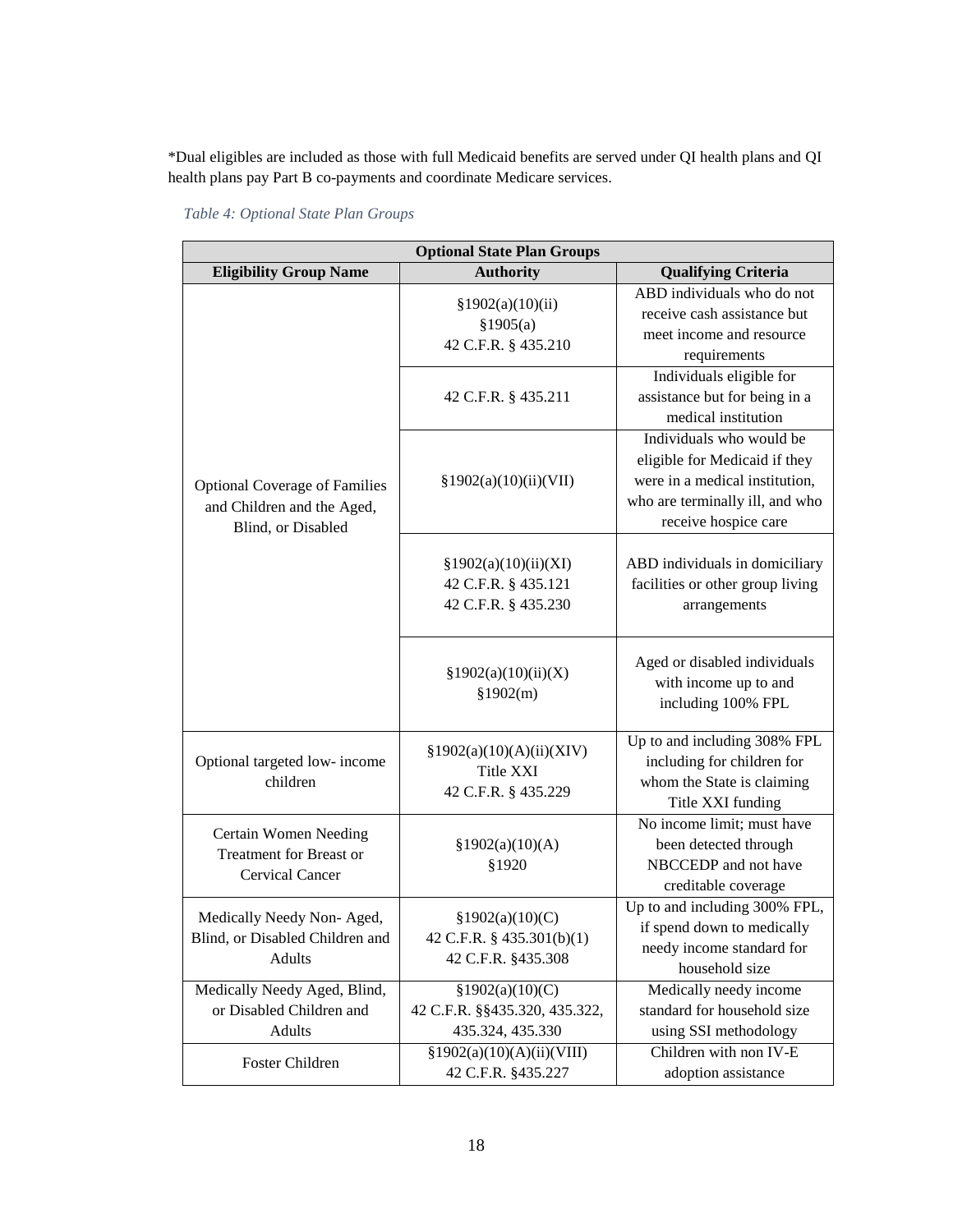|  | Foster Children (19-20 years)<br>old) | Receiving foster care<br>§1902(a)(10)(A)(ii)(VIII)<br>maintenance payments or under<br>42 C.F.R. §435.227<br>adoption assistance |
|--|---------------------------------------|----------------------------------------------------------------------------------------------------------------------------------|
|--|---------------------------------------|----------------------------------------------------------------------------------------------------------------------------------|

#### <span id="page-18-0"></span>*Table 5: Expansion Populations*

| <b>Expansion Population</b>                                                                                                                        |                                                                                                                                                                                                                                                                                                                                                                                                  |  |
|----------------------------------------------------------------------------------------------------------------------------------------------------|--------------------------------------------------------------------------------------------------------------------------------------------------------------------------------------------------------------------------------------------------------------------------------------------------------------------------------------------------------------------------------------------------|--|
| <b>Eligibility Group Name</b>                                                                                                                      | <b>Qualifying Criteria</b>                                                                                                                                                                                                                                                                                                                                                                       |  |
| Parents or caretaker relatives<br>with an 18-year- old dependent<br>child                                                                          | Parents or caretaker relatives who (i) are living with an 18-year-<br>old who would be a dependent child but for the fact that s/he has<br>reached the age of 18 and (ii) would be eligible if the 18-year-old<br>was under 18 years of age                                                                                                                                                      |  |
| Individuals in the 42<br>C.F.R. § 435.217 like group<br>receiving HCBS                                                                             | Income up to and including 100% FPL                                                                                                                                                                                                                                                                                                                                                              |  |
| Medically needy ABD<br>individuals whose spend-<br>down exceeds the plans'<br>capitation payment                                                   | Medically needy ABD individuals whose spend-down liability is<br>expected to exceed the health plans' monthly capitation payment                                                                                                                                                                                                                                                                 |  |
| Individuals Age 19 and 20<br>with Adoption Assistance,<br><b>Foster Care Maintenance</b><br>Payments, or Kinship<br><b>Guardianship Assistance</b> | No income limit                                                                                                                                                                                                                                                                                                                                                                                  |  |
| <b>Individuals Formerly</b><br>Receiving Adoption<br>Assistance or Kinship<br><b>Guardianship Assistance</b>                                       | Younger than 26 years old; aged out of adoption assistance<br>program or kinship guardianship assistance program (either Title<br>IV-E assistance or non-Title IV-E assistance); not eligible under<br>any other eligibility group, or would be eligible under a different<br>eligibility group but for income; were enrolled in the state plan or<br>waiver while receiving assistance payments |  |

The demonstration extension will include application of Modified Adjusted Gross Income (MAGI) eligibility standards as required by applicable law and regulations, which includes not having an asset test for MAGI populations. There will be no changes in eligibility methodology. Eligibility for the Aged, Blind and Disabled groups will continue to be determined using current income and resource methodologies.

There will be no enrollment caps for the QUEST Integration extension. However, there may be health plan enrollment caps. The State seeks to retain its authority to impose enrollment caps on health plans and to allow health plans to have enrollment limits subject to State approval, provided that at least two health plans operating on an island do not have an enrollment limit.

There will be no changes in the demonstration's post-eligibility treatment of income. Individuals receiving nursing facility services will be subject to the post-eligibility treatment of income rules set forth in Section 1924 and 42 C.F.R. §435.733. The application of beneficiary income to the cost of care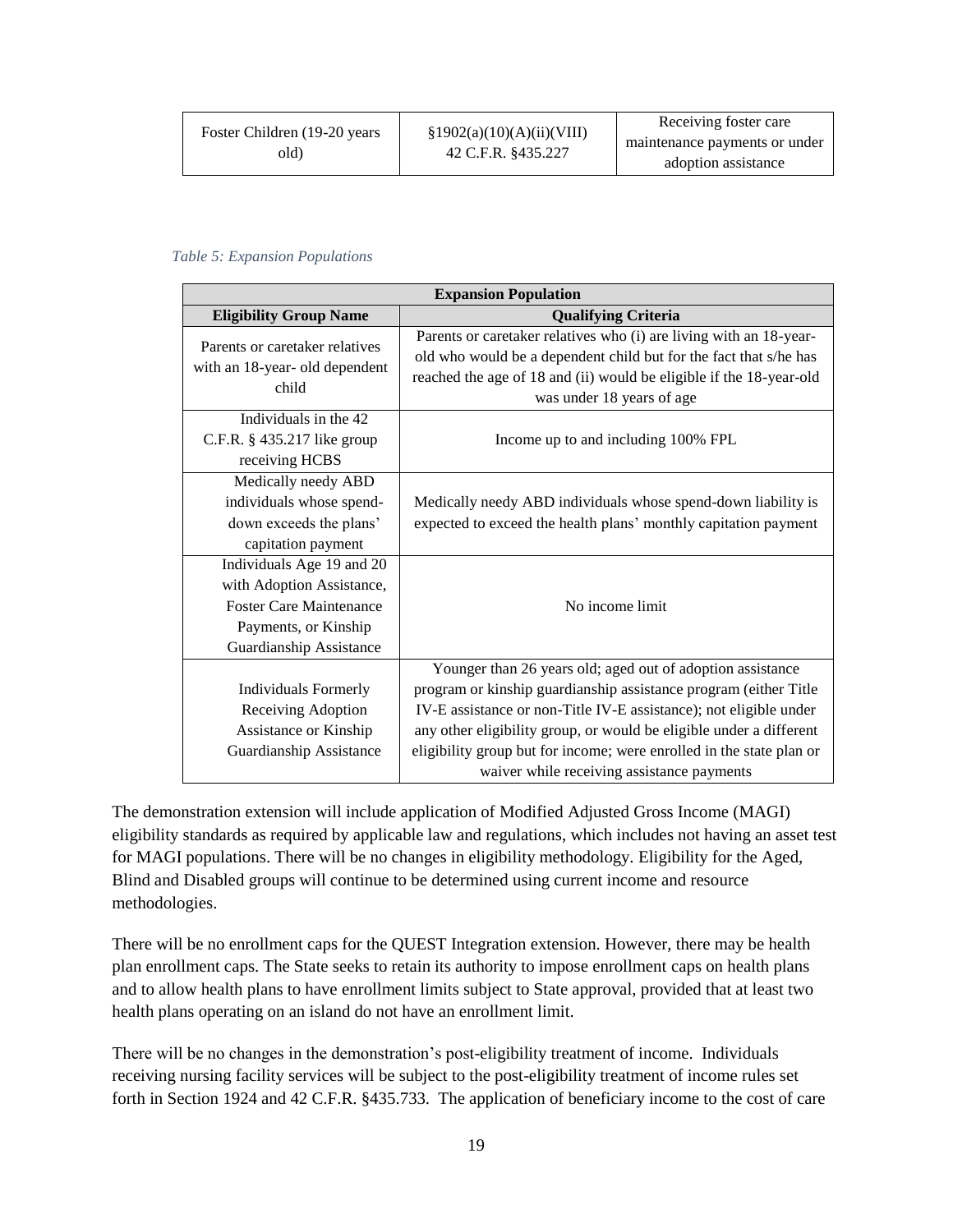will be made to the nursing facility. Individuals receiving HCBS will be subject to the post-eligibility treatment of income rules set forth in Section 1924 of the Social Security Act and 42 C.F.R. § 435.735, if they are medically needy.

Hawai'i proposes to continue its policy of encouraging timely enrollment in Medicaid through a shortened retroactive eligibility period. The current demonstration limits retroactive eligibility to a 10 day period prior to application, except for those beneficiaries requesting LTSS. Both Hawai'i and the federal government have taken significant steps to simplify and streamline the Medicaid eligibility and enrollment process.

Retaining a limited retroactive eligibility period will encourage individuals to apply when eligible, will allow them to benefit more quickly from the program, and will help alleviate the administrative burden on the managed care plans and the State.

# <span id="page-19-0"></span>Current Demonstration Benefits and Features to Continue Under the **Extension**

Under the extension, Hawai'i will continue to provide services in the way it provides them under the current 1115 waiver. MQD will offer one comprehensive set of benefits available to all demonstration populations. Hawai'i will continue to offer one primary and acute care services package consisting of full State plan benefits to all demonstration populations, with certain additional benefits available based on clinical criteria and medical necessity. This benefit structure will be easier for beneficiaries to navigate, better equipped to serve patients with changing needs, and less burdensome for the State to administer.

In the extension, MQD will continue to provide a set of Home and Community Based Services (HCBS). Individuals who meet institutional level of care ("1147 certified") will have access to a wide variety of Long Term Services and Supports, including specialized case management, home maintenance, personal assistance, adult day health, respite care, and adult day care, among others. Moreover, Hawai'i will provide HCBS to certain individuals who are assessed to be at risk of deteriorating to institutional level of care, in order to prevent a decline in health status and maintain individuals safely in their homes and communities. These individuals (the "at risk" population) will have access to a set of HCBS that includes personal assistance, adult day care, adult day health, home delivered meals, personal emergency response system (PERS), and skilled nursing, subject to limits on the number of hours of HCBS or the budget for such services. MQD intends to offer HCBS services as they are described in our current Special Terms and Conditions (Attachment D).

Hawai'i also will continue to include in the QI benefit package the following benefits, subject to clinical criteria and medical necessity, and as described in our Special Terms and Conditions (Attachment D):

• Covered substance abuse treatment services provided by a certified (as opposed to licensed) substance abuse counselor.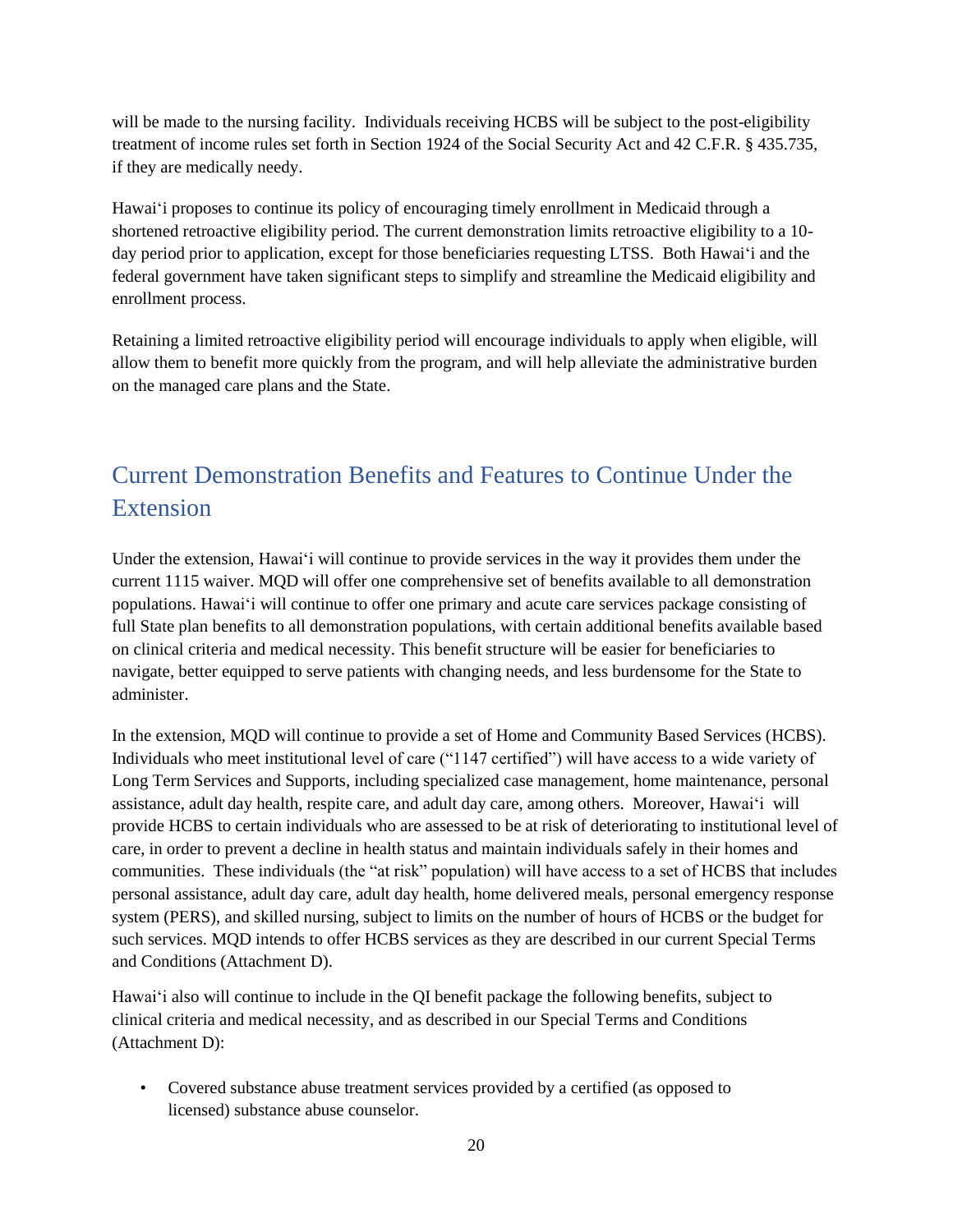- Specialized Behavioral Health Services: The services listed below are available for individuals with serious mental illness (SMI), serious and persistent mental illness (SPMI), or requiring support for emotional and behavioral development (SEBD).
	- o Supportive Housing.
	- o Supportive Employment.
	- o Financial management services.
- Cognitive Rehabilitation Services: Services provided to cognitively impaired individuals to assess and treat communication skills, cognitive and behavioral ability and skills related to performing activities of daily living. These services may be provided by a licensed physician, psychologist, or a physical, occupational or speech therapist. Services must be medically necessary and prior approved.
- Habilitation Services. Services to develop or improve a skill or function not maximally learned or acquired by an individual due to a disabling condition. These services may be provided by a licensed physician or physical, occupational, or speech therapist. Services must be medically necessary and prior approved.

The delivery system used to provide the vast majority of benefits will continue to be through managed care, as opposed to fee-for-service (FFS). A statewide managed care delivery system will help Hawai'i ensure access to high-quality, cost-effective care; establish contractual accountability among the health plans and health care providers; and continue the predictable and slower rate of expenditure growth associated with managed care.

Although most QI benefits will be provided through managed care organizations (MCOs), the State will utilize FFS for the following services, for the following reasons:

- Long Term Services and Supports (LTSS) for individuals with developmental disabilities or intellectual disabilities, under the State's Section 1915(c) waiver.
- Intermediate Care Facilities for the Intellectually Disabled (ICF-ID), because this is a specialized program administered by another State department.
- Medical services to applicants eligible for retroactive coverage only, because there is no opportunity to manage care and it is for a very small population.
- Medical services under the SHOTT program, because this is a specialized program serving a small population that incurs very high costs.
- Medical services to medically needy individuals who are not Aged, Blind and Disabled (ABD) and who have shorter terms of eligibility, because of the actuarial difficulty associated with a small volume of people that negatively affect capitation rates.
- Dental services, because these are specialized services.
- Targeted Case Management, School-based services, and Early Intervention Services, because those programs are administered by another State department.

## <span id="page-20-0"></span>*Health Plan Enrollment*

In an effort to balance beneficiary choice with service coordination and continuity, MQD will continue the enrollment and health plan selection process that it employs under the current demonstration.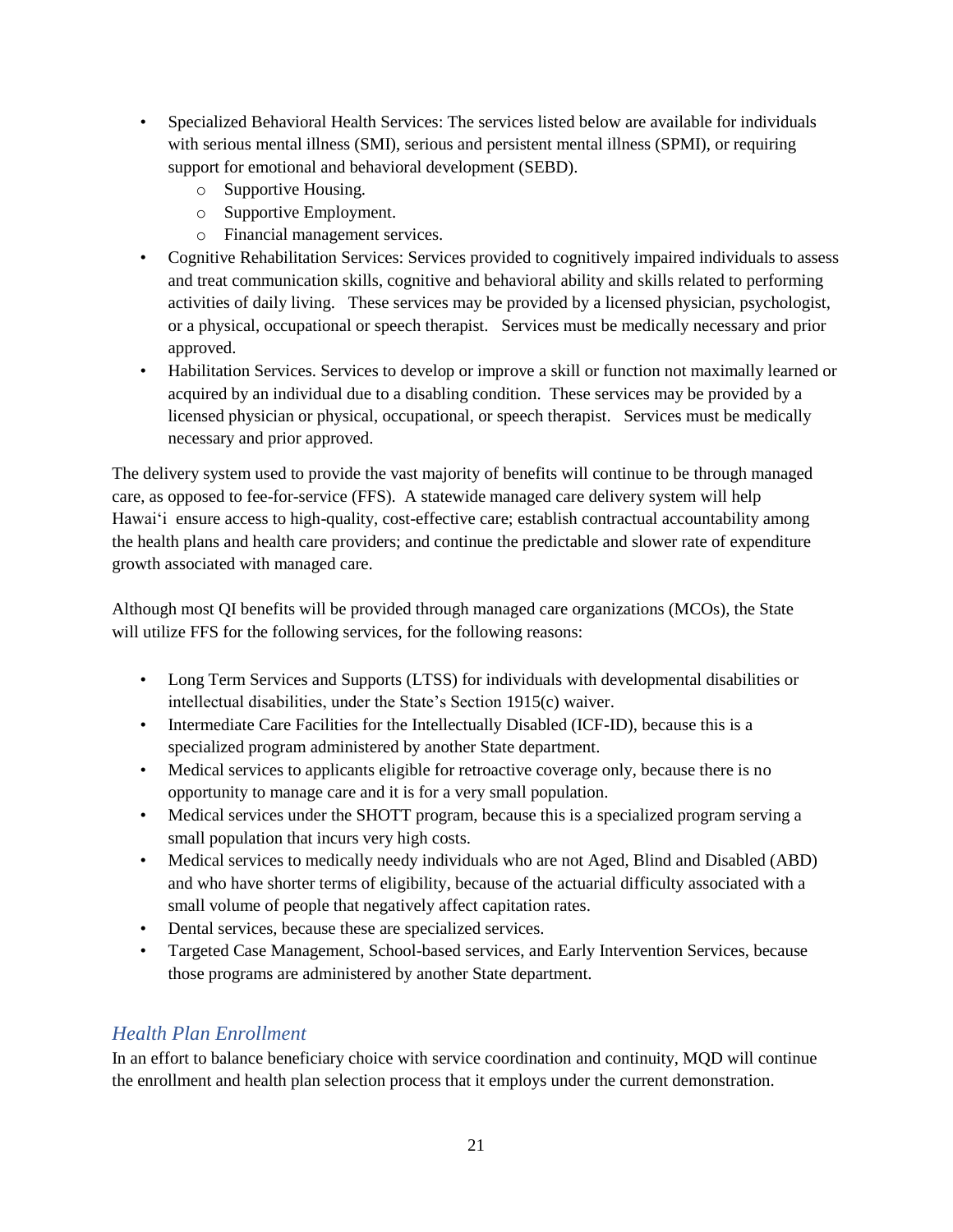Eligible individuals will choose from participating QI health plans. This choice will be available to any individual who receives a choice notification. If an eligible individual does not make a selection at the time of eligibility notification, the individual will be automatically assigned to a health plan that operates on the island of residence. If auto-assigned to a health plan, the individual will have 15 calendar days from the date of auto-assignment to select a new health plan.

In accordance with federal rules, all individuals will have a single 90-day period from their initial enrollment action to change their health plan. That is, an individual who chooses a health plan either at the time of eligibility notification or during the 15-day choice period, or switches health plans during the annual open enrollment, will have an additional 90-day period from the enrollment action to change plans.

Similarly, an individual who is auto-assigned for not selecting a health plan upon eligibility notification and during the 15-day choice period will have 90 days from the auto-enrollment action to change health plans. An individual enrolled in a health plan who chooses to remain in that plan during the annual open enrollment period will not be given a 90-day change period. Individuals will be able to change health plans for cause at any time. These rules apply to all enrollees, including ABD enrollees.

After a beneficiary selects a health plan, he or she will receive a survey or a welcome call from the health plan, which will identify if the beneficiary has any special health needs. A welcome call will be required for those who do not respond to the survey if applicable. If special health needs are identified, the health plan will assign a licensed or qualified professional as the beneficiary's service coordinator and perform a face-to-face assessment. In addition, health plans will still be required to perform a face-to-face assessment on individuals with identified special health care needs, such as those receiving long-term services and supports (LTSS).

A modification to the health plan selection process may be implemented in the extension period as it relates to dual eligibles. MQD is interested in promoting greater alignment between Medicaid and Medicare health plans and may use auto-enrollment as a means to accomplish greater aligned enrollment. An example would be to auto-enroll a beneficiary into a QI health plan from the same organization offering the beneficiary's current Medicare Advantage plan.

#### <span id="page-21-0"></span>*Long-Term Services and Supports*

MQD will provide long term services and supports (LTSS) in the way it provides them under the current 1115 waiver. Under the extension, the State will continue its policy of allowing beneficiaries who meet an institutional level of care to choose between institutional services or HCBS. Access to both institutional and HCBS LTSS will be based on a functional level of care (LOC) assessment to be performed by the health plans or those with delegated authority. Each beneficiary who has a disability, or who requests or receives LTSS, will receive a functional assessment at least every twelve months, or more frequently when there has been a significant change in the beneficiary's condition or circumstances. In addition, each member who requests a functional assessment will receive one.

The State will review the assessments and make a determination as to whether the beneficiary meets an institutional (hospital or nursing facility) level of care.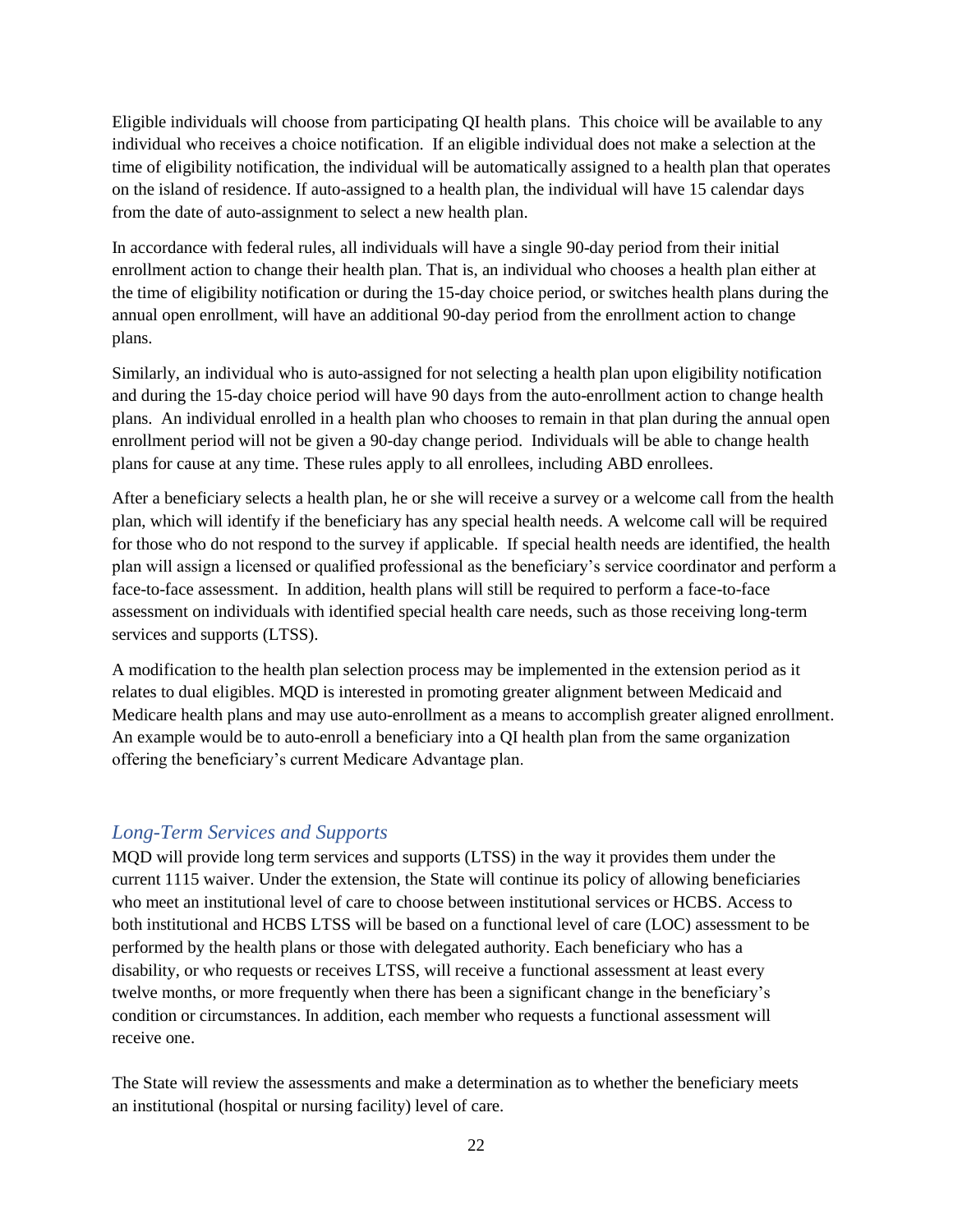Individuals who meet the institutional level of care may access institutional care or HCBS through their health plan. Certain individuals who are assessed to be "at risk" of deteriorating to the institutional level of care (the "at risk" population) will continue to have access to defined HCBS services as described in the State's current Special Terms and Conditions. The State requests authority to limit the number of hours of HCBS provided to "at risk" individuals or the budget for such services.

A beneficiary who elects to receive HCBS will, following the functional LOC assessment, receive an individualized service plan that must be sufficient to meet the beneficiary's needs, taking into account family and other supports available to the beneficiary. The amount, duration, and scope of all covered services may vary to reflect the unique needs of the individual.

If the estimated costs of providing necessary HCBS to the beneficiary are less than the estimated costs of providing necessary care in an institution (hospital or nursing facility), the health plan must provide the HCBS to an individual who so chooses, subject to certain limitations. Health plans will be required to document good-faith efforts to establish a cost-effective, person-centered plan of care in the community using industry best practices and guidelines.

If the estimated costs of providing necessary HCBS to the beneficiary exceed the estimated costs of providing necessary care in an institution (hospital or nursing facility), a health plan may refuse to offer HCBS, if the State so approves. In reviewing such a request by a health plan, the State will take into account the health plan's aggregate HCBS costs as compared to the aggregate costs that it would have paid for institutional care.

Although the intent of HCBS is to utilize social supports, the State recognizes and seeks to accommodate temporary medical or social conditions that require additional services. Accordingly, adults meeting an institutional LOC may be limited to receive up to 90 days per benefit period of 24 hours of HCBS per day.

Individuals enrolled in the State's Section 1915(c) DD/ID waiver will receive HCBS through the 1915(c) waiver, and will receive primary and acute care services through a QI health plan. These individuals will not receive any services under the QI demonstration that are covered under the 1915(c) waiver. (The only exception to this is children who have access to Early and Periodic Screening, Diagnosis and Treatment (EPSDT) services.) QI health plans may offer HCBS that are not covered under the 1915(c) waiver to these individuals, and may have a waiting list for the provision of those HCBS services. Waiting list policies will be based on objective criteria and applied consistently in all geographic areas served.

Though Hawai'i has not had to establish a waiting list for HCBS, the State continues to request authority to allow the QI health plans to establish waiting lists, upon approval by the State, for the provision of HCBS. Waiting list policies will be based on objective criteria and applied consistently in all geographic areas served. The State will monitor the waiting lists on a monthly basis, and will meet with the health plans on a quarterly basis to discuss any issues associated with management of the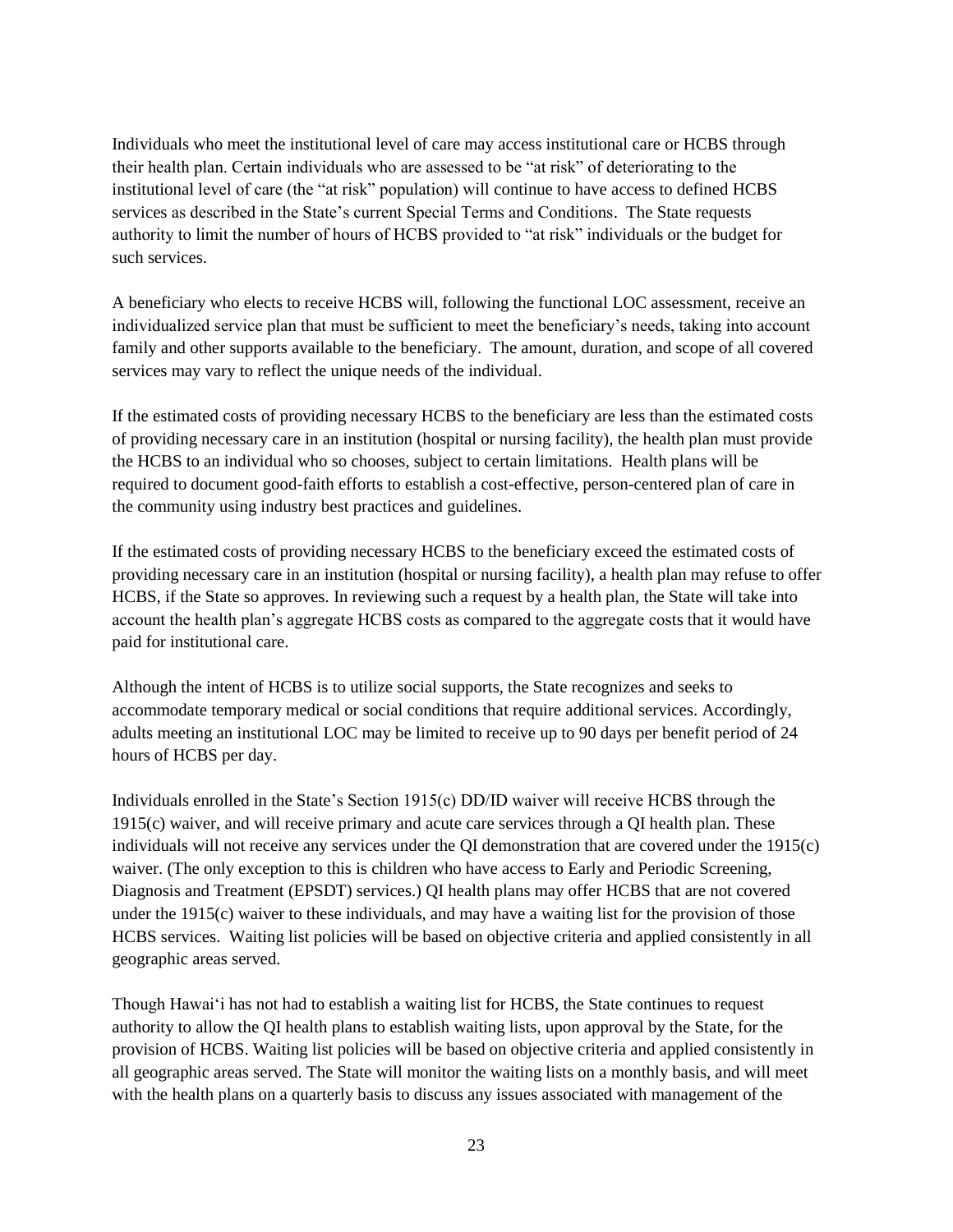waiting lists. Members who are on a waiting list may opt to change to another health plan if it appears that HCBS are available in the other health plan.

### <span id="page-23-0"></span>*Behavioral Health Services*

Under the extension, MQD intends to provide behavioral services the same way it provides them under the current QI program. The QUEST Integration demonstration will continue to offer a full array of standard state plan behavioral health services through managed care. It will also continue to offer additional, specialized state plan and waiver behavioral health services as described in an earlier section.

MQD provides standard behavioral health services to all beneficiaries and specialized behavioral health services to beneficiaries with serious mental illness (SMI), serious and persistent mental illness (SPMI), or requiring support for emotional and behavioral development (SEBD). All beneficiaries have access to standard behavioral health services through QI health plans. The standard behavioral health services include inpatient psychiatric hospitalization, emergency department services, ambulatory services that includes crisis management and residential services, medications, medication management, diagnostic services, psychiatric and psychological evaluation and management, medically necessary substance use disorder (SUD) treatment, and methadone management.

Beneficiaries with SMI, SPMI, or SEBD may be in need of specialized behavioral health services. For children (individuals <21), the SEBD services are provided through the Department of Health (DOH) Child and Adolescent Mental Health Division (CAMHD); for adults (individuals >21) the SMI/SPMI services are provided through the MQD's behavioral health program Community Care Services (CCS) The available specialized services include:

- For children: multidimensional treatment foster care, family therapy, functional family therapy, parent skills training, intensive home and community based intervention, community-based residential programs, and hospital-based residential programs, and
- For adults: intensive case management, partial hospitalization or intensive outpatient hospitalization, psychosocial rehabilitation/clubhouse, therapeutic living supports or specialized residential treatment centers, supportive housing, representative payee, supportive employment, peer specialist and behavioral health outpatient services.

CCS program provides specialized behavioral health services to adults diagnosed with an eligible serious mental illness (SMI) or serious and persistent mental illness (SPMI) who exhibit emotional cognitive, or behavioral functioning which interferes substantially with their activities of daily living and capacity to remain in the community without supportive treatment or services.

All QI health plans provide all their beneficiaries with standard behavioral health services. Referrals are sent to the QI health plans by providers who have identified beneficiaries with SMI/SPMI for review. The QI health plan then submits the referral to the MQD for CCS eligibility determination. Eligible beneficiaries are then enrolled into CCS. Once enrolled, all behavioral health services are provided by CCS.

Children requiring SEBD receive specialized behavioral health services through the Hawai'i Department of Health (DOH) Child and Adolescent Mental Health Division (CAMHD). Medicaid beneficiaries over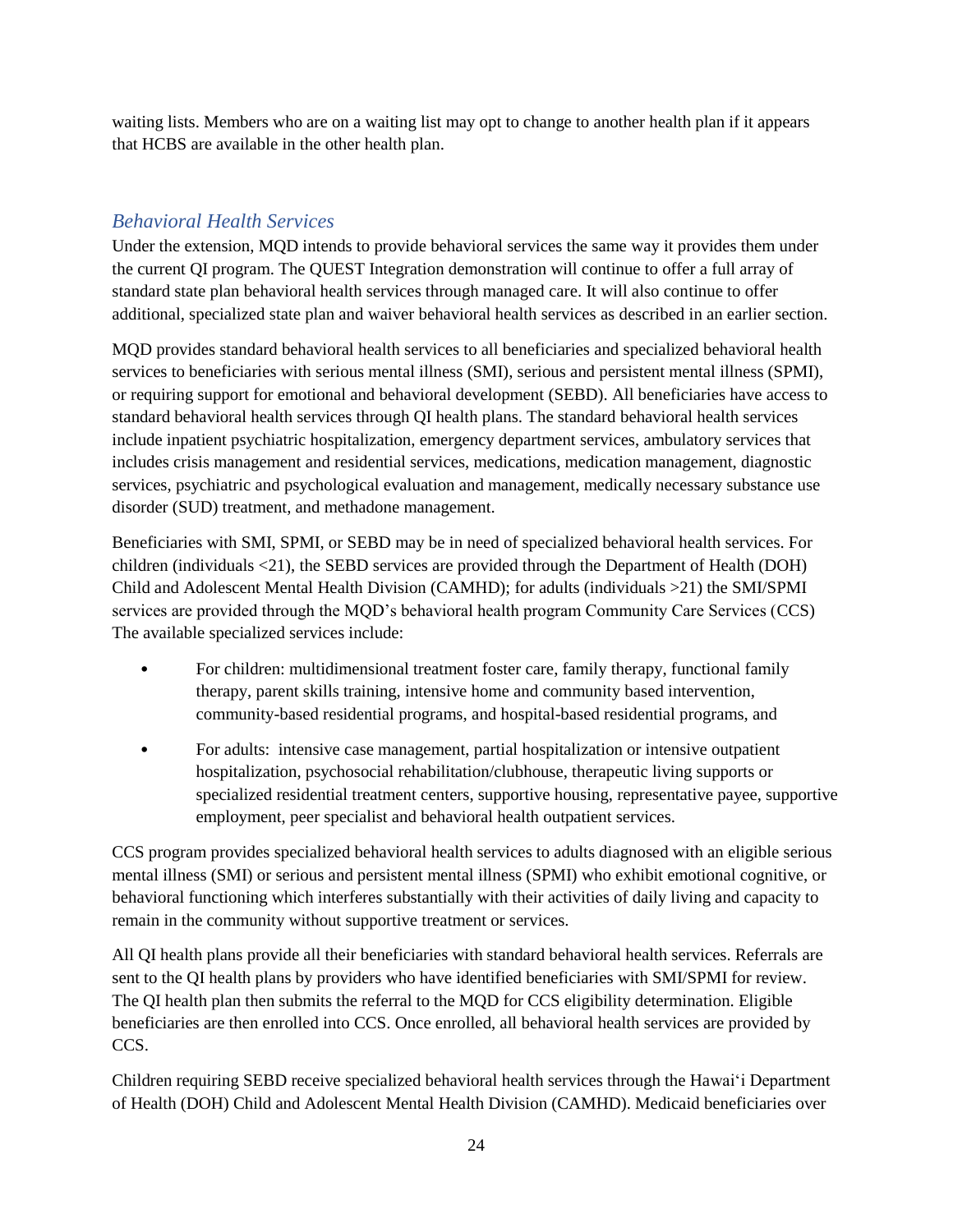18 years old with SMI/SPMI who are legally encumbered have their behavioral health services coordinated and provided by DOH's Adult Mental Health Division (AMHD).

#### <span id="page-24-0"></span>*Community Integration Services*

MQD is currently working with CMS on an 1115 waiver amendment to expand the population that is eligible to receive what are known in the current demonstration as supportive housing services. The new benefit for pre-tenancy and tenancy services, called "Community Integration Services" (CIS), will be available to all beneficiaries above the age of 18 that meet certain needs-based criteria. The needs-based criteria is focused on chronically homeless, homeless, and beneficiaries at-risk of eviction with mental health, SUD, or complex physical health needs or high ED and hospital utilization risk factors. The approach of that amendment is repeated here.

The expenditure authority is needed because Hawai'i has had the highest per capita homeless population in the country. This issue has raised both public health and safety concerns among Hawai'i residents statewide. Studies have shown that the chronically homeless population's high use of hospital facilities and emergency rooms accounts for their disproportionately high annual health care costs.

To combat this issue, both public and private stakeholders have partnered to implement "Housing First" and other permanent and supported housing solutions in Hawai'i. Access to safe, quality, affordable housing and the supports necessary to maintain this housing constitute one of the most basic and powerful social determinants of health. For beneficiaries and families trapped in a cycle of crisis and housing instability or homelessness due to extreme poverty, trauma, violence, mental illness, addiction or other chronic health conditions, lack of housing is a major barrier to escaping this cycle. Hawai'i wants to provide these supports to beneficiaries who are identified as homeless or who have a combination of housing instability and health conditions that establish their need for supportive housing services.

In regard to person-centered service planning, the State will add a standardized housing assessment tool as an appendix to the "Health and Functional Assessment" (HFA) tool to assess beneficiary eligibility and need for supportive housing services. The evaluation occurs in-person and for the amendment population will be conducted by the MCO service coordinator. Adding the standardized housing assessment tool as an appendix to the larger HFA will allow the MCO to consider housing support services alongside the other health, behavioral, and social needs of the beneficiary.

The HFA results inform the beneficiary's person-centered plan across domains, which helps link the beneficiary's housing goals with their health, behavioral, and other social goals. The beneficiary is engaged in the process and is able to review their plan.

The individual will be re-evaluated using the housing assessment tool at quarterly intervals and the person-centered service plan will be updated as necessary using the results of that assessment. A beneficiary can be re-evaluated in between quarterly intervals if significant changes occur in their status.

In regard to conflicts of interest, for the amendment population the MCO service coordinator conducts the HFA and writes the plan with the beneficiary. The MCO will maintain contracts with case management/homeless agencies to provide the services for the beneficiary.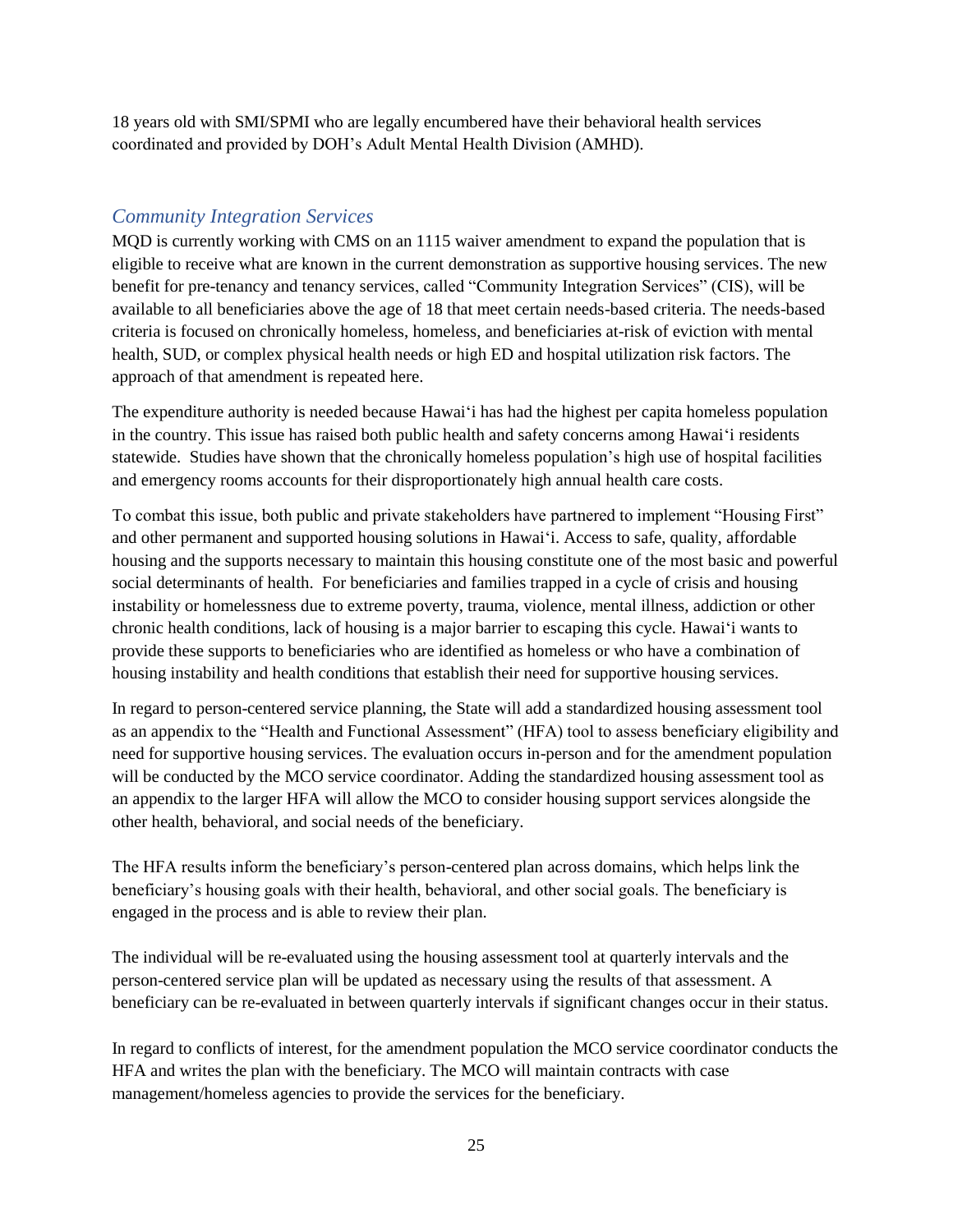The benefit package includes services that would otherwise be allowable under a Section 1915(i) authority, are determined to be necessary for an individual to obtain and reside in an independent community setting and are tailored to the end goal of maintaining beneficiary's personal health and welfare in a home and community-based setting. CIS may include a mix of pre-tenancy and tenancy sustaining supports.

The CIS benefit does not include: payment of rent or other room and board costs; capital costs related to the development or modification of housing; expenses for regular utilities or other regular occurring bills; goods or services intended for leisure or recreation; duplicative services from other state or federal programs; or services to individuals in a correctional institution or an institution for mental disease ((IMD) - other than services that meet the exception to the IMD exclusion).

#### <span id="page-25-0"></span>*Other Features that Will Continue*

#### <span id="page-25-1"></span>Medically Needy Non-ABD Individuals

Medically needy non Aged, Blind and Disabled (ABD) individuals with shorter eligibility spans will not be enrolled in a QI health plan and will be subject to the medically needy spend-down. They will receive services on a fee-for- service basis. This category might include, for example, persons who become medically needy for a short-term period due to catastrophic injury or illness, or persons who incur high medical expenses sporadically.

#### <span id="page-25-2"></span>Medically Needy ABD Individuals

Medically Needy Aged Blind and Disabled (ABD) individuals will be enrolled in a QI health plan. If their spend-down liability is expected to exceed the health plans' monthly capitation payment, they will be subject to an enrollment fee equal to the medically needy spend-down amount or, where applicable, the amount of patient income applied to the cost of long-term care.

#### <span id="page-25-3"></span>Self-Direction Opportunities

Self-direction opportunities will be available under the demonstration for the following long-term services and supports (LTSS):

- Personal assistance- Level I
- Personal assistance- Level II
- Respite care

Beneficiaries who are assessed to receive personal assistance or respite care will be offered selfdirection as a choice of provider. Those who are unable to make their own health care decisions, but still express an interest in the self-direction option, may appoint a surrogate to assume the self-direction responsibilities on their behalf.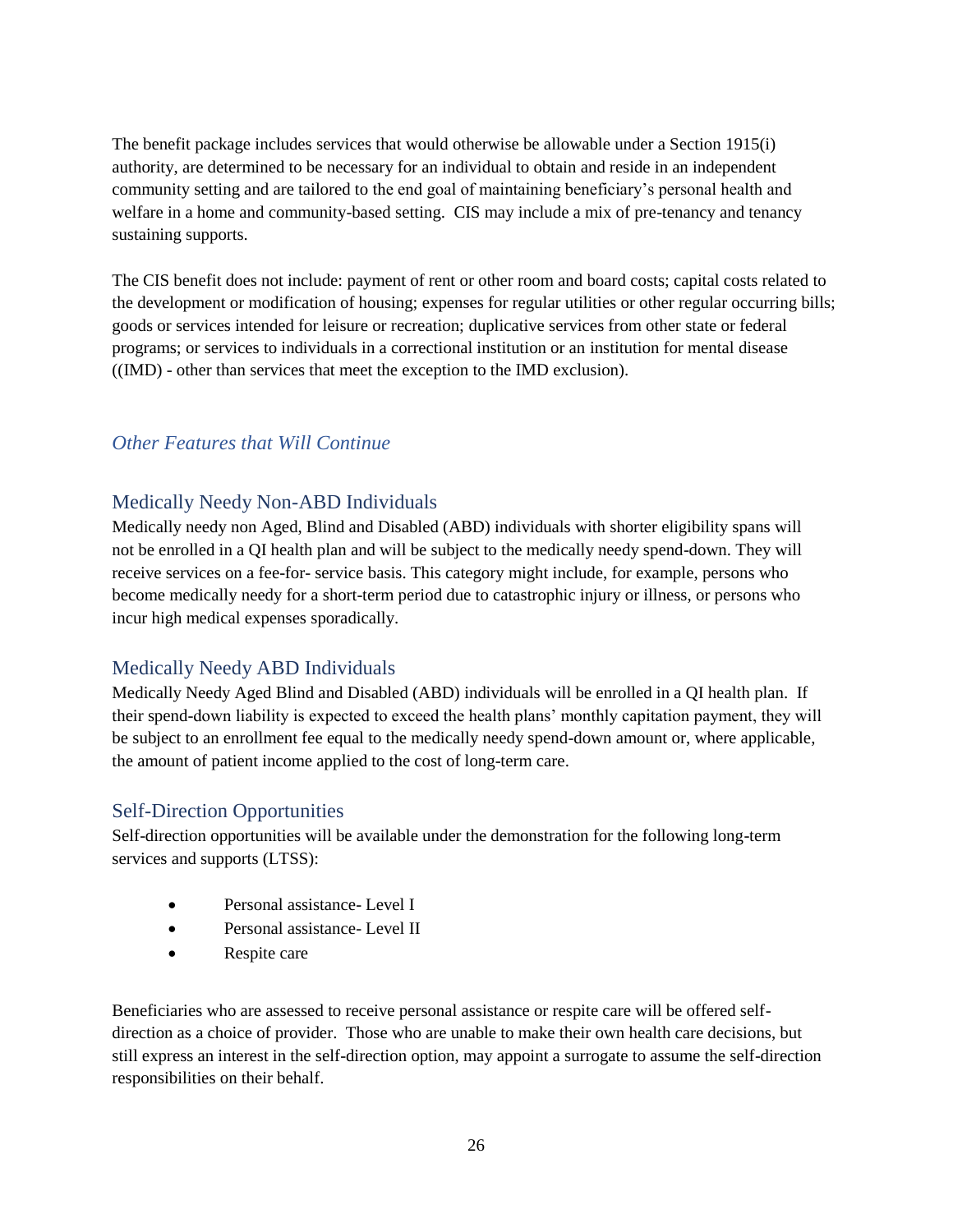Beneficiaries will have the ability to hire family members (including spouses, children, and parents for beneficiaries over eighteen years of age), neighbors, and friends, as service providers. Beneficiaries may not hire their surrogate as their service provider. For family members to be paid as providers of selfdirected services, the services cannot be an activity that the service provider would ordinarily perform as a family member.

Self-direction service providers are not required to be part of the health plans' provider network. However, service providers will sign an agreement that specifies their responsibilities in provision of services to the beneficiary.

Service providers will be required to submit to the beneficiary/surrogate their time sheets on a monthly basis. The beneficiary/surrogate must approve the time sheet and send it to the health plan for processing. The health plan will then pay the service provider for the hours worked in the previous month. Health plans will withhold from payments applicable Federal, State, and employment taxes. Moreover, the health plans are responsible for establishing a payment structure for the self-direction program, and must train beneficiaries/surrogates on their responsibilities in the self-direction program.

### <span id="page-26-0"></span>Additional Hospice Payment for Nursing Facility Residents

Consistent with federal law, when hospice care is furnished to an individual residing in a nursing facility, the State pays the hospice provider an additional amount to take into account the room and board furnished by the facility. This amount is at least 95 percent of the per diem rate that the State would have paid to the nursing facility under the State plan. Under QUEST Integration, the State requests authority to allow the nursing facilities to seek reimbursement for that amount directly from the health plans, instead of seeking reimbursement from the hospice providers. This will facilitate the nursing facilities' cash flow and promote administrative simplification for the hospice providers.

#### <span id="page-26-1"></span>Cost-Sharing

The State will continue the cost-sharing policies it has employed under the current demonstration. The State will not charge any premiums, and co-payments may be imposed as set forth in the Medicaid state plan. The State allows managed care capitation costs as an expense that can be counted toward meeting an enrollment fee in order to meet the spend-down obligation for Medically Needy ABD health plan enrollees.

Under QUEST Integration, the State can charge an enrollment fee to health plan enrollees whose spend-down liability or cost share obligation is estimated to exceed the health plan capitation rate for the Medically Needy ABD population in the amount equal to the estimated spend-down or cost share amount or where applicable, the amount of patient income applied to the cost of long-term care.

The state plan does not currently have an enrollment fee for the Medically Needy ABD group.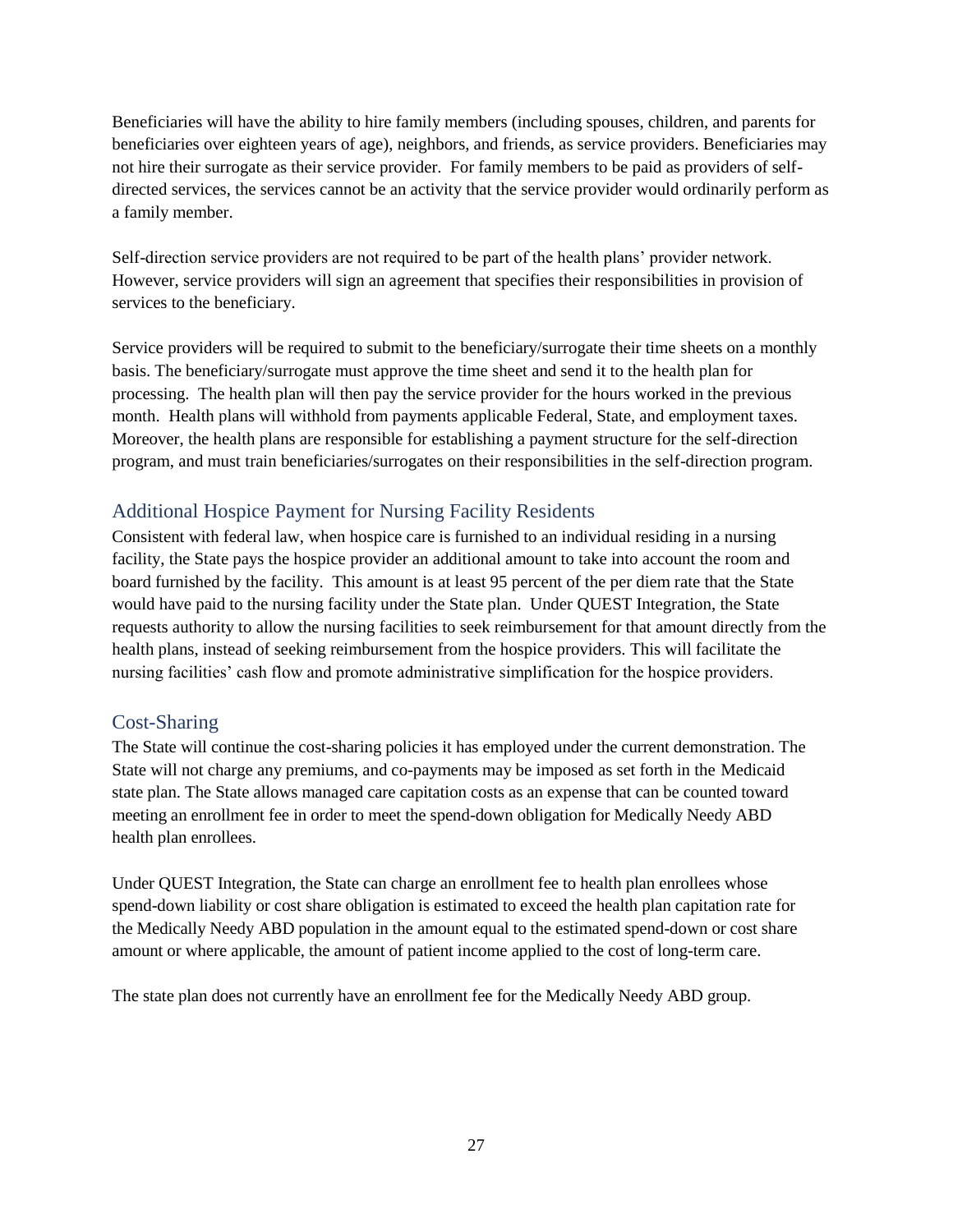# <span id="page-27-0"></span>Proposed Waiver and Expenditure Authorities

The following table summarizes the current waiver provisions and whether MQD is requesting to continue these provisions in the next extension period. As noted above, MQD may seek to use the existing authorities in new ways in order to realize the HOPE vision.

<span id="page-27-1"></span>

| Table 6: Waiver Authorities |
|-----------------------------|
|-----------------------------|

| <b>Current Waiver Authority</b>                                                                                                                                                                                                                                                                                                                                                                                                                    | <b>Status under</b><br><b>Extension</b> |
|----------------------------------------------------------------------------------------------------------------------------------------------------------------------------------------------------------------------------------------------------------------------------------------------------------------------------------------------------------------------------------------------------------------------------------------------------|-----------------------------------------|
| Medically Needy (Section 1902(a)(10)(C);<br>Section $1902(a)(17)$                                                                                                                                                                                                                                                                                                                                                                                  | Continue                                |
| To enable the state to limit medically needy spend-down eligibility in<br>the case of those individuals who are not aged, blind, or disabled to<br>those individuals whose gross incomes, before any spend-down<br>calculation, are at or below 300 percent of the federal poverty level.<br>This is not comparable to spend-down eligibility for the aged, blind,<br>and disabled eligibility groups, for whom there is no gross income<br>limit. |                                         |
| Amount, Duration, and Scope (Section 1902(a)(10)(B))                                                                                                                                                                                                                                                                                                                                                                                               | Continue                                |
| To enable the state to offer demonstration benefits that may not be<br>available to all categorically eligible or other individuals.                                                                                                                                                                                                                                                                                                               |                                         |
| Retroactive Eligibility (Section 1902(a)(34)                                                                                                                                                                                                                                                                                                                                                                                                       | Continue                                |
| To enable the state to limit retroactive eligibility to a ten $(10)$ day<br>period prior to application, or up to three months for individuals<br>requesting long-term care services.                                                                                                                                                                                                                                                              |                                         |
| Freedom of Choice (Section 1902(a)(23)(A))                                                                                                                                                                                                                                                                                                                                                                                                         | Continue                                |
| To enable Hawai'i to restrict the freedom of choice of providers to<br>populations that could not otherwise be mandated into managed care<br>under section 1932.                                                                                                                                                                                                                                                                                   |                                         |
| Annual Redeterminations (Section 1902(a)(17) and Section<br>1902(a)(19)                                                                                                                                                                                                                                                                                                                                                                            | Discontinue                             |
| To the extent necessary to enable the state to extend the eligibility<br>span of enrollees who will need a redetermination between October 1,<br>2013, and December 31, 2013, to a reasonable date in 2014.                                                                                                                                                                                                                                        |                                         |
| <b>Title XIX Requirements Not Applicable to Demonstration</b><br><b>Expansion Populations</b>                                                                                                                                                                                                                                                                                                                                                      | Continue                                |
|                                                                                                                                                                                                                                                                                                                                                                                                                                                    |                                         |
| <b>Cost Sharing</b><br>Section 1902(a)(14) insofar as it incorporates 1916 and 1916A                                                                                                                                                                                                                                                                                                                                                               |                                         |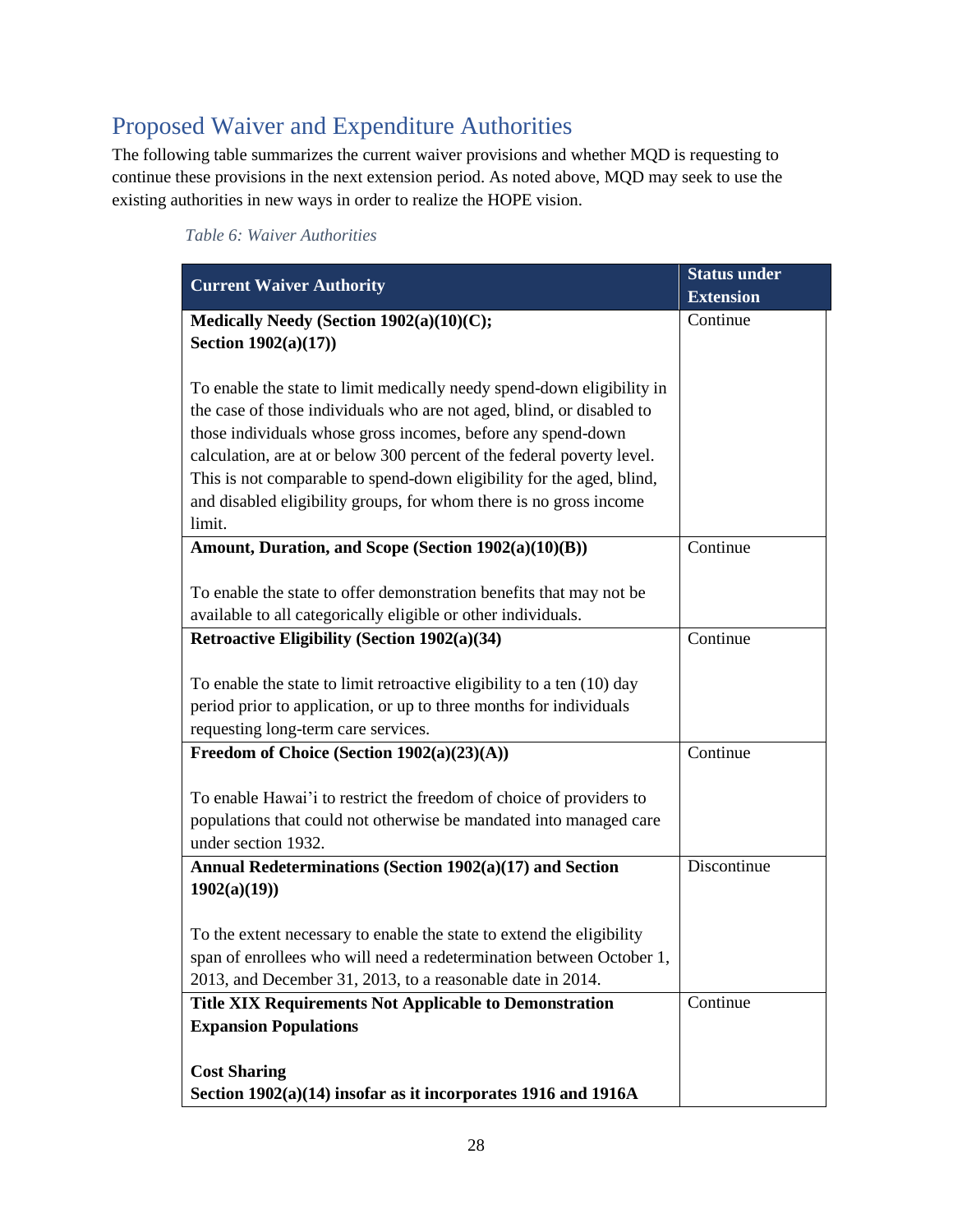| To enable the state to charge cost sharing up to 5 percent of annual<br>family income. |  |
|----------------------------------------------------------------------------------------|--|
| To enable the state to charge an enrollment fee to Medically Needy                     |  |
| Aged, Blind and Disabled QUEST Integration health plan enrollees                       |  |
| (Demonstration Population 3) whose spend-down liability is                             |  |
| estimated to exceed the QUEST Integration health plan capitation                       |  |
| rate, in the amount equal to the estimated spend-down amount or                        |  |
| where applicable, the amount of patient income applied to the cost of                  |  |
| long-term care.                                                                        |  |

### <span id="page-28-0"></span> *Table 7: Expenditure Authorities*

| <b>Current Expenditure Authority</b>                                                                                                                                                                                                                                                                                                                                                                                                                                                                                                                                                                                                                                                                                                                                                                                                                                                                                                                                           | <b>Status for</b>                            |
|--------------------------------------------------------------------------------------------------------------------------------------------------------------------------------------------------------------------------------------------------------------------------------------------------------------------------------------------------------------------------------------------------------------------------------------------------------------------------------------------------------------------------------------------------------------------------------------------------------------------------------------------------------------------------------------------------------------------------------------------------------------------------------------------------------------------------------------------------------------------------------------------------------------------------------------------------------------------------------|----------------------------------------------|
|                                                                                                                                                                                                                                                                                                                                                                                                                                                                                                                                                                                                                                                                                                                                                                                                                                                                                                                                                                                | <b>Extension</b>                             |
| Managed Care Payments. Expenditures to provide coverage to<br>individuals, to the extent that such expenditures are not otherwise<br>allowable because the individuals are enrolled in managed care<br>delivery systems that do not meet the following requirements of<br>section $1903(m)$ :<br>Expenditures for capitation payments provided to managed care<br>organizations (MCOs) in which the state restricts enrollees' right to<br>disenroll without cause within 90 days of initial enrollment in an<br>MCO, as designated under section $1903(m)(2)(A)(vi)$ and section<br>$1932(a)(4)(A)(ii)(I)$ of the Act. Enrollees may disenroll for cause at<br>any time and may disenroll without cause during the annual open<br>enrollment period, as specified at section $1932(a)(4)(A)(ii)(II)$ of the<br>Act, except with respect to enrollees on rural islands who are enrolled<br>into a single plan in the absence of a choice of plan on that particular<br>island. | Continue                                     |
| Expenditures for capitation payments to MCOs in non-rural areas that<br>do not provide enrollees with a choice of two or more plans, as<br>required under section $1903(m)(2)(A)(xii)$ , section $1932(a)(3)$ and<br>federal regulations at 42 CFR section 438.52.                                                                                                                                                                                                                                                                                                                                                                                                                                                                                                                                                                                                                                                                                                             |                                              |
| <b>Quality Review of Eligibility.</b> Expenditures for Medicaid services                                                                                                                                                                                                                                                                                                                                                                                                                                                                                                                                                                                                                                                                                                                                                                                                                                                                                                       | Continue                                     |
| that would have been disallowed under section 1903(u) of the Act                                                                                                                                                                                                                                                                                                                                                                                                                                                                                                                                                                                                                                                                                                                                                                                                                                                                                                               |                                              |
| based on Medicaid Eligibility Quality Control findings.                                                                                                                                                                                                                                                                                                                                                                                                                                                                                                                                                                                                                                                                                                                                                                                                                                                                                                                        |                                              |
| Demonstration Expansion Eligibility. Expenditures to provide                                                                                                                                                                                                                                                                                                                                                                                                                                                                                                                                                                                                                                                                                                                                                                                                                                                                                                                   | Continue for                                 |
| coverage to the following demonstration expansion populations:                                                                                                                                                                                                                                                                                                                                                                                                                                                                                                                                                                                                                                                                                                                                                                                                                                                                                                                 | Demonstration<br>populations 1<br>through 5. |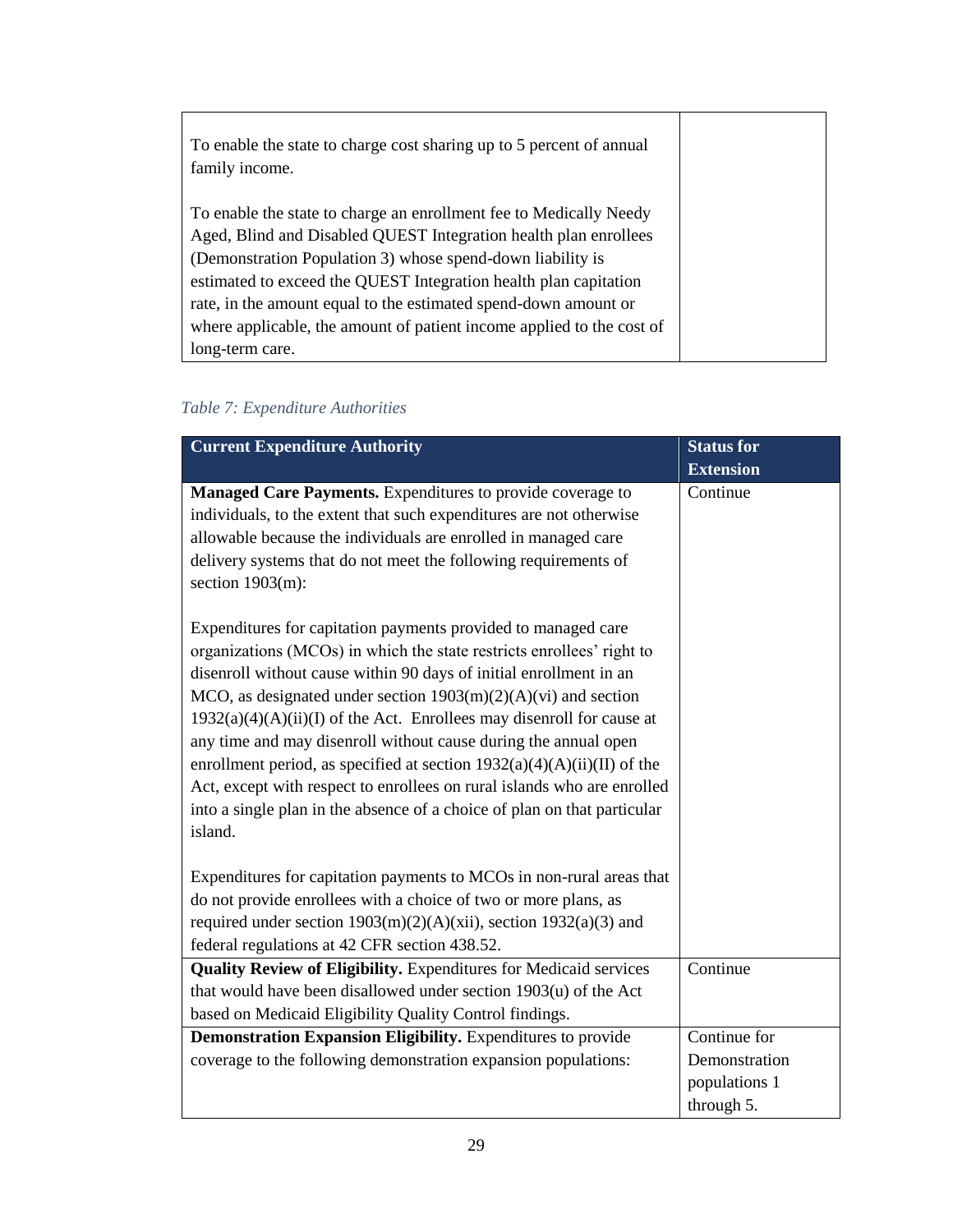| a. Demonstration Population 1. Parents and caretaker relatives who      |                 |
|-------------------------------------------------------------------------|-----------------|
| are living with an 18-year-old who would be a dependent child but       | Discontinue for |
| for the fact that the 18-year-old has reached the age of 18, if such    | Demonstration   |
| parents would be eligible if the child was under 18 years of age.       | Populations 6   |
|                                                                         | through 7.      |
| b. Demonstration Population 2. Aged, blind, and disabled individuals    |                 |
| in the 42 C.F.R. § 435.217 like group who are receiving home- and       |                 |
| community- based services, with income up to and including 100          |                 |
| percent of the federal poverty limit using the institutional income     |                 |
|                                                                         |                 |
| rules, including the application of regular post-eligibility rules and  |                 |
| spousal impoverishment eligibility rules.                               |                 |
|                                                                         |                 |
| c. Demonstration Population 3. Aged, blind, and disabled medically      |                 |
| needy individuals receiving home-and community-based services,          |                 |
| who would otherwise be eligible under the state plan or another         |                 |
| QUEST Integration demonstration population only upon incurring          |                 |
| medical expenses (spend-down liability) that is expected to exceed      |                 |
| the amount of the QUEST Integration health plan capitation payment,     |                 |
| subject to an enrollment fee equal to the spend down liability.         |                 |
| Eligibility will be determined using the medically needy income         |                 |
| standard for household size, using institutional rules for income and   |                 |
| assets, and subject to post-eligibility treatment of income.            |                 |
|                                                                         |                 |
| d. Demonstration Population 4. Individuals age 19 and 20 who are        |                 |
| receiving adoption assistance payments, foster care maintenance         |                 |
| payments, or kinship guardianship assistance, who would not             |                 |
| otherwise be eligible under the state plan, with the same income limit  |                 |
| that is applied for Foster Children (19-20 years old) receiving foster  |                 |
| care maintenance payments or under an adoption assistance               |                 |
| agreement under the state plan                                          |                 |
|                                                                         |                 |
| e. Demonstration Population 5. Individuals who are younger than 26,     |                 |
| aged out of the adoption assistance program or the kinship              |                 |
| guardianship assistance program (either Title IV-E assistance or non-   |                 |
|                                                                         |                 |
| Title IV-E assistance) when placed from age 16 to 18 years of age, or   |                 |
| would otherwise be eligible under a different eligibility group but for |                 |
| income, and were enrolled in the State plan or waiver while receiving   |                 |
| assistance payments                                                     |                 |
|                                                                         |                 |
| f. Demonstration Population 6. Individuals who are not otherwise        |                 |
| Medicaid eligible and who (i) have aged out of foster care; (ii) were   |                 |
| receiving medical assistance under the state plan or the demonstration  |                 |
| while in foster care; and (iii) are under age 26. The state will not    |                 |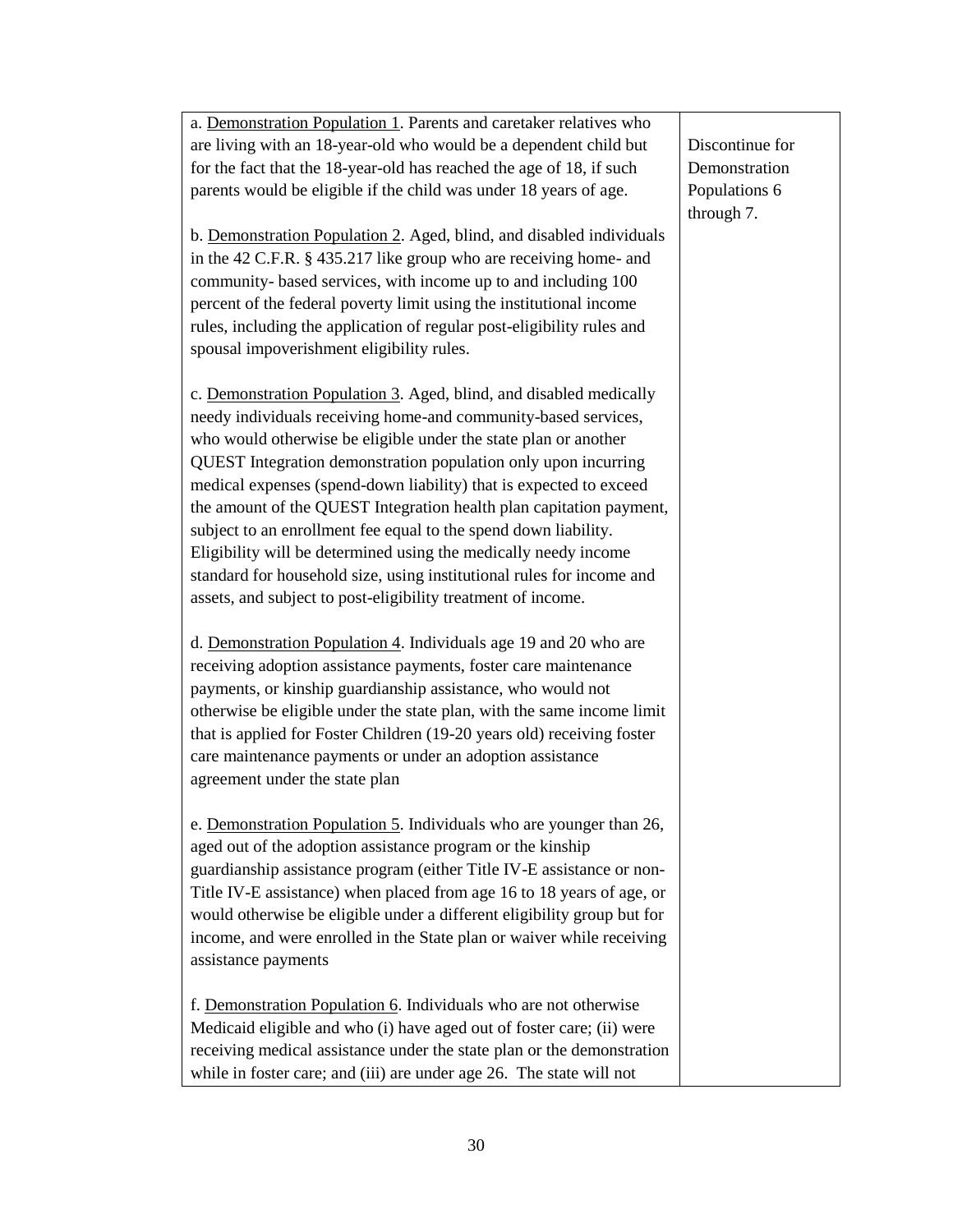| impose an asset limit on this population. Authority for this                                                                                    |             |
|-------------------------------------------------------------------------------------------------------------------------------------------------|-------------|
| demonstration population expires December 31, 2013.                                                                                             |             |
|                                                                                                                                                 |             |
| g. Demonstration Population 7. Individuals who are under 65 years of                                                                            |             |
|                                                                                                                                                 |             |
| age, not pregnant, not entitled to, or enrolled for, benefits under                                                                             |             |
| Medicare part A or enrolled for benefits under Medicare part B and                                                                              |             |
| are not a mandatory state plan population and whose income (as                                                                                  |             |
| determined using modified adjusted gross income) does not exceed                                                                                |             |
| 133 percent of the FPL, determined using modified adjusted gross                                                                                |             |
| income. Authority for this demonstration population expires                                                                                     |             |
| December 31, 2013.                                                                                                                              |             |
|                                                                                                                                                 |             |
| Hospital Uncompensated Care Costs. Expenditures for actual                                                                                      | Discontinue |
|                                                                                                                                                 |             |
| uncompensated care costs incurred by certain hospital providers and                                                                             |             |
| nursing facility providers for inpatient and outpatient hospital                                                                                |             |
| services and long-term care services provided to the uninsured as well                                                                          |             |
| as Medicaid managed care and fee-for-service shortfalls, subject to                                                                             |             |
| the restrictions placed on hospital and nursing facility uncompensated                                                                          |             |
| care costs, as defined in the STCs and the CMS approved Certified                                                                               |             |
| Public Expenditures/Government-Owned Hospital Uncompensated                                                                                     |             |
| Care Cost Protocol. This expenditure authority is effective through                                                                             |             |
| June 30, 2016.                                                                                                                                  |             |
|                                                                                                                                                 |             |
| Home and Community-Based Services (HCBS) and Personal                                                                                           | Continue    |
|                                                                                                                                                 |             |
| Care Services. Expenditures to provide HCBS not included in the                                                                                 |             |
| Medicaid state plan and furnished to QUEST Integration enrollees, as                                                                            |             |
| follows:                                                                                                                                        |             |
|                                                                                                                                                 |             |
| a. Expenditures for the provision of services, through QUEST or                                                                                 |             |
|                                                                                                                                                 |             |
| QUEST Integration health plans, that could be provided under the                                                                                |             |
| authority of section 1915(c) waivers, to individuals who meet an                                                                                |             |
| institutional level of care requirement;                                                                                                        |             |
|                                                                                                                                                 |             |
| b. Expenditures for the provision of services, through QUEST or                                                                                 |             |
| QUEST Integration health plans, to individuals who are assessed to                                                                              |             |
| be at risk of deteriorating to the institutional level of care, i.e., the "at                                                                   |             |
| risk" population. The state may maintain a waiting list, through a                                                                              |             |
| health plan, for home and community-based services (including                                                                                   |             |
| personal care services). No waiting list is permissible for other                                                                               |             |
|                                                                                                                                                 |             |
| services for QUEST Integration enrollees.                                                                                                       |             |
|                                                                                                                                                 |             |
| The state may impose an hour or budget limit on home and                                                                                        |             |
| community based services provided to individuals who do not meet                                                                                |             |
| an institutional level of care but are assessed to be at risk of<br>deteriorating to institutional level of care (the "at risk" population), as |             |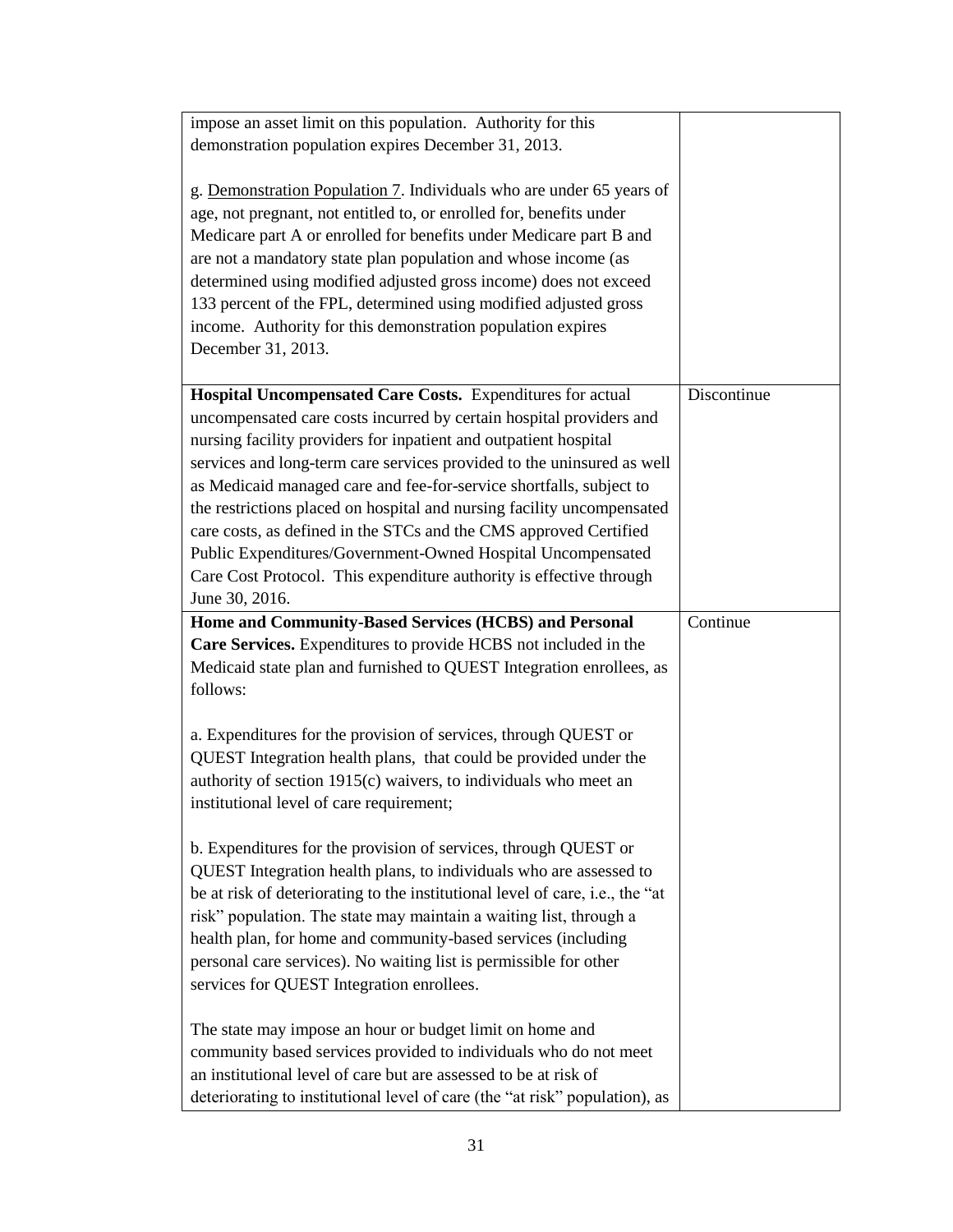| long as such limits are sufficient to meet the assessed needs of the               |          |
|------------------------------------------------------------------------------------|----------|
| individual.                                                                        |          |
| <b>PLACEHOLDER</b>                                                                 | Continue |
|                                                                                    |          |
| <b>Community Integration Services</b>                                              |          |
| Community Integration Services would be an expenditure authority                   |          |
| that would read:                                                                   |          |
| Community Integration Services (CIS), described in the Special                     |          |
| Terms and Conditions, are available for individuals 18 years or older              |          |
| who meet certain needs-based criteria.                                             |          |
|                                                                                    | Continue |
| Additional Benefits: Expenditures to provide the following<br>additional benefits. |          |
|                                                                                    |          |
| a. Specialized Behavioral Health Services: The services listed below               |          |
| are available for individuals with serious mental illness (SMI),                   |          |
| serious and persistent mental illness (SPMI), or requiring support for             |          |
| emotional and behavioral development (SEBD).                                       |          |
| i. Supportive Housing.                                                             |          |
| ii. Supportive Employment.                                                         |          |
| iii. Financial management services.                                                |          |
| b. Cognitive Rehabilitation Services: Services provided to cognitively             |          |
| impaired individuals to assess and treat communication skills,                     |          |
| cognitive and behavioral ability and skills related to performing                  |          |
| activities of daily living. These services may be provided by a                    |          |
| licensed physician, psychologist, or a physical, occupational or                   |          |
| speech therapist. Services must be medically necessary and prior                   |          |
| approved.                                                                          |          |
|                                                                                    |          |
| c. Habilitation Services. Services to develop or improve a skill or                |          |
| function not maximally learned or acquired by an individual due to a               |          |
| disabling condition. These services may be provided by a licensed                  |          |
| physician or physical, occupational, or speech therapist. Services                 |          |
| must be medically necessary and prior approved.                                    |          |

Hawai'i looks forward to receiving technical guidance to identify any other expenditure or waiver authorities needed to implement the initiatives described in the previous sections or to implement the HOPE initiative.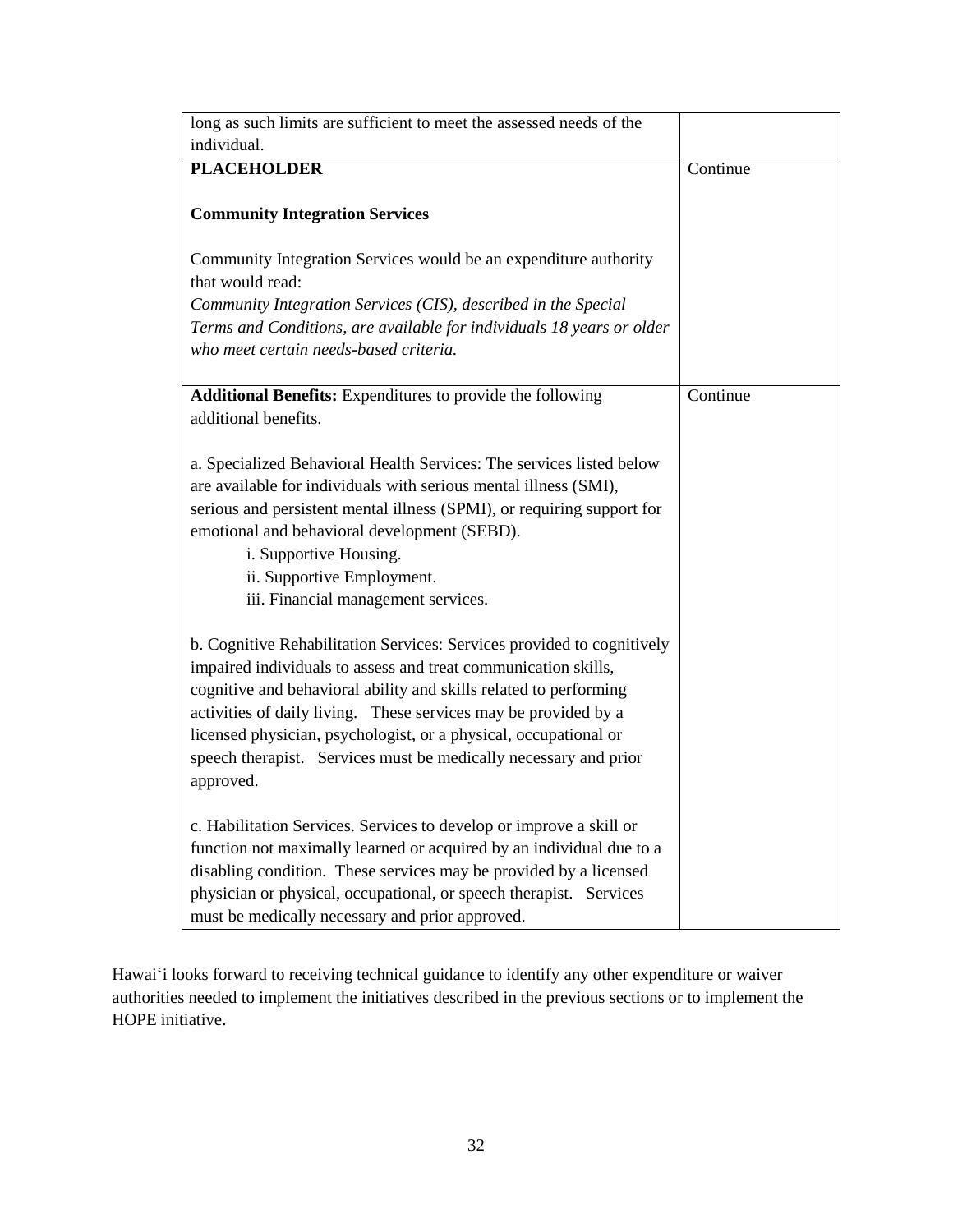# <span id="page-32-0"></span>Quality and Monitoring

MQD contracts with an EQRO to perform, on an annual basis, an external, independent review of quality outcomes of, timeliness of, and access to, the services provided to Medicaid beneficiaries by MCOs, as outlined in 42 CFR 438, Subpart E. MQD currently contracts with Health Services Advisory Group (HSAG) for EQR activities. HSAG has been the EQRO for the State of Hawai'i since 2001.

The EQRO and each of its subcontractors must meet the competency and independence requirements detailed in 42 CFR 438.354. Competency of its staff is demonstrated by experience and knowledge of: a) the Medicaid program; b) managed care delivery systems; c) quality assessment and improvement methods; and d) research design and methodology, including statistical analysis. The EQRO must have sufficient resources and possess other clinical and nonclinical skills to perform EQR activities and to oversee the work of any subcontractors.

To maintain its independence, the EQRO must be governed by a board whose members are not government employees; and must not:

- a) review an MCO if the EQRO or the MCO exerts control over the other as evidenced by stock ownership, stock options, voting trusts, common management, and contractual relationships;
- b) furnish health care services to Medicaid recipients;
- c) perform Medicaid managed care program operations related to the oversight of the quality of the MCO on the State's behalf, except for the activities specified in 42 CFR 438.358; or
- d) have a financial relationship with the MCO that it will review.

The EQRO is responsible to perform mandatory and optional activities as described in 42 CFR 438.358. Mandatory activities for each MCO include: a) validation of performance improvement projects; b) validation of performance measures reported as required by the State of Hawai'i; and c) a review, conducted within the previous 3 year period, to determine compliance with standards established by the State with regards to access to care, structure and operations, and quality measurement and improvement. Optional activities as required by the State of Hawai'i have included: a) administration of the CAHPS Consumer Survey; b) administration of a provider satisfaction survey; and c) provision of technical assistance to the MCOs to assist in conducting activities related to the EQR activities.

For the EQR activities conducted, the EQRO submits an annual detailed technical report that describes data aggregation and analysis, and the conclusions that were drawn as to the quality, timeliness, and access to the care furnished by each MCO. The report will also include: a) an assessment of each MCO's strengths and opportunities for improvement; b) recommendations for improving quality of health care; c) comparative information about the MCOs; and d) an evaluation of how effectively the MCOs addressed the improvement recommendations made by the EQRO the prior year. MQD sends copies of the technical reports to CMS.

The EQR results and technical reports are reviewed by the appropriate Quality Strategy Committee (QSC) and the Quality Strategy Leadership Team (QSLT). The QSC will analyze the information and make recommendations for corrective actions, quality improvement and system changes to the MCOs and will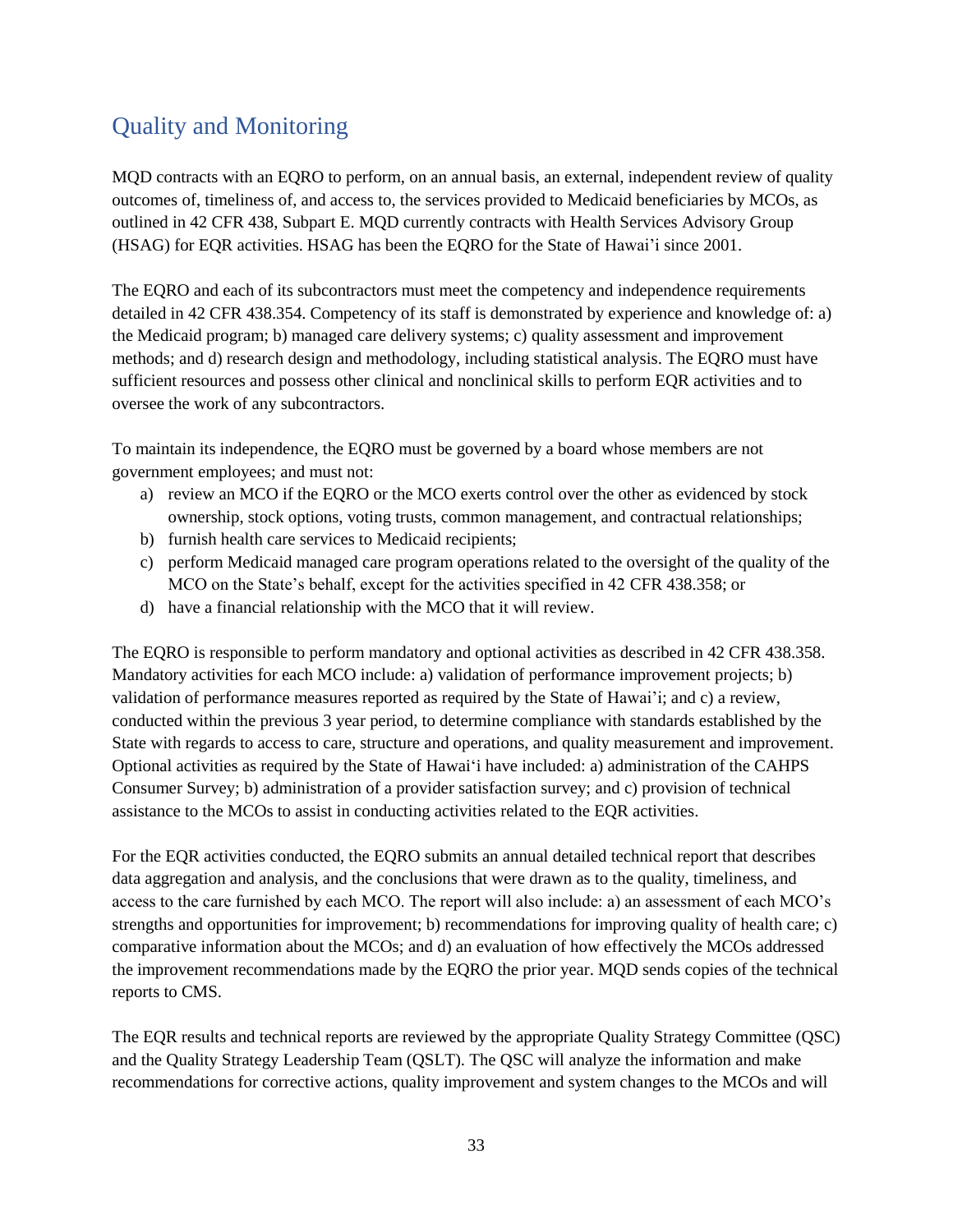monitor MCO compliance to corrective actions. The QSLT provides oversight of implementation of quality recommendations and will review and revise the Quality Strategy accordingly.

MQD reviews monitoring and quality reports from the MCOs and programs. During regularly scheduled meetings, the QSCs review and analyze the data received, root causes, barriers, and improvement interventions. Feedback is provided to the MCOs and programs, and corrective action is requested if needed. The Committees also review and suggest changes to the reporting templates and monitoring mechanisms as needed. The QSLT in regular meetings review the findings and recommendations from the various QSCs and focus on critical issues requiring systems changes. The Leadership Team regularly meets in collaboratives with the MCOs and programs to provide opportunity for dialogue, feedback, follow-up of corrective actions and PIPs, exchange of information, and identification of best practices. This flow process is fully detailed under the Quality Strategy Implementation Section.

*Sources for Monitoring and Quality Improvement MCO Monitoring Reports*: These are contractual reporting required from MCOs. Topics in the reports include Provider Network and Credentialing, Authorization Denials, Member Grievances, Provider Complaints, Timely Access, Availability of Services, Claims Payment, Call Center, Long-Term Services and Supports, Special Health Care Needs, among others.

*EQRO Technical Report*: Each year, the EQRO technical report compiles and analyzes results from mandatory and optional activities performed that year to monitor the MCOs. These include compliance reviews of standards on access, structure and operations, and quality measurement and improvement; validation of PIPs; validation of performance measures; and consumer satisfaction surveys. It may also include provider satisfaction surveys and encounter data validation if performed. The report includes recommendations for MCO quality improvement, comparative information about the MCOs, and an evaluation of how effectively the MCOs addressed improvement recommendations from the EQRO in the prior year. The MQD posts the EQRO technical report annually on its website [\(https://medquest.hawaii.gov/\)](https://medquest.hawaii.gov/) under the CMS Reports section.

*Compliance Audit Report*: This is the full report submitted by the EQRO summarizing the findings for each MCO on compliance reviews of standards on access, structure and operations, and quality measurement and improvement. It contains the analysis of findings as well as recommendations for corrective action if needed.

*CAHPS Survey Report*: The EQRO administers and analyzes the CAHPS survey for the MCOs, alternating each year between children and adults. The report summarizes the findings for each MCO on performance on the CAHPS surveys. It contains the analysis of findings as well as recommendations for improvement.

*Provider Survey Report*: The EQRO administers and analyzes a Provider Survey for providers of the MCOs every other year. The report summarizes the findings for each MCO on performance on the provider surveys. It contains the analysis of findings as well as recommendations for improvement.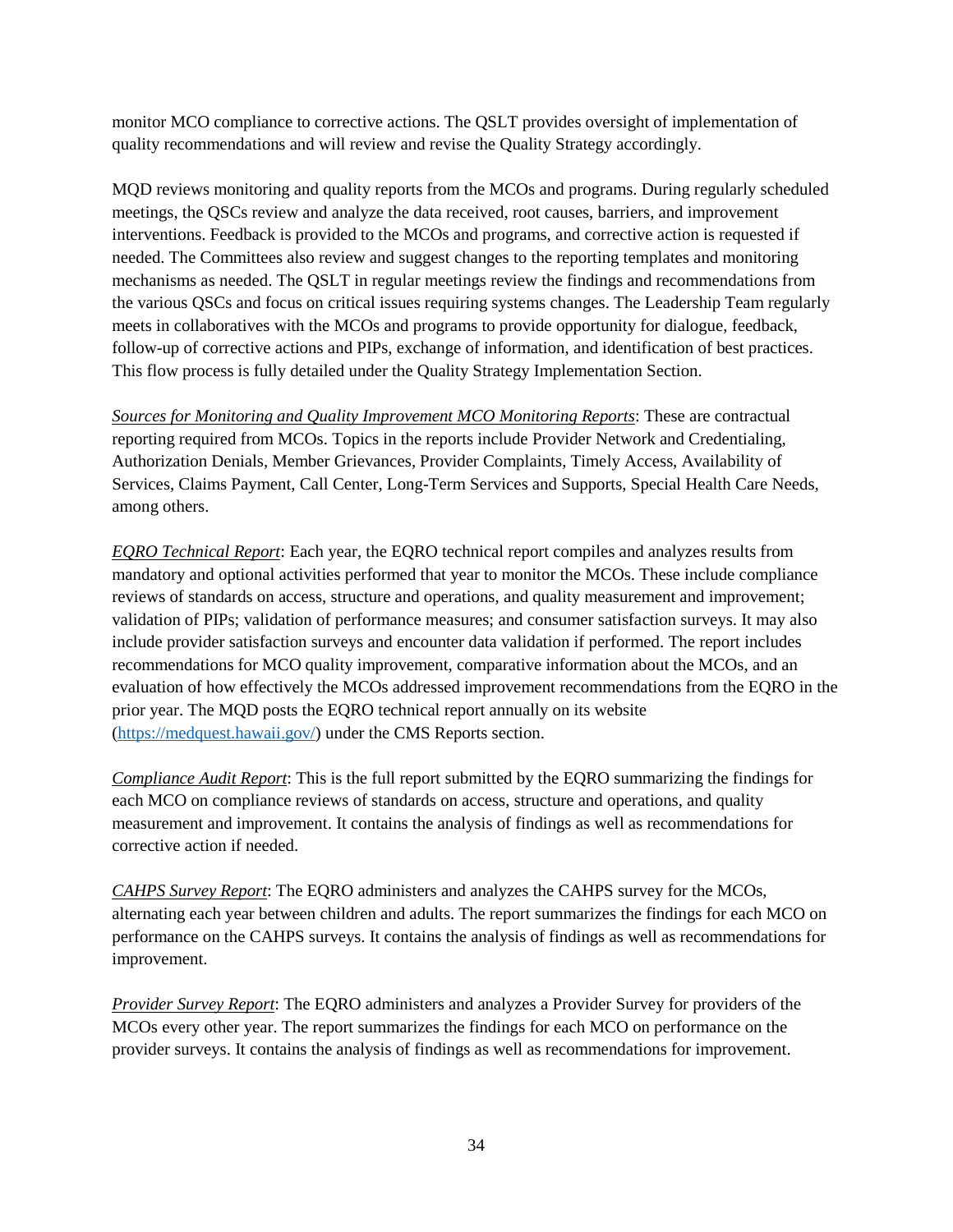*HEDIS Results*: The MQD requests HEDIS data from the MCOs annually. These are tracked and trended. They are used for comparisons among MCOs, discussed collaboratively among MCOs to promote sharing of best practices, and may serve as a basis for public reporting and financial incentive programs. The EQRO validates all of the HEDIS measures annually and included in the EQRO Technical Report.

*Performance Improvement Project (PIP) Reports*: The EQRO validates two PIPs per MCO each year. The report summarizes the findings for each MCO on the validated PIPs. It contains the analysis of findings as well as recommendations for improvement. Technical assistance is provided to the MCOs for PIPs based on the report recommendations.

*Public Summary Report*: MQD developed a public summary report that compiles health plan data on their overall performance. This document reports information in an easy to follow format that includes normalized data presented in both numbers and charts for ease of understanding. MQD obtained public input into the report format in June/July 2015. MQD designed this report to promote transparency with the daily functioning of the QI health plans.

*Encounter Data*: All MCOs submit encounter data to MQD. These are stored in the claims system as well as the data warehouse. These encounter data will be used to generate information to monitor measures on a variety of clinical performance measures, services, and access. In the past, encounter data validation was performed by the EQRO on QUEST MCOs. As the data warehouse becomes more used, validation of the encounter data that feeds the data warehouse will be an important optional EQRO activity to perform.

Summaries of completed quality and monitoring reports can be found in Attachment A. Further information on managed care organization and State quality assurance monitoring, and other documentation of the quality of and access to care provided under the demonstration can be found on MQD's website at [https://medquest.hawaii.gov/en/resources/reports.html.](https://medquest.hawaii.gov/en/resources/reports.html)

# <span id="page-34-0"></span>Financing

Under the principle of budget neutrality, states must demonstrate that actual expenditures under the demonstration do not exceed certain cost thresholds. i.e., they may not exceed what the costs of providing those services would have been under a traditional Medicaid fee-for-service program.

MQD has proposed a capitation and trend rate by Medicaid eligibility group (MEG) that demonstrates that QUEST Integration has met this condition and generated savings for both the state and federal governments. Detailed information can be found in the budget neutrality sheets in Attachment G. Existing with and without waiver per-member, per-month estimates were trended forward using historical trend rates. MQD continues to use the same MEGs as the current waiver term. Cumulative savings through the end of DY24 is approximately \$6.5 billion.

The five year projection for the demonstration extension is approximately \$15.8 billion, inclusive of the Group VIII population. The without waiver estimate for the extension is \$26.8 billion.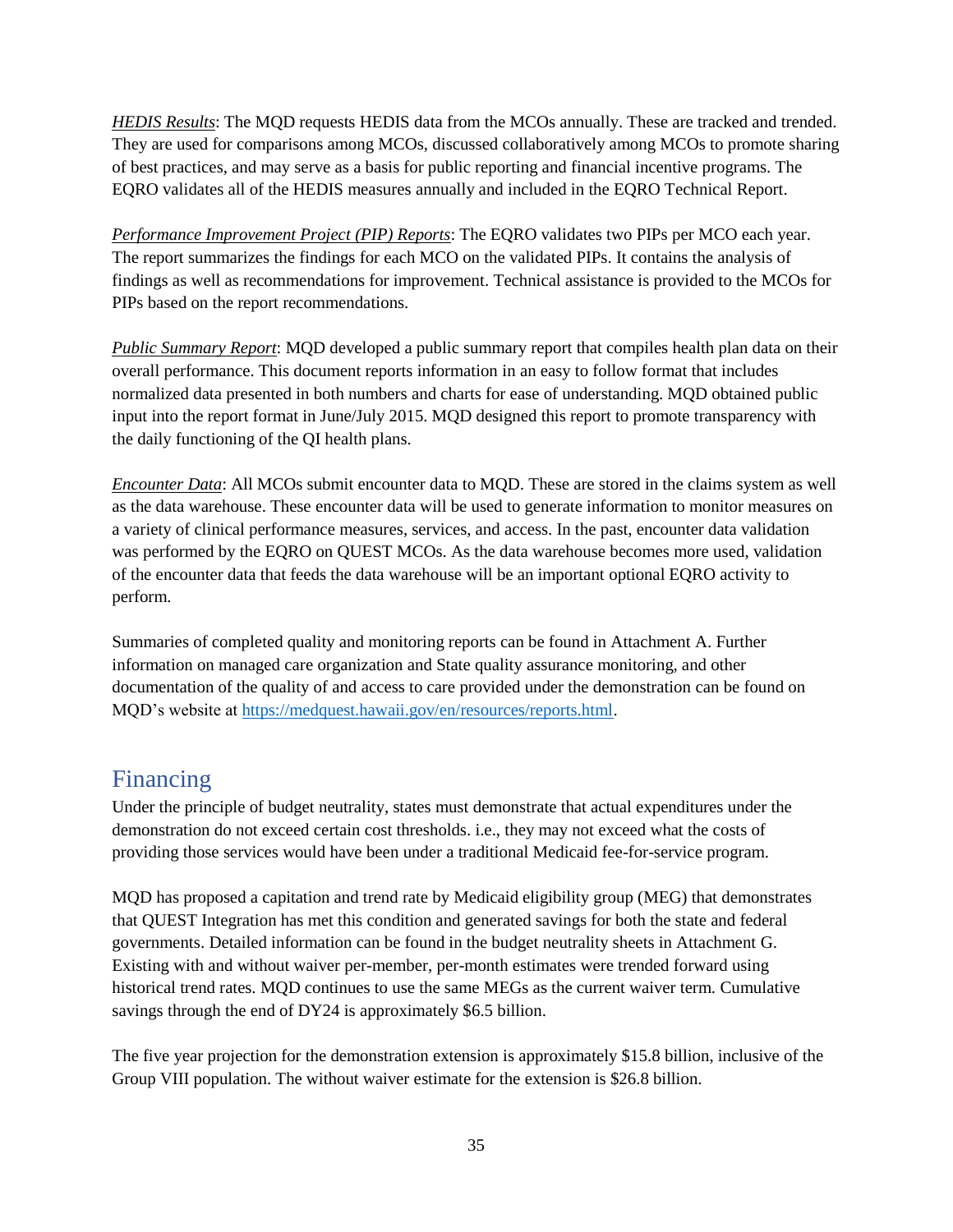<span id="page-35-4"></span>*Table 8: Estimated Spending During the Demonstration*

|                   | <b>Estimated Spending During the Demonstration (including Group VIII)</b> |                 |                 |                 |                 |                  |
|-------------------|---------------------------------------------------------------------------|-----------------|-----------------|-----------------|-----------------|------------------|
|                   | CY2019                                                                    | CY2020          | CY2021          | CY2022          | CY2023          | Total            |
| Without<br>Waiver | \$4,081,250,424                                                           | \$4,316,143,256 | \$4,565,622,025 | \$4,830,648,530 | \$5,112,250,874 | \$26,765,958,746 |
| With<br>Waiver    | \$2,416,681,076                                                           | \$2,557,340,193 | \$2,706,674,404 | \$2,865,251,879 | \$3,033,679,738 | \$15,863,792,552 |

From January 1, 2016 to December 31, 2017, there an average of 353,052 individuals were enrolled in the current demonstration (and covered in part by a federal match). During the five-year extension period, the annual increase in enrollment is expected to be 2.5% per year for non-ABD recipients and 1% for ABD recipients. The approximate enrollment growth over the demonstration is described below.

*Table 9: Projected Average Enrollment Growth*

<span id="page-35-5"></span>

|                     | <b>Estimated Enrollment Growth During the Demonstration</b> |           |           |           |           |
|---------------------|-------------------------------------------------------------|-----------|-----------|-----------|-----------|
|                     | Growth in                                                   | Growth in | Growth in | Growth in | Growth in |
|                     | CY2019                                                      | CY2020    | CY2021    | CY2022    | CY2023    |
| Growth              | 8.275                                                       | 8.474     | 8,679     | 8,888     | 9,102     |
| Total<br>Enrollment | 369,388                                                     | 377,862   | 386,541   | 395,429   | 404,531   |

# <span id="page-35-0"></span>Compliance with Special Terms and Conditions

STC 8(a)(ii) stipulates that MQD must provide documentation of its compliance with each of the STCs. Per CMS guidance, this waiver submission and its attachments demonstrate that all of the STCs have been met for the current waiver.

# <span id="page-35-1"></span>Public Notice

### <span id="page-35-2"></span>*Post Award Forums for the Current Demonstration*

The State has complied with the post-award public notice and input procedures as outlined in 42 C.F.R. §431.420(c) for the current demonstration. MQD hosted public forums on October 31, 2014, May 26, 2015, March 21, 2016, and June 19, 2017. The 2018 public forum will be held before December 31, 2018. Documentation of the 2017 post-award forum can be found in Attachment E.

### <span id="page-35-3"></span>*QUEST Integration Extension Public Input Process*

The concepts outlined in this extension application are informed by ongoing input from a diverse group of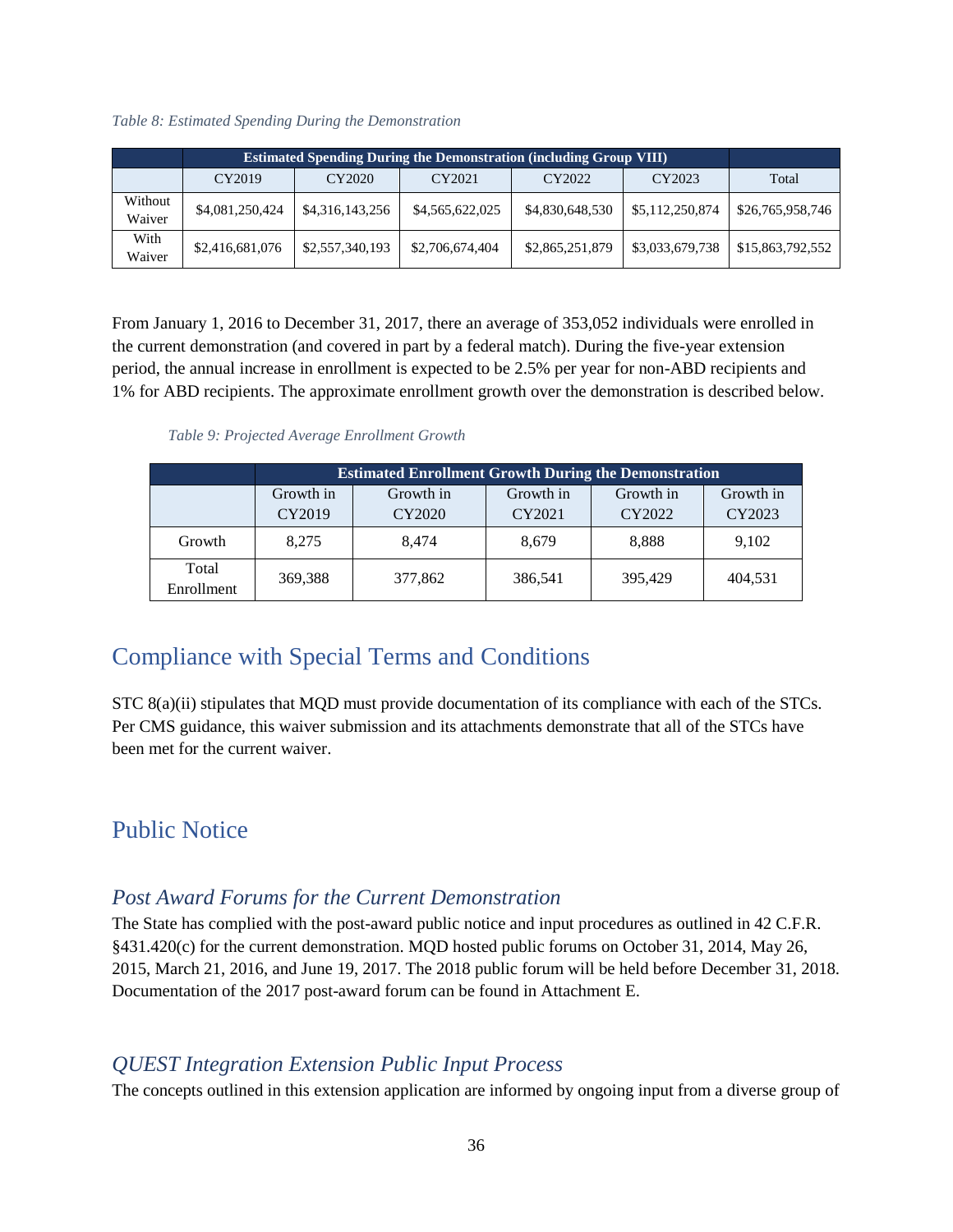stakeholders and providers throughout Hawai'i. MQD is deeply committed to providing robust opportunities for suggestions and feedback on strategies for effectively managing the QUEST delivery system and ensuring that beneficiaries have access to high quality health care services that meet the needs of "the whole person."

#### **Public Comment Periods**

The State's first public notice and comment period for the QUEST Integration extension began on February 17, 2018 and concluded on March 23, 2018.

On February 15, 2018, the State issued a full public notice document with a comprehensive description of the proposed QUEST waiver extension. Consistent with 42 C.F.R. 431.408, the notice included the location and internet address where copies of the extension application were available for review and comment; the dates for the public comment period; postal and e-email addresses where written comments could be sent; and the locations, dates and times of the two (2) public hearing convened by the State to seek public input about the extension application. This public notice document was available in a prominent location at<https://medquest.hawaii.gov/> for the duration of the comment period.

On February 17, 2018, the State published an abbreviated public notice in the newspapers of widest circulation in each city with a population of 100,000 or more, which included a description of the demonstration extension request; the location and internet address where copies of the extension application were available for review and comment; the locations, dates, and times of two public hearings designed to seek public input on the extension application; and an active link to the full public notice document on the State's web site. On February 20, 2018 and March 1, 2018, the State used an electronic mailing list to notify potentially interested parties of the opportunity to review the public notice and provide comments.

As required, the State held two in-person public hearings to solicit public input and comment about the demonstration extension application:

- March 2, 2018 from 8:00 am to 12:00 pm Hawai'i Department of Human Services 1390 Miller Street, Conference Room 1 & 2 Honolulu, Hawai'i
- March 6, 2018 from 8:00 am to 12:00 pm via teleconference at:
	- Oahu Kakuhihewa Videoconference Center Kakuhihewa State Office Building 601 Kamokila Boulevard, Room 167B Kapolei, Hawai'i
	- Hawai'i Hilo Videoconference Center Hilo State Office Building 75 Aupuni Street, Basement Hilo, Hawai'i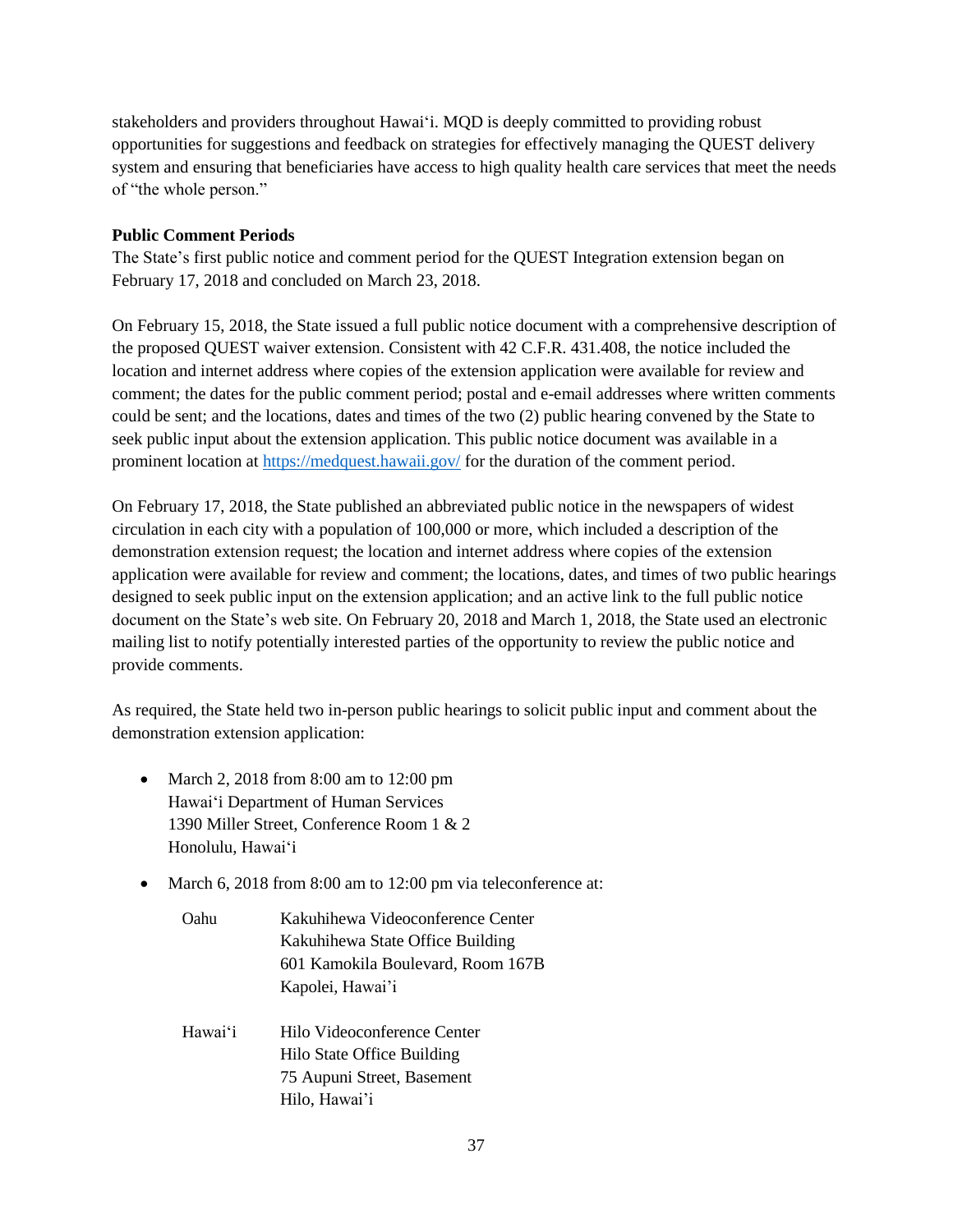| Kauai | Lihue Videoconference Center<br>Lihue State Office Building<br>3060 Eiwa Street, Basement<br>Lihue, Hawai'i       |
|-------|-------------------------------------------------------------------------------------------------------------------|
| Maui  | Wailuku Videoconference Center<br>Wailuku Judiciary Building<br>2145 Main Street, First Floor<br>Wailuku, Hawai'i |

The notice included contact information for individuals who could not attend and who would need accommodations in order to participate in the public forum. The State did not receive any calls, emails, or other forms of communication requesting accommodations. These formal public meetings supplemented several other meetings where MQD presented its vision for the waiver. These meetings included the following:

- November 20, 2017 Act 43 Affordable Health Insurance Working Group Meeting. Responded to questions from legislative stakeholders.
- January 10, 2018, State of Reform 2018 Conference Afternoon Keynote speaker. Presented "An Update from MQD" which covered the Vision document, the ACA Workgroup, and two upcoming events (public health week and 1115 Demonstration Extension plans).
- April 5, 2018, National Public Health Week Event –Featured speaker. Topics covered in addition to Vision document were "Changing our Future Together" and "Medicaid Initiatives to Support Healthy Families and Communities in Hawai'i."
- April 23, 2018, Hawai'i Medical Education Council (HMEC) HMEC is a Governor appointed council charged with monitoring healthcare workforce issues.

The State elected to provide a second opportunity for public comment from July 31, 2018 to August 30, 2018. Because the required public meetings were held in March 2018, CMS informed MQD that a second round of public meetings was not necessary. The full public notice was published on the Department's website on July 31, 2018. The State also published an abbreviated public notice in the newspapers of widest circulation in each city with a population of 100,000 or more, which included a description of the demonstration extension request on July 31, 2018. The State posted the updated demonstration application on the website and circulated the link to the document and a notification to potentially interested parties regarding the second opportunity to comment.

Documentation of the CMS public notice requirements can be found in Attachments H through K.

#### **Summary of Public Comments Received**

MQD received comments from a total of 32 organizations and individuals during the first and second comment periods. Commenters represented organizations from across the state, including providers, hospitals, associations, community organizations, health plans, consumer advocates, and others.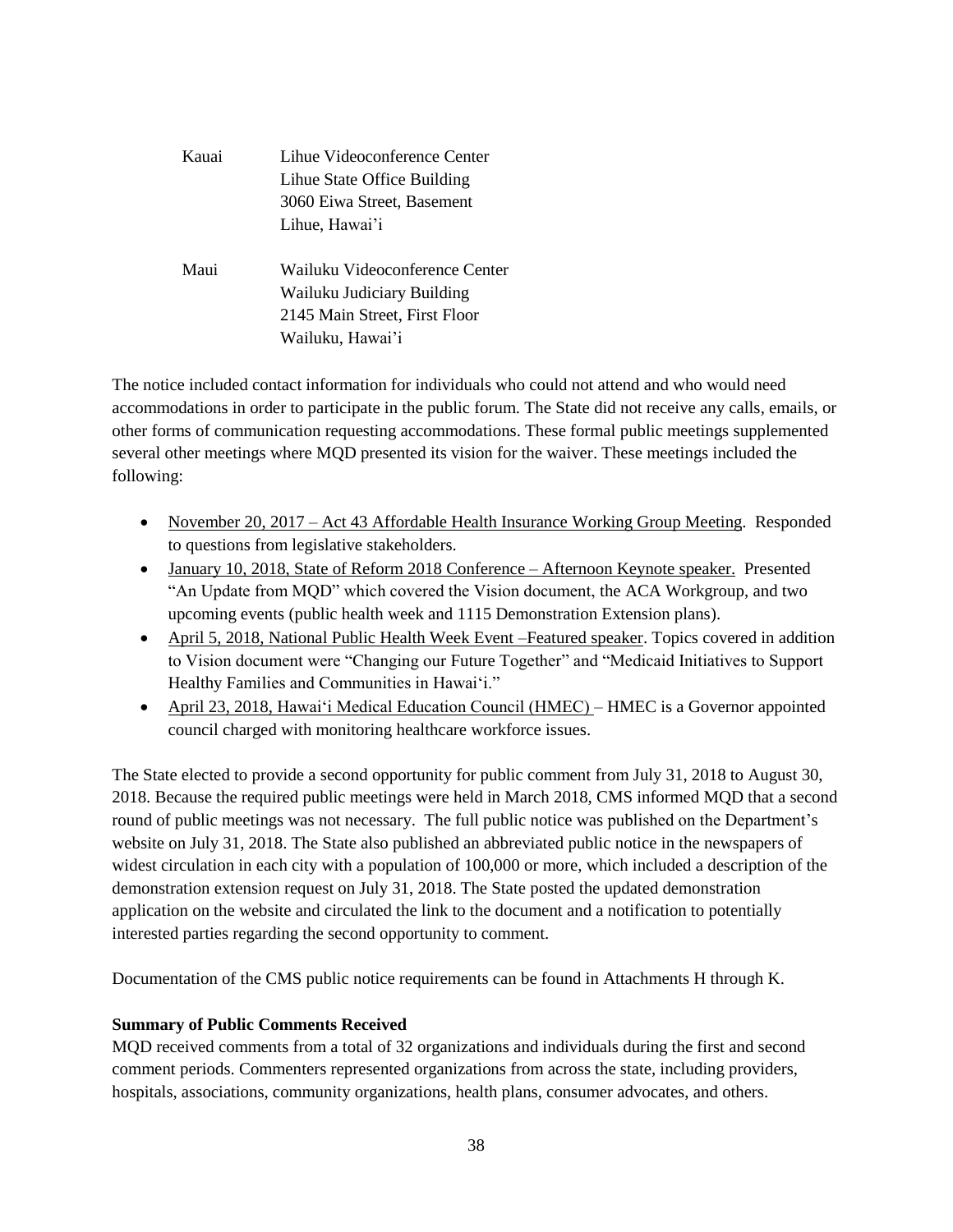Specifically, the state received five comments from individual providers, five comments from health plans, six comments from professional associations, two comments from hospitals, four comments from community health centers, five comments from advocates, three comments from other state agencies, and two academic institutions.

The vast majority of comments related to the potential expansion of benefits and movement toward valuebased purchasing as proposed under the state's HOPE initiative, which are future program enhancements and not the subject of this Section 1115 waiver extension per se. A summary of all comments received is included below:

- **1. Investments in Primary Care, Health Promotion, and Prevention.** The vast majority of commenters expressed strong support for the QUEST waiver extension and the integration of the HOPE vision into the demonstration. In particular, the stakeholders appreciated the emphasis on primary care, behavioral health integration, strategies for addressing the social determinants of health (SDOH), and restoration of the Medicaid dental benefit and the oral health initiative. Several commenters noted that strategies for integrating behavioral health and addressing the social determinants of health are already underway, both within provider groups but also Medicaid Managed Care Organizations (MCOs) in the state.
- **2. Focus on People with the Highest, Most Complex Health and Social Needs.** Most commenters pointed out that investments in primary care, health promotion, and prevention are critically important in the context of addressing the needs of high cost/high need utilizers of care. Many pointed out on the need for improved real-time availability and transparency of data, especially on the part of Medicaid MCOs, along with the need for a common platform for data sharing. One commenter suggested that the state consider how the use of advanced care planning tools can be used in the context of caring for individuals with high cost/high utilizers of care.
- **3. Movement Toward Payment Transformation and Integrated Delivery Systems.** Overall, commenters indicated support for a move toward value-based purchasing (VBP). They recommended alignment across VBP strategies and MCOs in order to ensure consistency. Commenters support the increased emphasis on performance and outcomes measures (as opposed to process measures) and the use of data to track improved costs and health outcomes, including consideration of incentives to facilitate the transition. They recommended leveraging the HEDIS measure set in order to have a standard that will allow comparisons across health plans. One commenter asked the state how they might measure compliance while transitioning toward VBP. Several comments related to the need for risk adjustment and careful consideration for patient attribution as it relates to payment reform efforts, especially in the context of working with low-income populations. One commenter pointed out that assuming risk for specific populations "is a goal of Medicaid MCOs, not low-income communities."
- **4. Investments in Community Care, Community-Based Initiatives, and Links Between Integrated Health Systems and Community Resources.** Commenters were very supportive of communitybased health reform initiatives, especially if those that are locally-created and implemented. Some commenters emphasized the need for community-based initiatives to be "standardized" or aligned across all Medicaid MCOs. FQHCs and other providers commented that community investment strategies be incorporated into the state's thinking. One commenter pointed out the need for a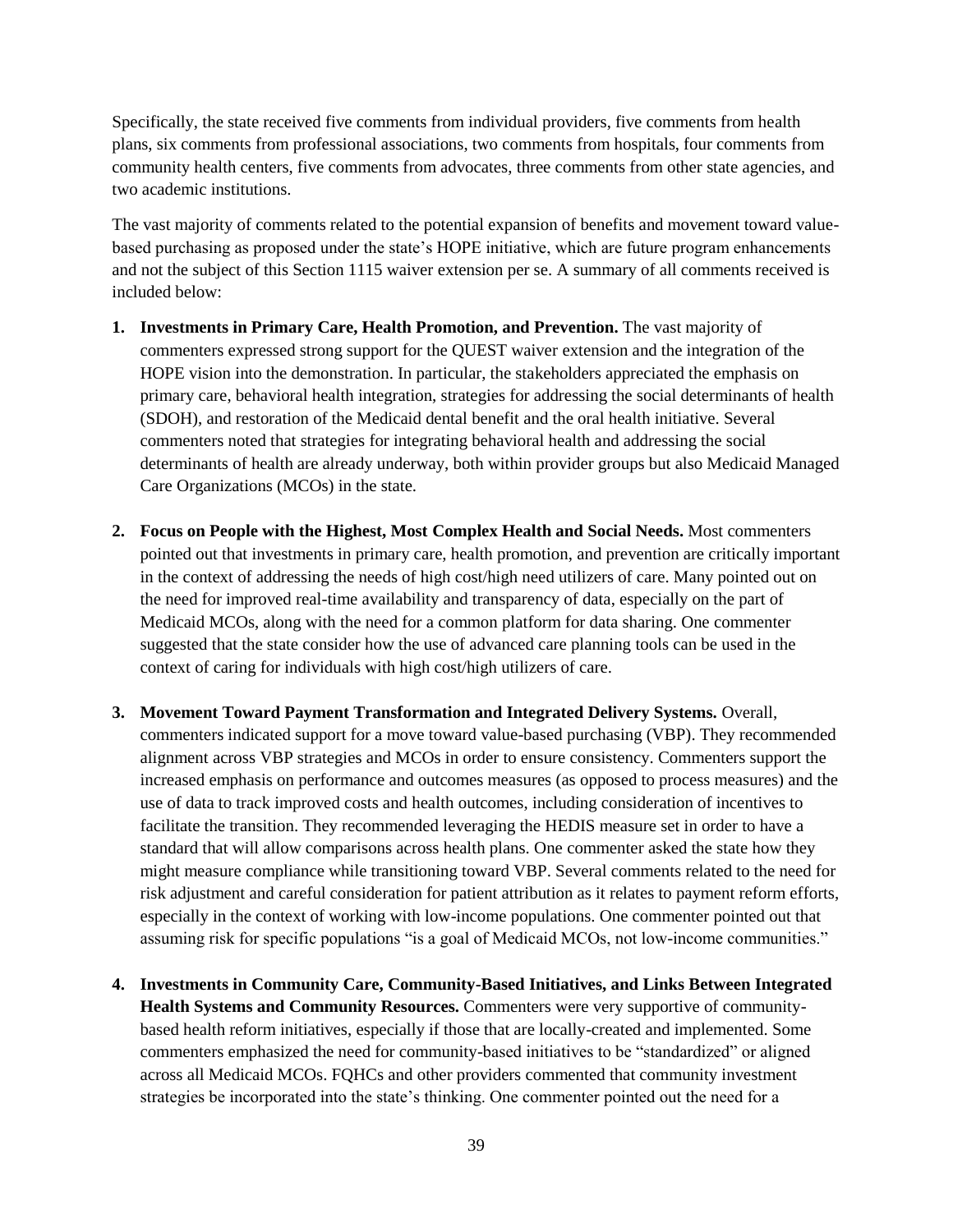continuous eligibility policy that would allow Medicaid beneficiaries to stay enrolled despite job changes.

Other Related Efforts:

**Care Coordination:** Several commenters expressed support for increased efforts aimed at improved care coordination. Two commenters highlighted the need for provider-based care coordination, rather than Medicaid MCO care coordination, and suggested that the focus should be on individual needs, not enrollment or access.

**Beneficiary Engagement and Communications:** One commenter suggested that the state use mobile applications, text messaging, and other social media strategies in order to more effectively engage with beneficiaries.

#### **Miscellaneous Comments:**

**Health Plan Enrollment:** One health plan had several suggestions for the state as they operationalize the extension of the waiver. Specifically, they requested that the state ensure adequate numbers of covered lives when re-procuring managed care contracts, consider rebalancing the mix of MedQUEST membership to ensure that specific populations are spread across all managed care plans, and apply quality improvement requirements across all managed care plans. The comments also requested that the state consider continuous eligibility for all MedQUEST enrollees and passive enrollment for those who are dually eligible.

**Shared Learning:** A few commenters encouraged the state to consider how to set up a process for which providers, health plans, and other stakeholders can share health care transformation learnings and best practices. Many pointed out that various health reform efforts are already underway and that learnings would be happily shared with the state and other stakeholders.

**Provider Satisfaction:** One commenter suggested that MQD augment its approach to achieving the Triple Aim by adopting a fourth "aim" to include provider satisfaction. Another related comment emphasized the need to address provider burnout and focus on implementing more administrative simplification.

**Additional MCO Responsibilities:** Some commenters expressed concerns that the responsibilities of MCOs will increase significantly without a corresponding increase in reimbursement.

**Health Disparities:** Some commenters raised concerns that the models that HOPE is based on do not directly translate to addressing the health disparities and cultural needs of Hawai'i residents. They suggested that a combination of health home cultural proficiency and payment incentives designed to address chronic conditions at the first onset could help mitigate the disparities.

**Rural Health Care:** One commenter focused on the lack of emphasis on rural health care in the HOPE initiative.

**Workforce:** Several commenters pointed out the need to consider workforce shortages and investments in the context of the HOPE initiative, including the need for new ways to think about teaching facilities ("teaching health centers" vs. "teaching hospitals").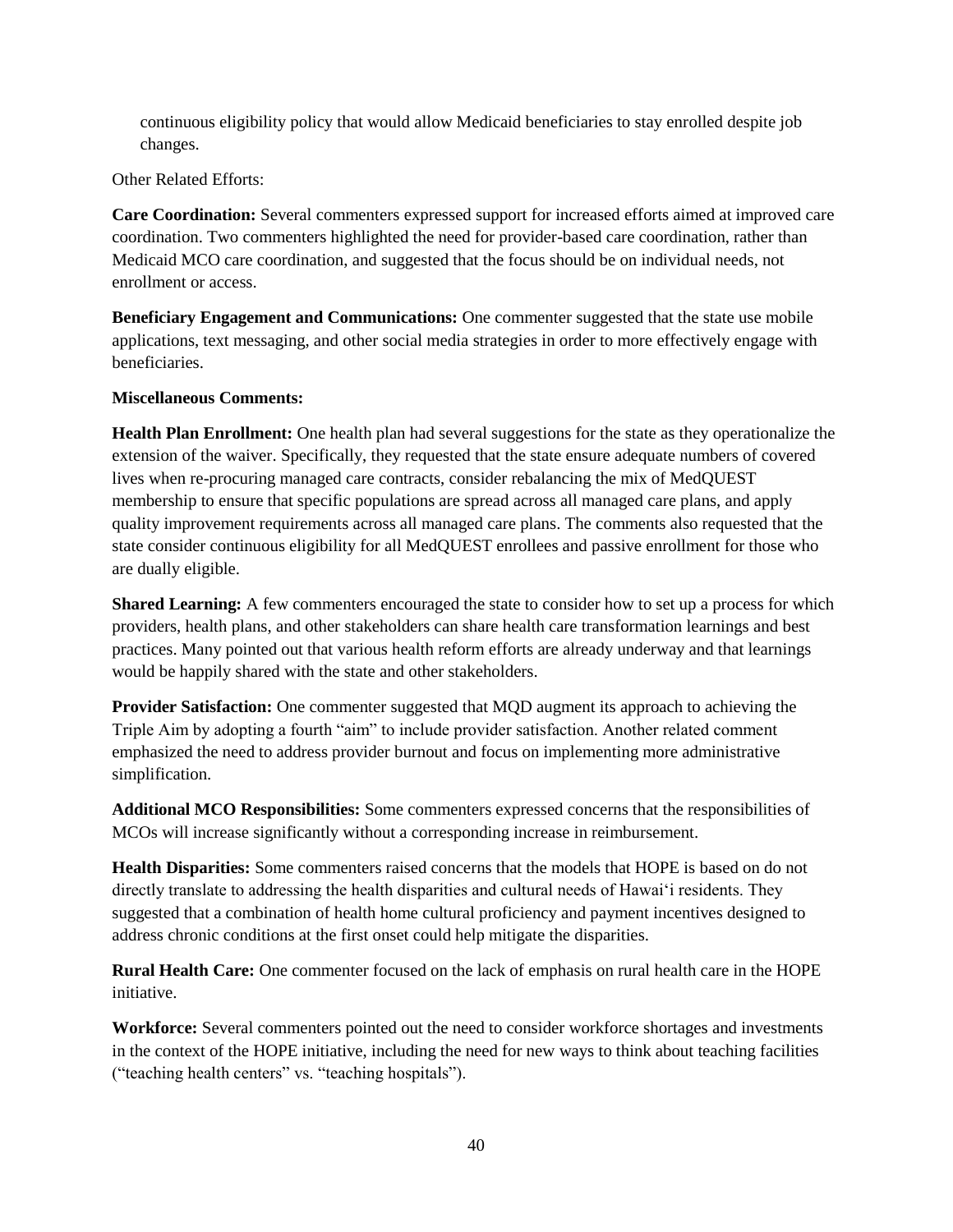**Implementation Concerns:** Concerns expressed through the public comment process related to waiver implementation and were focused more on the process for implementation, not the reform concepts themselves. They noted that most everyone would agree with the high-level concepts, but that it is important for stakeholders to have opportunities to be engaged in and weigh in on the details. Specifically, commenters warned the state about potential duplication of services and care coordination, the need for a robust vetting process through a steering committee or other advisory body in order to ensure that the strategies are coordinated, payment reform strategies included flexibility and would be based on a robust community stakeholder input process. Commenters shared their concerns about the amount of time it will take to get the necessary resources in place to achieve the HOPE vision and the need for initial investments up front to assist in transformation. Some commenters reminded the state that demonstrating Medicaid savings takes time and that there is no "magic bullet" for health reform efforts.

#### **MQD Response to Public Comments**

This demonstration extension request and MQD's vision for the HOPE initiative are strongly informed by an ongoing and continuous flow of input from stakeholders. MQD meets regularly with stakeholder organizations and the State was able to incorporate the feedback received through this process into the development of the draft demonstration application. As noted above, most of the comments were focused on the state's HOPE initiative as opposed to the Section 1115 waiver extension itself. As such, none of the public comments requested significant changes to the content or waiver authorities needed for the demonstration. However, the comments have been incorporated into MQD's strategic vision for the HOPE initiative.

Stakeholders were uniformly supportive of the vision for HOPE and the state's approach to achieving it. Instead, the feedback centered around areas for future planning around implementation of the HOPE initiative – such as addressing health disparities, augmenting care coordination strategies, and focusing on provider satisfaction – in the context of the demonstration. In response to comments, MQD added the "Potential Initiatives under HOPE" document as Attachment M in order to give more detail on planning and implementation activities. MQD is already taking all suggestions from stakeholders under consideration in implementation planning and we will continue to engage with our stakeholders as the waiver extension progresses.

### <span id="page-40-0"></span>*Tribal Consultation*

Consistent with section 42 C.F.R. 431.408(b) of Hawai'i 's Medicaid State Plan, the State notified its sole urban Indian Organization Ke Ola Mamo, about its plans for the QUEST Integration extension and provided an opportunity for consultation, feedback and recommendations on behalf of designees of its health organization. The State provided Ke Ola Mamo with written correspondence on January 12, 2018 and July 30, 2018 (see Attachment K).

The State received no comments from Ke Ola Mamo in response to the first or second notification. The State continues to have an amicable and productive relationship with Ke Ola Mamo through written correspondence, email and face-to-face meetings, as requested.